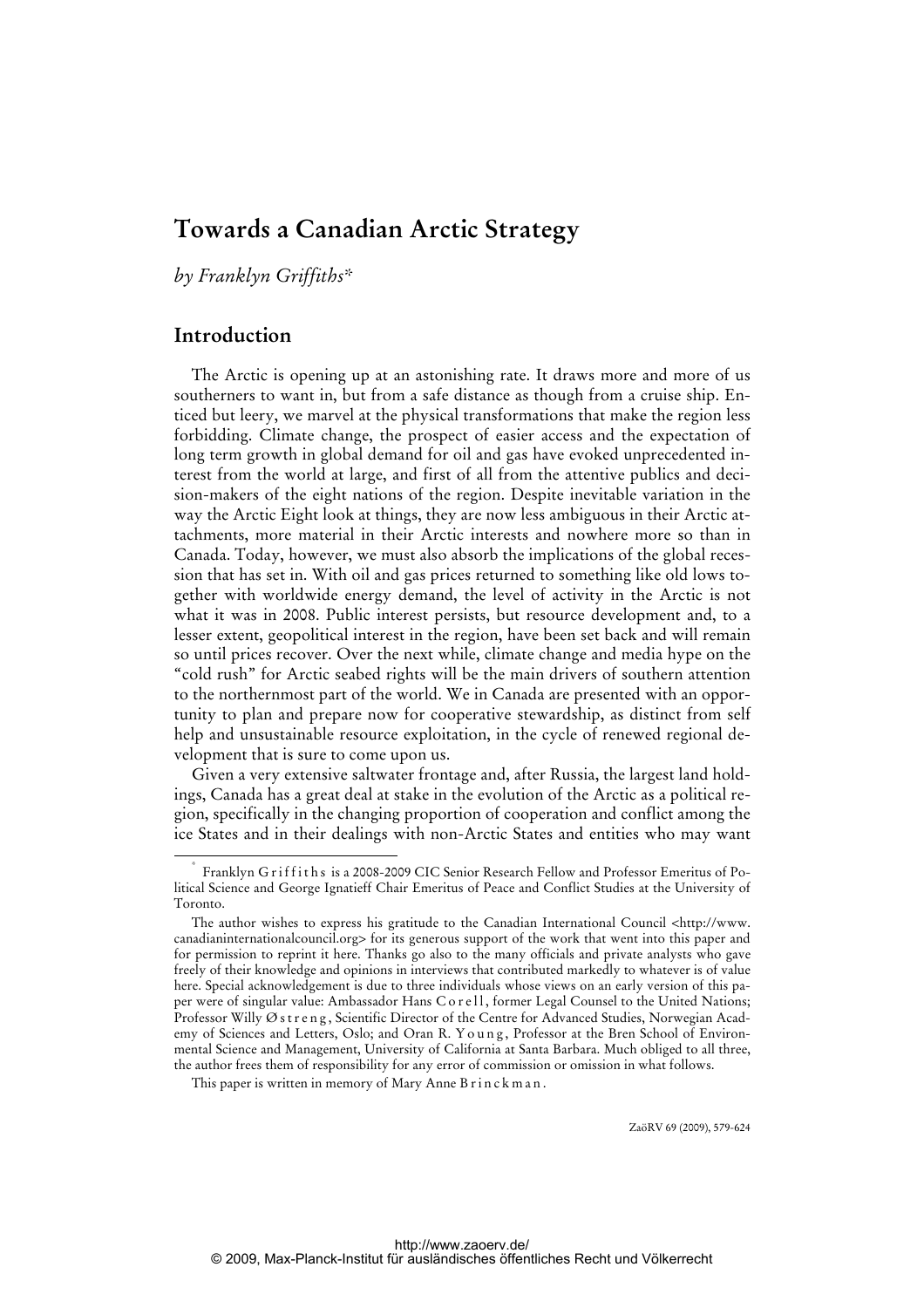in. Should change favor inter-State conflict, not only Canada but also the Arctic in its entirety will suffer the costs and risks of political-military rivalry and all manner of collaboration foregone. Alternatively, should conflict be favored only marginally when cooperation is inherently difficult to achieve, simple neglect of the Arctic environment and residents there could be the net result. Vigorous cooperation is surely Canada's preference. This paper therefore lays out the elements of a Canadian strategy that would steer the unfolding story of the region in a direction that mutes conflict and enables all to exercise due care in the exploitation and enjoyment of a shared natural environment. The twin watchwords of such a strategy are stewardship and sovereignty. We should have the strategy in hand and already be moving on it by the spring of 2013, when Canada assumes the chair of the Arctic Council. There is not a lot of time.

Cooperation and conflict are produced in the Arctic in particular ways that a Canadian strategy for the region will ignore at its own peril. Intimate knowledge of the regional context and of how things are accomplished locally is a precondition for the success of anything we might venture. Knowledge of this kind is the subject of the first part of the discussion that follows. It goes a long way in the structuring of an approach to the region. No less significant are the enabling actions that need to be taken if Arctic international cooperation is to unfold as it should. We distinguish here between what it would first require to be able to shape a future for the region, and what specific measures we would take for cooperative stewardship if given the capacity to act effectively. Strengthening the capacity for collective action as such is our second major concern and the heart of this paper. Nor can we confine ourselves to the merits of what needs doing "out there." A strategy of stewardship will require strong leadership in this country. It must bring us out from behind the lines of our sovereign jurisdiction and into the thick of a region that is still quite unfamiliar. This is the focus of a third set of comments. We end with recommendations.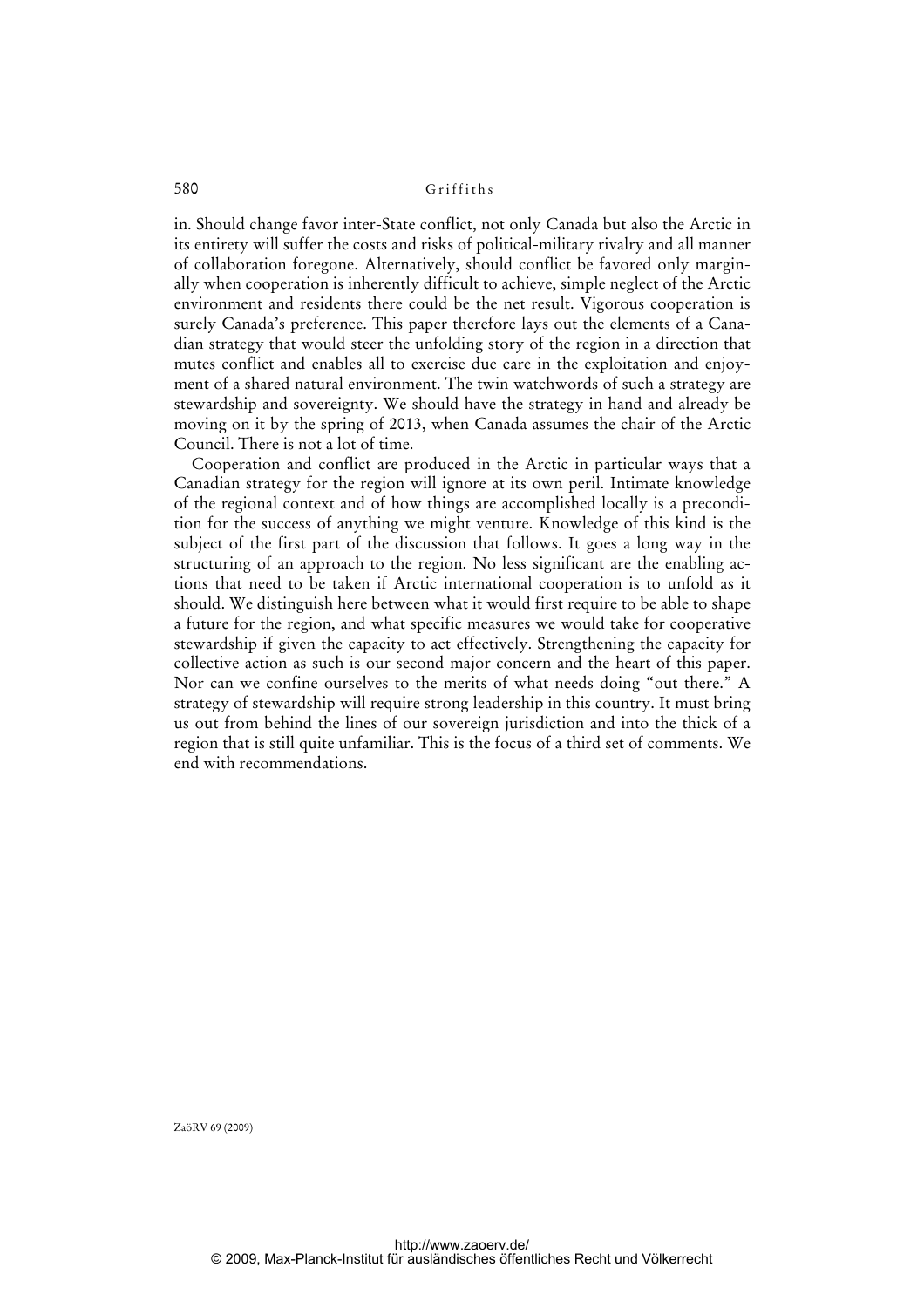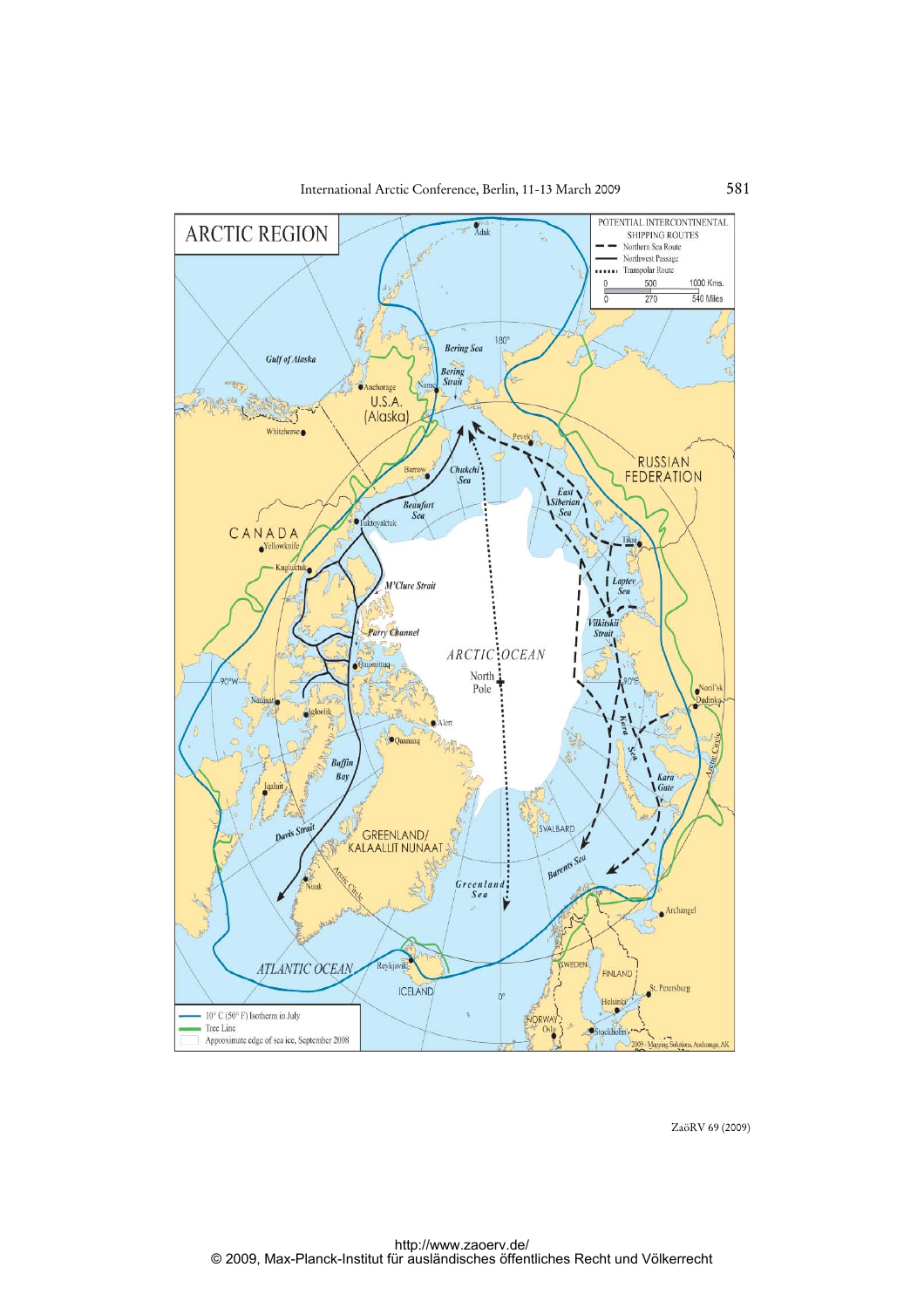### **1. The Arctic as an Arena**

In discussions about the Arctic it is sometimes asked why not follow the Antarctic pattern in regulating the affairs of the North Polar Region.<sup>1</sup> This is a natural suggestion perhaps, but not one that can be acted upon. In thinking about the Arctic as a setting for Canadian intervention it may therefore be useful to begin with a contrast. As polar areas, the Antarctic and the Arctic do share very similar physical conditions and present similar challenges for human understanding, occupancy and use. And yet they could not be further apart. Antarctica, a continent unto itself, is governed by treaty  $(1959)^2$  which puts all territorial claims into abeyance, demilitarizes the region, bars resource development and enjoins the parties to scientific and, later, environmental cooperation. The Arctic, however, is a polar Mediterranean. Surrounded by the territories of five coastal States – Canada, Denmark (Greenland), Norway, the Russian Federation and the United States – and those of three other States at a remove from the Arctic Ocean – Finland, Iceland and Sweden – international governance is minimal here. It is also difficult to compare the Arctic with the Antarctic because the former is the scene of enduring human habitation, incomparably so in the case of indigenous peoples; strategic military activity, nuclear deployments included; steadily more intensive resource exploitation and scientific research; largely dormant but potentially severe jurisdictional disputes; and minimal environmental cooperation. Furthermore, while it is easy to determine where the Antarctic begins and ends, the Arctic according to certain definitions extends well beyond the Ocean and the Arctic Circle to include all lands above the tree line in the eight regional countries, and waters down to the 10ºC isotherm for the month of July. As such, it includes treeless Iceland, the Labrador Sea, the Aleutian Islands and the entire Bering Sea. Farflung, the Arctic amounts to some 8% of the earth's surface. Compared to all of this, Antarctica is a tight little island. No way, therefore, can we expect to follow the Antarctic precedent and

<sup>1</sup> This paper is based on personal experience as an observer of Arctic international relations, interviews with officials and others in Ottawa and abroad and principally on thought about the policy problems encountered. Excellent introductions to Arctic affairs are to be had in the Arctic Human Development Report, and the Arctic Climate Impact Assessment; see Stefansson Arctic Institute *Arctic Human Development Report* (Stefansson Arctic Institute Akureyri 2004); and Arctic Climate Impact Assessment (ACIA) *Impacts of a Warming Arctic* (CUP Cambridge 2004); our present observations of Canadian policy and Arctic international relations stem from Franklyn Griffiths A North*ern Foreign Policy* (Canadian Institute of International Affairs Toronto 1979) and Franklyn Griff i t h s 'Introduction: The Arctic as an International Political Region' in: Kari Möttölä (ed.) *The Arctic Challenge: Nordic and Canadian Approaches to Security and Cooperation in an Emerging International Region* (Westview Press Boulder CO 1988) 1-14; we benefitted greatly from conversations with private analysts as well as officials in Ottawa (23-25 June, 21-23 July, 22-23 October and 10 November 2008), New York (2-3 June 2008), Washington, DC (7-11 July 2008) and Oslo (6-10 October 2008). As well, over the last year or so we were fortunate to attend a series of international conferences on Arctic affairs, especially in Iceland (30 January 2009) and Berlin (11-13 March 2009). The latter, a gathering on 'New Chances and New Responsibilities in the Arctic Region' was on the invitation of the German Federal Foreign Office and provided an opportunity to test certain proposals.

<sup>&</sup>lt;sup>2</sup> Antarctic Treaty (signed 1 December 1959, entered into force 23 June 1961) 402 UNTS 71.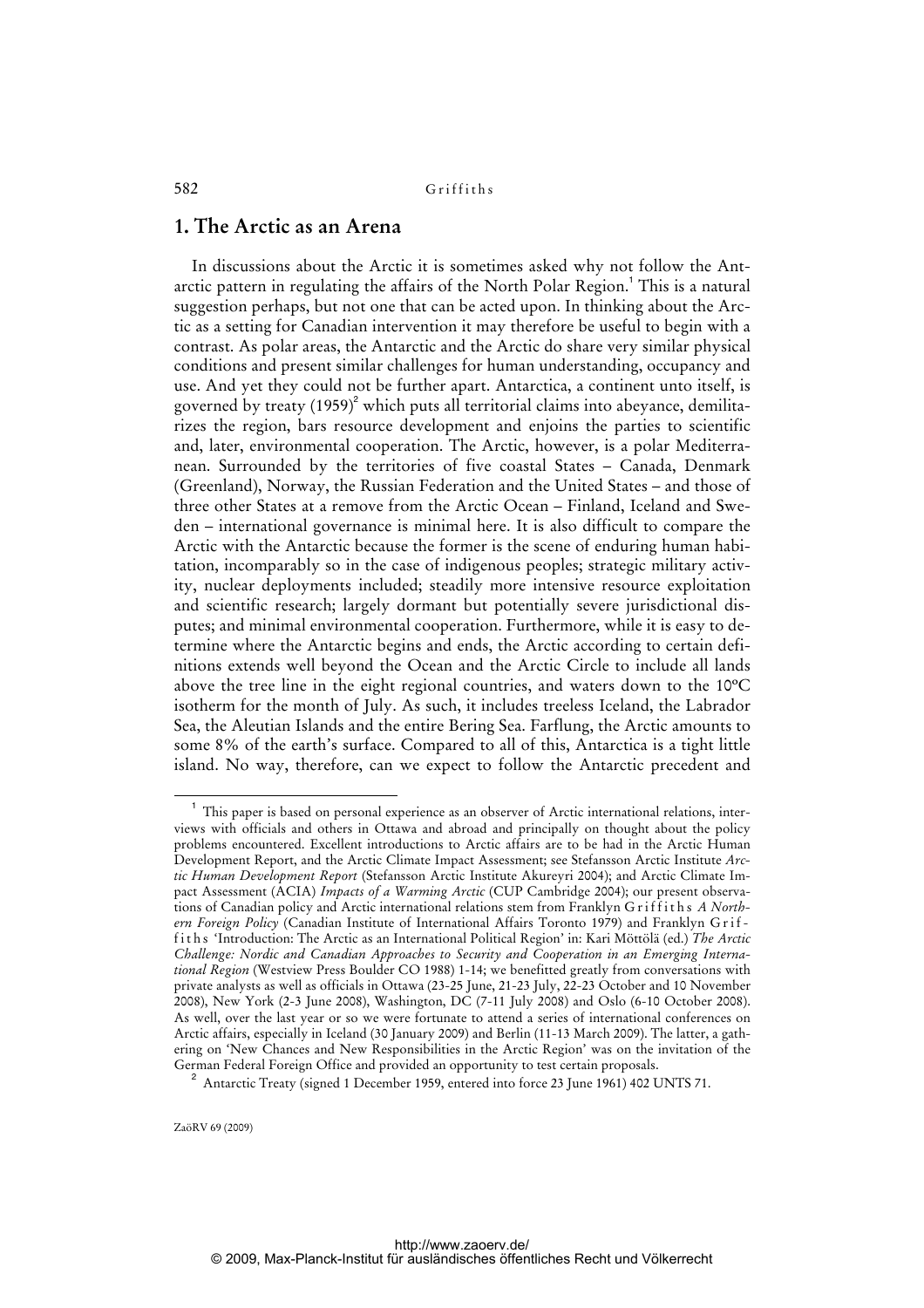come up with an omnibus treaty for the Arctic any time soon. Instead, we are faced with the difficult task of building habits and structures of cooperation as circumstance allows in the decades ahead.

Cooperation is achieved in many ways. It may come opportunistically, which is to say in joint action on projects that seem most timely and achievable, on whatever the convergence of national interests may allow at a particular moment. In the Arctic, opportunism favors bilateral and issue-specific collaboration such as that between Norway and Russia in the Barents Sea area, or among the parties to the Polar Bear Treaty of 1973.<sup>3</sup> Arrangements such as these are certainly to be greeted. Indeed, in the Barents sub-region international cooperation is more extensive and impressive than anywhere else in the Arctic. Nor is there anything like an equivalent practice at the regional level. If the Arctic States confined themselves to subregional opportunities, cooperation would surely proceed. But it would not be greatly cumulative, integrated or conducive to the growth of a sense of shared purpose. Instead, the collective ability to accomplish would likely be held to "fragmented incrementalism".<sup>4</sup>

Alternatively, and this is something that has yet to be tried in earnest, the Eight could also adopt a multilateral and region-wide approach to Arctic affairs. As well as picking up on opportunities as they arise, the ice States would orchestrate joint action so as to shape the development of the region according to a common strategic design. They would act not so much on what might seem currently doable – international provisions for search and rescue, oil-spill response, the establishment of maritime and terrestrial protected areas and the like – but also on what is needed to create and maintain a region that is maximally consistent with the national purpose and the long view. The opportunistic and the incremental should not be walled off from the regional and the strategic in a collaborative approach to an awakening Arctic. Quite the reverse, sub-regional collaboration, even bilateral collaboration as for example between Canada and the United States in mapping North America's

<sup>3</sup> Agreement on the Conservation of Polar Bears (done 15 November 1973, entered into force 26 May 1976) (1974) 13 ILM 13; in parallel with the growth of Norwegian-Russian cooperation in the area, collaboration in the Barents region has expanded with the creation of the Barents Euro-Arctic Region or BEAR (1993) and, subsequently, its inclusion of high northern Swedish and Finnish counties together with Russian republics (Karelian and Komi) and the Nenets region to the east in Archangel province. Furthermore, the Northern Dimension of the European Union, see European Commission 'The Northern Dimension Policy' <[http://ec.europa.eu/external\\_relations/north\\_dim/index\\_en.](http://ec.europa.eu/external_relations/north_dim/index_en) htm> (13 July 2009), has also brought European interests into the interplay. BEAR is one of the key institutions examined in Olav S c h r a m S t o k k e /Geir H ø n n e l a n d (eds.) *International Cooperation and Arctic Governance: Regime Effectiveness and Northern Region Building* (Routledge London 2007); see also Olav S c h r a m S t o k k e 'Sub-regional Cooperation and Protection of the Arctic Marine Environment in the Barents Sea' in: Davor Vidas (ed.) *Protecting the Polar Marine Environment: Law and Policy for Pollution Prevention* (CUP Cambridge 2000) ch 6; on the Polar Bear treaty, see Anne F i k k a n et al. 'Polar Bears: The Importance of Simplicity' in: Oran R. Young/Gail Osherenko (eds.) *Polar Politics: Creating International Regimes* (Cornell University Press Ithaca 1993) 96-151.

<sup>4</sup> The phrase is from David V a n d e r Z w a a g 'Land-based Marine Pollution and the Arctic: Polarities between Principles and Practice' in: Davor Vidas (note 3) 197.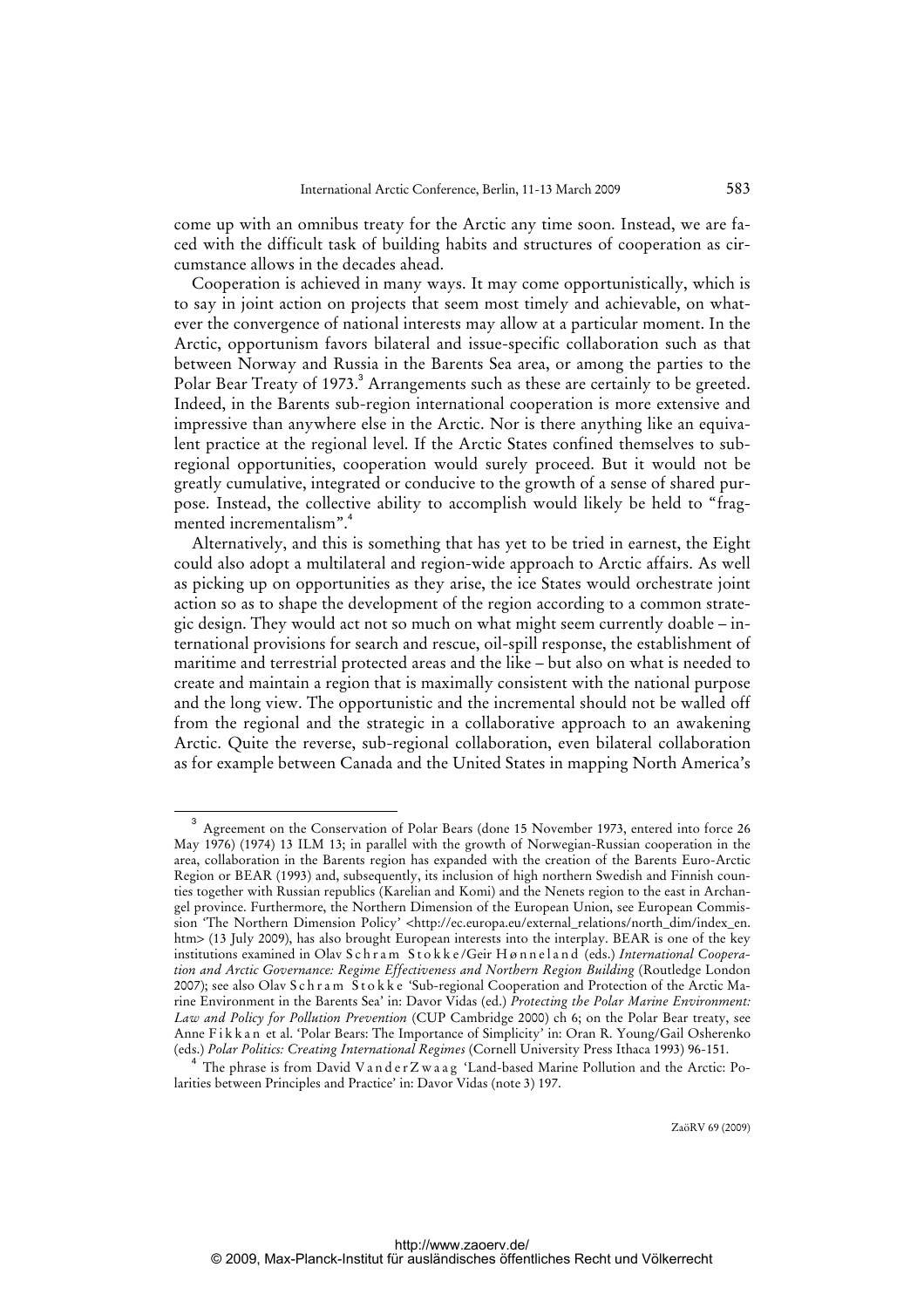Arctic continental shelf,<sup>5</sup> is to be valued and encouraged not only in its own right but also as it may contribute to the betterment of regional conditions. Still, it is the regional and strategic dimension that is underrepresented in Arctic practice and will be emphasized here.

What we have in mind is a *via media* for the practice of Arctic cooperation – an alternative to treaty-based mandatory compliance and the fragmented incrementalism that now prevails. Another way would see the Arctic equipped with new capacities for voluntary coordination of and active support for international cooperation, be it bilateral, sub-regional, region-wide or extra-regional in scope. The essential requirement is an enabling central institution of governance, one that reviews and coordinates cooperation on a consensual basis while also providing financial assistance to projects in need.<sup>6</sup> This paper envisages a forum that serves a diversity of processes and institutions chosen or set up pragmatically to meet problems of collective action as they arise. At times providing the locus for collaboration among all Eight, such a forum would more likely greet, comment upon, observe, support and receive the results of varied undertakings led by subsets of the Eight acting, more often than not, in conjunction with non-Arctic actors. Short of binding regulation, it could also monitor and report on voluntary compliance with agreed guidelines, for example on oil and gas development in the region. As well and as a counter to the fragmentation of today, it would have the big picture in mind.

International self-regulation in the Arctic should not take the form of a series of pick-up hockey games that have no relation to one another – on fisheries management, safe and efficient navigation in ice-covered waters, abatement of land-based sources of marine pollution, conservation of marine biological diversity and so on. On the contrary and under the auspices of a central institution with modest means of its own, regime building would be open to overarching coordination that takes advantage of complementarities and avoids incompatible outcomes. Net effect: cooperation that is not only less fragmented, less sluggishly incremental and more conducive to a sense of shared purpose for the Arctic as a region, but also respectful of sovereignty. The basis for such an institution already exists in the Arctic Council, about which we will have more to say as we go along, including on the

<sup>&</sup>lt;sup>5</sup> Norval S c o t t 'U.S., Canada to Chart Path for Arctic Future' *Globe and Mail* (2 July 2008) A7.

Our thinking is not far removed from that of Professor Oran R. Young of the University of California at Santa Barbara and Ambassador Hans C o r ell, former Legal Counsel to the United Nations; see Oran R. Y o u n g 'Arctic Governance: The Next Phase' Paper commissioned by the Standing Committee of Parliamentarians of the Arctic Region (June 2002) <<http://www.arcticparl.org/> \_res/site/File/static/conf5\_scpar2002.pdf> (13 July 2009); Hans C o r e l l 'Reflections on the Possibilities and Limitations of a Binding Legal Regime for the Arctic' (Address to the 7th Conference of Parliamentarians of the Arctic Region, Kiruna, 3 August 2006) [<http://www.arcticparl.org/\\_res/site/File/](http://www.arcticparl.org/_res/site/File/) static/conf7\_hans\_corell.pdf> (13 July 2009); Oran R. Y o u n g 'Whither the Arctic? Conflict or Cooperation in the Circumpolar North' Polar Record 45 (2009) 73-82; and Hans Corell 'Mounting Tensions and Melting Ice: Exploring the Legal and Political Future of the Arctic' (Address at a Symposium of the Vanderbilt Journal of Transnational Law, Nashville, 6 February 2009) <[http://www.](http://www) havc.se/res/SelectedMaterial/20090206corellarcticopportunity.pdf> (13 July 2009).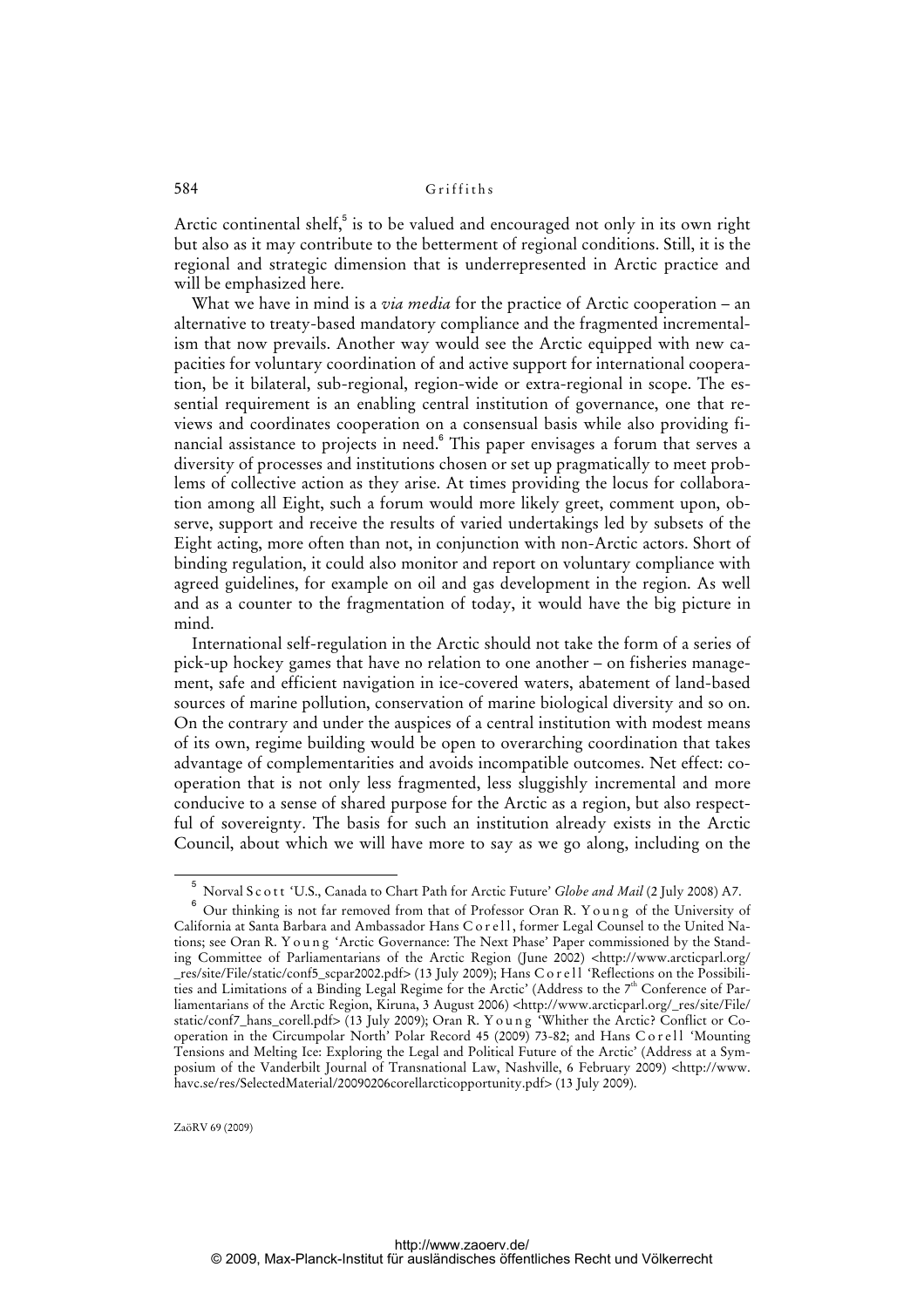matter of a new fund for the support of international cooperation. And yet regional practice is not common practice in the Arctic at present. This is a fact. Before considering how and why it is so and what it means for a Canadian Arctic strategy, we should make clear the chief benefit of international cooperation that is more decidedly regional.

There would of course be no need for regional stewardship if the Eight were individually able to achieve their Arctic environmental and social objectives on their own at acceptable cost. But no Arctic sovereign is omnipotent in its own space and its immediate surround. National action is insufficient when each depends in greater or lesser measure on the other, for example in maintaining secure sea lanes of communication for navigation to and from Arctic natural-resource sites, or for safe and efficient intercontinental shipping. Nor is a sub-regional approach of great use in this kind of thing. And then there is the fact that the sovereign's holdings are subject to trans-boundary processes everywhere in the Arctic, be it with migratory fish stocks, land-based sources of environmental pollution, long-range air-borne transport of toxins, with the preservation of biological diversity and so on. Pervasive challenges such as these do not readily yield to unilateral or sub-regional action.

If the sovereign is not merely to possess but to enjoy the benefits of their jurisdiction, he or she will join with others in a practice of stewardship. By this we mean *locally informed governance that not only polices but also shows respect and care for the natural environment and living things in it*. Valuing the Arctic environment and the life it supports in their own right and not primarily as means to be exploited for human advantage, the ideal sovereign will be doubly embedded in nature and in the society of locals who are most familiar with on-site conditions. Fully alert to trans-boundary effects, the sovereign will not rely primarily on selfhelp. Instead, he or she will collaborate. Whether or not the ideal is attained any time soon, the knowing sovereign will act as a cooperative steward in seeking to maintain not only a local milieu conducive to possession in full, but also regional and global conditions favorable to human existence in an era of rapid climate change. In short, the Arctic State needs considerably more than surety of autonomous possession. In a world of physical and human interdependence, it must also have favorable conditions of existence. The best way to them is through a regional practice of cooperative stewardship.

The thought of affirming Arctic sovereignty by means of joint stewardship activity on a regional basis is unconventional. Although they vary in this, the Eight are not inclined to see far beyond the horizon of sovereign possession and exclusive jurisdiction. The reasons are complex. In surveying them we begin to uncover the essentials of what a Canadian Arctic strategy will have to accomplish in generating and deploying new means on behalf of cooperative stewardship at the regional level. The situation is in fact a difficult one. We need to be realistic about it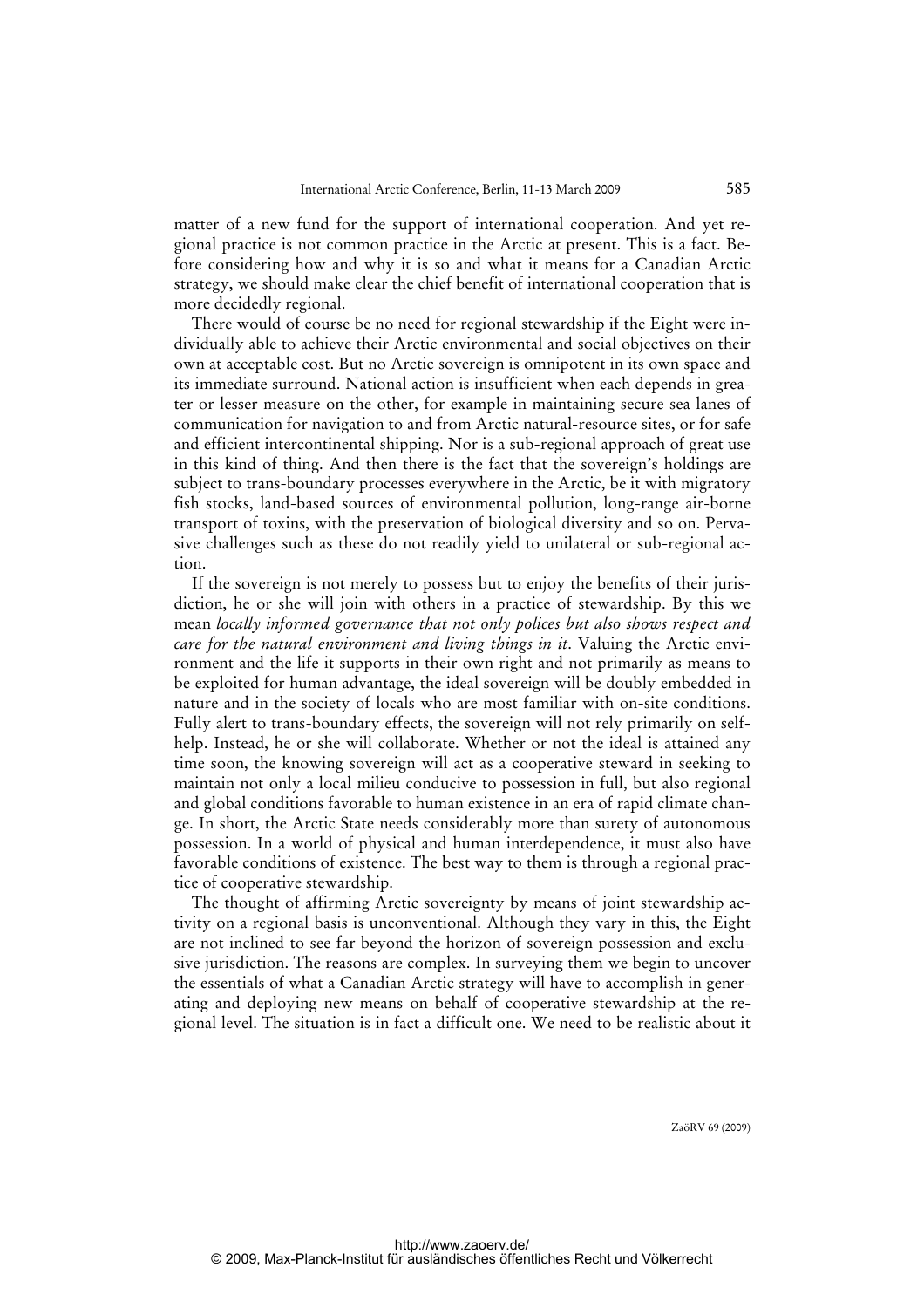while also acknowledging the potential as well as the need for change. The fundamentals can be discussed under five main headings.<sup>7</sup>

First of all, the Arctic areas of the ice States and, even more so, the high polar region that lies beyond national frontiers, are *peripheral* to the life of southern majorities and the agendas of their governments – less peripheral for some of the Eight, but peripheral on the whole. To be specific, issues related to the boundaries and the immediate surround of individual Arctic countries may be regarded with utmost gravity. But the region as a whole is something different. In its entirety the Arctic is populated by only some four million persons, roughly half of whom are to be found in the Russian Federation. The American state of Alaska has a population of approximately 650,000 of whom perhaps one-fifth are indigenous.<sup>8</sup> The Canadian Arctic – vast enough for the entirety of Europe from the Bosphorus to the English Channel to be fitted into Nunavut alone – has a population of some 130,000 of whom half are indigenous. Overall, the demographics are such that there is not a lot of the national vote in the Arctic, not a lot of knowledge of or resonance with the region down south (though nationalist identifications with the north may sell well politically in Canada and Russia) and a predisposition to focus on resource development and environmental protection rather than the human dimension of Arctic affairs.<sup>9</sup> All the while, it is very expensive to venture much in the remote and difficult physical conditions of the region. Several implications follow.

As southern interest grows, attention is focused on the national domain and resource exploitation right out to the farthest edge of jurisdiction. Assured possession, which is to say sovereignty, becomes the natural point of departure in southern considerations of the national purpose in the Arctic. Just what northern residents might have in mind for their locales and for the region as a whole is marginalized. At the same time, whereas national pronouncements in favor of environmental protection, sustainable development and international action for both are readily produced, the lack of substantial domestic coalitions for effective, and therefore costly, international Arctic cooperation make it exceedingly difficult to coordinate and regulate national resource development in the region according to enforceable rules. Arctic policies, national and international, acquire an official and bureaucratic character. They depend heavily on what middle-level officials can cobble together from existing mandates and already available resources. As long as the Arctic, over and above its sub-regions, continues to be of marginal political in-

<sup>7</sup> Here we enlarge upon 'The Long-Term Need for an Arctic Council' an Annex we provided for the Arctic Council Panel in its report: Arctic Council Panel *To Establish an International Arctic Council: A Framework Report* (Canadian Arctic Resources Committee Ottawa 1991).

 $^{\rm 8}$  Population numbers are from Oran R. Y o u n g /Neils E i n a r s s o n 'Introduction: Human Development in the Arctic' in: Stefansson Arctic Institute *Arctic Human Development Report* (note 1) 17-19.

<sup>9</sup> For Russian identifications, see Franklyn Griffiths 'The Arctic in the Russian Identity' in: Lawson W. Brigham (ed.) *The Soviet Maritime Arctic* (Belhaven Press London 1991) 83-107; as to the Canadian identity, see Franklyn Griffiths 'The Shipping News: Canada's Arctic Sovereignty not on Thinning Ice' International Journal 58 (2003) 273-75.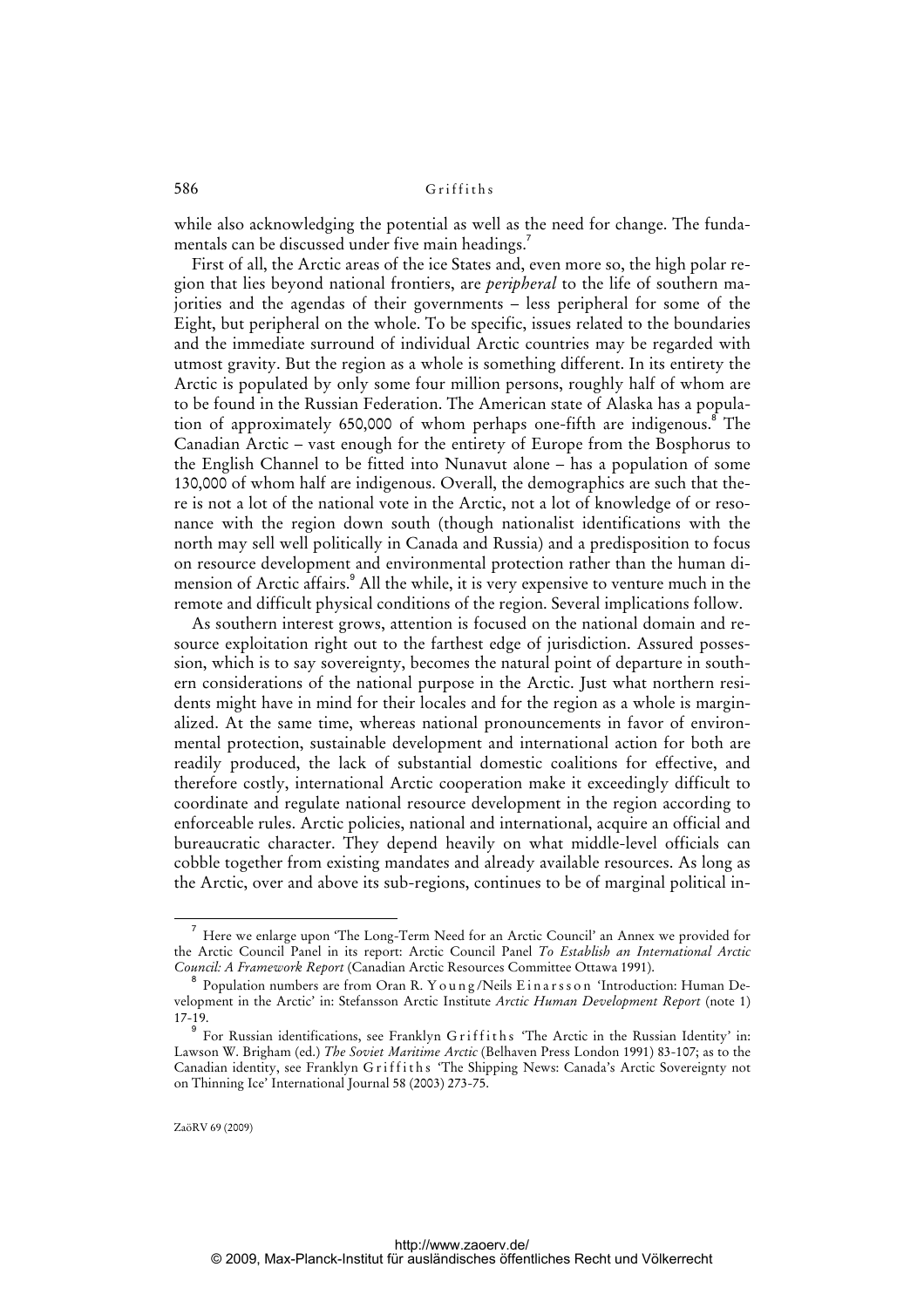terest down south, even the most skilled civil servants and non-governmental organizations will continue to find that ingeniously negotiated deliverables for regional cooperation are met with little interest from senior authorities and their political masters. Not only the deliverables, but also the very appetite for them has to be created.

Second, the Arctic is *pacific* in the sense that not a lot is going on as compared to other regions of the world. This aspect of the situation is unevenly experienced. For some, in Norway and Russia for example, the felt sense of danger may be strong enough to deny any thought of the pacific. Still, we should note that religious and ideological clashes are not to be found in the Arctic and seem unlikely to arise any time soon. The same applies to terrorists, either home-grown or introduced from afar. While great physical violence is being done to the natural world, it is wholly absent in the way governments and peoples deal with one another within and between the region's nations unless we include human suffering from indifference and neglect as experienced violence. Nor is there any real expectation of war among the ice States as a result of conflict originating within the region. Indeed, when we look at the map and consider the full extent of settled and lawgoverned extensions of national jurisdiction, the Arctic is largely bereft of a physical basis for international violence as long as States refrain from trespassing upon or invading one another's established rights. By the same token, international cooperation is made difficult when most of the region is under firm national control.

When trouble arises it is between contiguous States that may not welcome either the intervention of remote others or the application of generic regional principles. Meanwhile, we observe increases in tourism and low levels of military preparedness. There were also increases in resource exploitation as recently as 2008. All along, physical communication throughout the Arctic remains heavily oriented along north-south and not east-west lines. The exchange of people, goods and to a lesser extent ideas across the region is stunted. Canada's 2008 "Global Commerce Strategy," for example, lists 13 priority areas and the Arctic is not among them.<sup>10</sup> This is by no means to imply the need to create an integrated economic region in the Arctic. But it underlines the larger point that not a lot is going on in this part of the world when it is seen from a southern point of view. The thought of understanding and acting upon the region in the round is evidently one whose time has yet to come.

A pacific Arctic presents us all with plusses and minuses. On the negative side, the region is not merely a hinterland that is peripheral to the national purpose, but inherently something of a backwater. As compared with what might be done in Eastern Europe, the Middle East, or the Asia-Pacific region, new international engagements in the Arctic are difficult to justify. The stakes have not been there for commitments that cost money: if it ain't broke why fix it? Where is the urgency that is required to command the attention of very busy people? At the same time,

<sup>10</sup> Government of Canada *Seizing Global Advantage: A Global Commerce Strategy for Securing Canada's Growth & Prosperity* (Public Works Ottawa 2008).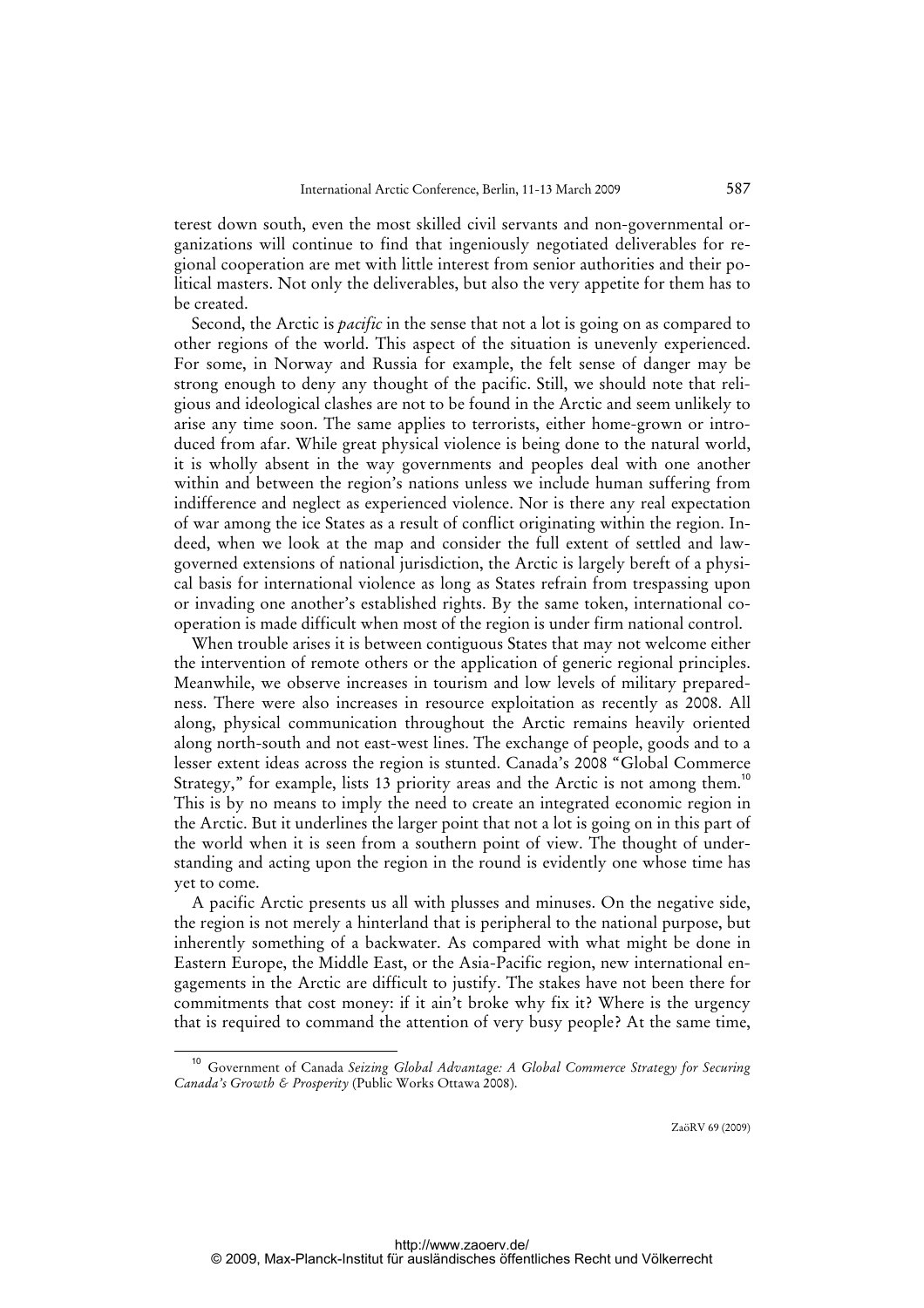and surely this is the main point, a pacific Arctic is to be prized and built upon. How this might be accomplished is central to a regional strategy. For now we may note that thus far the international agenda of a peaceable, if peripheral, Arctic has focused on the management of resources in whose exploitation all the region's States and peoples are interconnected. It is concerned with climate change, human development, long-range transport of pollutants, marine transportation, conduct of scientific research, maintenance of cultural and linguistic diversity and so on. The single word for this kind of thing is, again, stewardship. Very much to be desired in its own right, an international Arctic practice of stewardship also deserves to be intensified as a means of building ever denser webs of cooperation among the Eight – webs of common interest to constrain the enduring propensity of States to enter into conflict. Unfortunately, the propensity for conflict is reinforced by a third feature of the region.

When it comes to climate and weather, the Arctic is without doubt a major influence on global affairs. Even in this domain, however, the region is increasingly *dependent* on processes and events in the world outside. This is our third fundamental. Greenhouse gas emissions originating in the Arctic itself account for but little of the ice and snow-cover reduction of recent decades. The same applies to patterns of boom and bust in Arctic oil and gas development, to unsettling shortterm variations in global energy demand and prices, and to the vagaries of the global business cycle such as we are experiencing in 2009. Pollutants – DDT for example – originate in and are transported to the Canadian Arctic from as far away as sub-Saharan Africa, making it impossible to address the problem effectively in Arctic forums.<sup>11</sup> In its priorities and practices, science performed in the Arctic is decidedly global and not regional. Much the same may be said of Arctic inter-State collaboration, which itself is heavily dependent on extra-regional variables. This was certainly the case during the Cold War, when the very thought of pan-Arctic cooperation was effectively banished by the demands of a military-political confrontation whose origins had nothing to do with the region as such.<sup>12</sup> Today, the sequence of action and reaction between Russia and the Western countries that followed the Russian-Georgian crisis is not forgotten. It makes for mistrust on both sides and, in the case of the North Atlantic Treaty Organization (NATO), it prompts former Soviet members of the alliance to seek a role for the organization in the Arctic.<sup>13</sup> The region does have the potential for one State to apply international sanctions against another in direct response either to enormities committed

<sup>&</sup>lt;sup>11</sup> David L. Downie/Terry Fenge (eds.) *Northern Lights against POPS: Combating Toxic Threats in the Arctic* (McGill-Queen's University Press Montreal 2003).

<sup>&</sup>lt;sup>12</sup> The story is well told by Willy Ø streng 'National Security and the Evolving Issues of Arctic Environment and Cooperation' in: Willy Østreng (ed.) *National Security and International Environmental Cooperation in the Arctic – The Case of the Northern Sea Route* (Kluwer Academic Publishers Dordrecht 1999) ch 1.

<sup>&</sup>lt;sup>13</sup> Observations to this effect were heard in Reykjavik on 30 January 2009 at an international conference that we attended following a seminar organized by NATO and the Government of Iceland on 'Security Prospects in the High North'.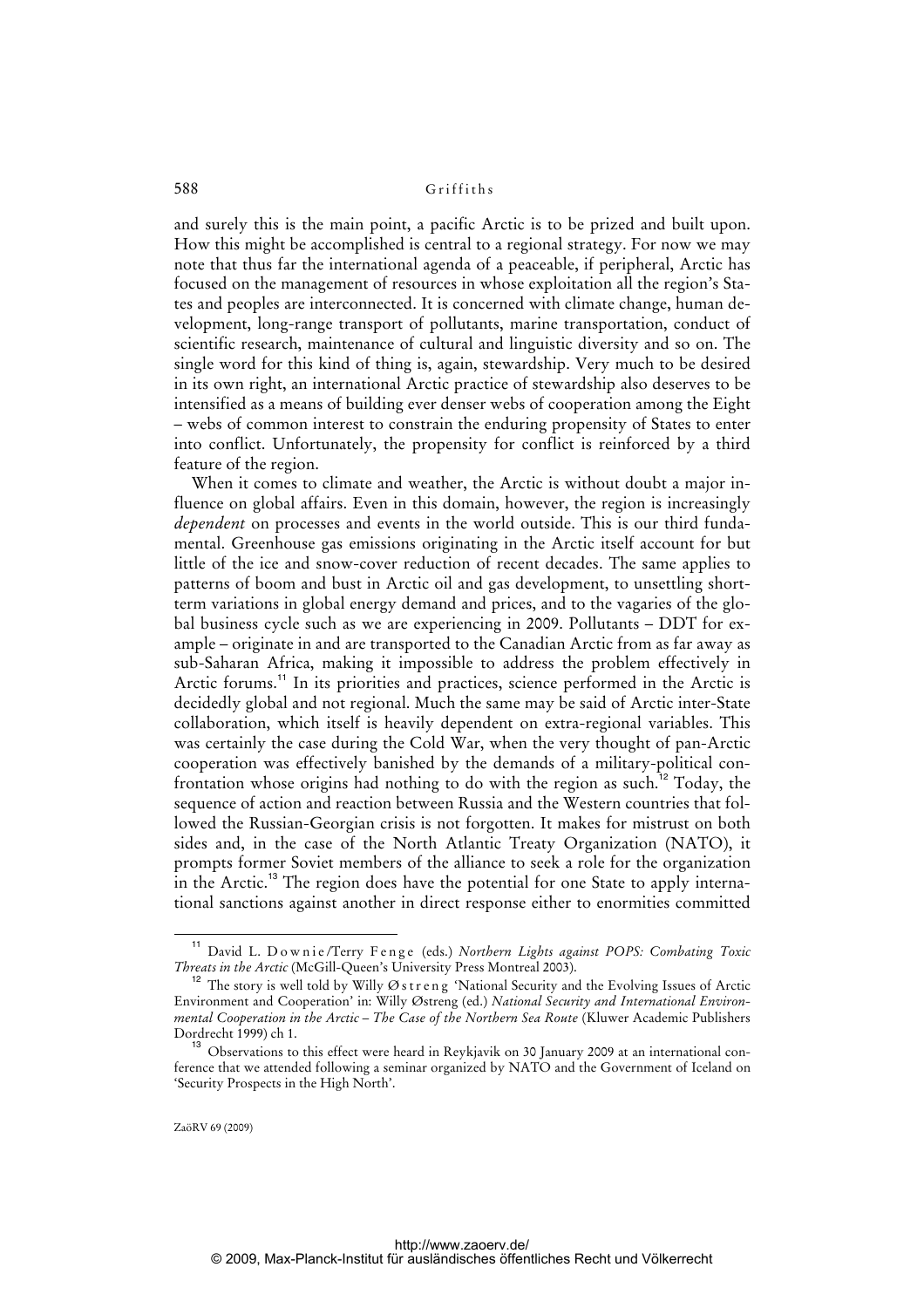elsewhere, or simply in response to others' sanctions themselves. It therefore needs to be shielded against extra-regional conflict. The alternative: Arctic cooperation more likely unraveled.

Arctic strategy aimed at enhanced cooperation will surely fall short of intent if it is confined to collective action by regional States on issues specific to the region. Instead, regional objectives and global strategy must be integrated. On the one hand, this means acting on the novel proposition that Arctic collaboration is capable of making a global contribution. For example, an increasingly successful practice of cooperative stewardship in the Arctic – one in which States and corporations bring one another to conform to regional standards of best practice, for example in their regional resource extraction operations – could set new global performance standards that demonstrate not only what to do but how to get it done. As well, the more Arctic States are encultured in stewardship, the more likely they are to contribute globally to environmental and climate protection. On the other hand, and in regard to Arctic requirements that need global action, we need to consider only the example of anti-satellite weapons. Now that Canada has reaffirmed national control over Radarsat-2 and done so in large part to ensure Arctic surveillance, Ottawa has new reason to join with others in extra-regional negotiations to constrain and ultimately ban anti-satellite attack technology (ASAT) capabilities including those based in space.<sup>14</sup> Global arms-control and confidence-building measures may thus serve not only the national purpose writ large but the aims of regional strategy as well. Done right, the Arctic and the global fuse. Done wrong, the Arctic is a place apart.

Fourth, the Arctic is physically and politically *fragmented*. To the extent that cooperation among the ice States adds up to no more than fragmented incrementalism, we have here a major part of the reason why. The actors who determine the affairs of the region differ, sometimes strongly, in their material interests, political preferences and in their rights and abilities to speak to the issues. Commonalities are of course to be found. Given similar and very demanding living conditions, Arctic residents may have more in common with their counterparts in other countries of the region than they do with fellow nationals to the south. The same applies to small communities and municipal and territorial governments, the latter gathered in the Northern Forum.<sup>15</sup> And down south as well, there are shared views that reach right around the region. Nobody speaks in favor of war or a remilitarization of the Arctic. All countries are prepared to address the linkages between development and the environment in the region's affairs. And yet, even in such mat-

<sup>14</sup> On Radarsat, see Paul T a y l o r 'A Hawkeyed Addition to Canada's Arctic Arsenal' *Globe and Mail* (10 December 2007) A7; on Chinese and Russian antipathy to space weaponization, see Pavel Podvig/Hui Zhang Russian and Chinese Responses to U.S. Military Plans in Space (American Academy of Arts and Sciences Cambridge MASS 2008).

<sup>&</sup>lt;sup>15</sup> Established in 1991, the Northern Forum brings together subnational and regional governments from the eight northern countries and others as well; their website is <www.northernforum.org> (14 July 2009).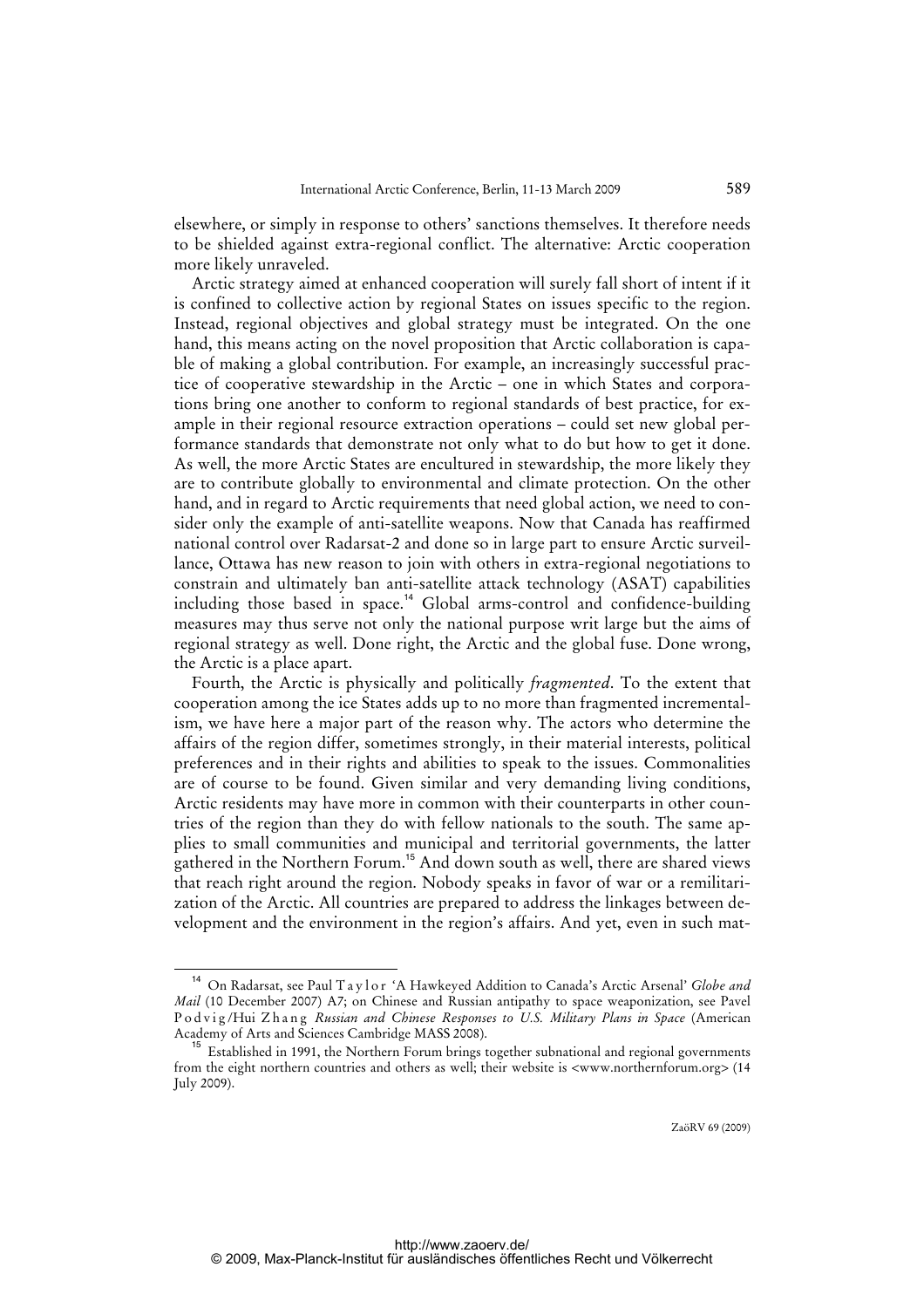ters biases and the aversions of some to the thinking and practices of others are also shared.

Geography obviously separates the Arctic Eight from non-Arctic States and from intergovernmental entities such as the European Union (EU) and, increasingly, NATO, which have shown greater interest in the region. Reading between the lines, we may suggest that the Eight are inclined to resist outside involvement in what they take to be their own affairs – and rightly so from our point of view in that stewardship is a matter of locally informed governance. Among the Eight, however, geography also divides the Ocean Five from the Non-littoral Three. In May 2008, the Five coastal States (again, Canada, Denmark/Greenland, Norway, the Russian Federation and the United States) met at Ilulissat, Greenland, without either the Three Non-littorals (Finland, Iceland and Sweden) or the representatives of Arctic indigenous peoples. Concerned to affirm the role of the law of the sea in the resolution of competing claims to the outer continental shelf in the Arctic Ocean, they also sought to counter non-Arctic proposals to create new regional governance arrangements and otherwise to enter more directly into the determination of Arctic affairs. They produced an admirable statement of common purpose, the "Ilulissat Declaration," which, however, lent itself to interpretation as an act of exclusion.<sup>16</sup> Indeed, in meeting and pronouncing as they did, the Five excluded the Three as well as the region's indigenous peoples' organizations. In meeting separately they also opened themselves to interpretation as signalling a desire to avoid greater reliance upon the Arctic Council as an institution for regional governance. As well, the four NATO members (Canada, Denmark, Norway, and the United States) of the Five could be viewed as excluding non-Arctic members of the alliance in a "regionalization" of the organization.<sup>17</sup> Geography thus combines with low-key power politics to produce a set of concentric circles in which a widening array of players now vies for position and influence.

Maneuvering of this kind favors not so much a regional but a sub-regional approach to governance in which each of the Five concentrates on the national domain and adjacent areas in pursuit of natural resources and without as yet a compelling concern for trans-boundary effects. To the extent that this is the prevailing practice, as indeed it seems to be, the Arctic is best viewed as a collection of subregions. To the Barents and Bering sub-regions, which have already been mentioned, we could add a North American equivalent that might one day see signifi-

<sup>16</sup> Ilulissat Declaration, Arctic Ocean Conference, Greenland, 27-29 May 2008 <http://arctic[council.org/filearchive/Ilulissat-declaration.pdf> \(7 July 2009\); as to exclusion, the European Commis](http://arctic-council)sion felt it necessary by November 2008 to say that: "The EU should promote broad dialogue and negotiated solutions and not support arrangements which exclude any of the Arctic EU Member States or Arctic EEA EFTA countries"; see Commission of the European Communities 'Communication from the Commission to the European Parliament and the Council – The European Union and the Arctic Region' COM (2008) 763 final (20 November 2008) ch 4.

<sup>&</sup>lt;sup>17</sup> See Chairman's Conclusions, NATO Seminar 'Security Prospects In The High North', Reykja-vik, 28-29 January 2009 [<http://www.mfa.is/publications/aifs/nr/4801>](http://www.mfa.is/publications/aifs/nr/4801) (7 July 2009); for the seminar see <www.nato.int/docu/update/2009/01-january/e0128a.html> (14 July 2009).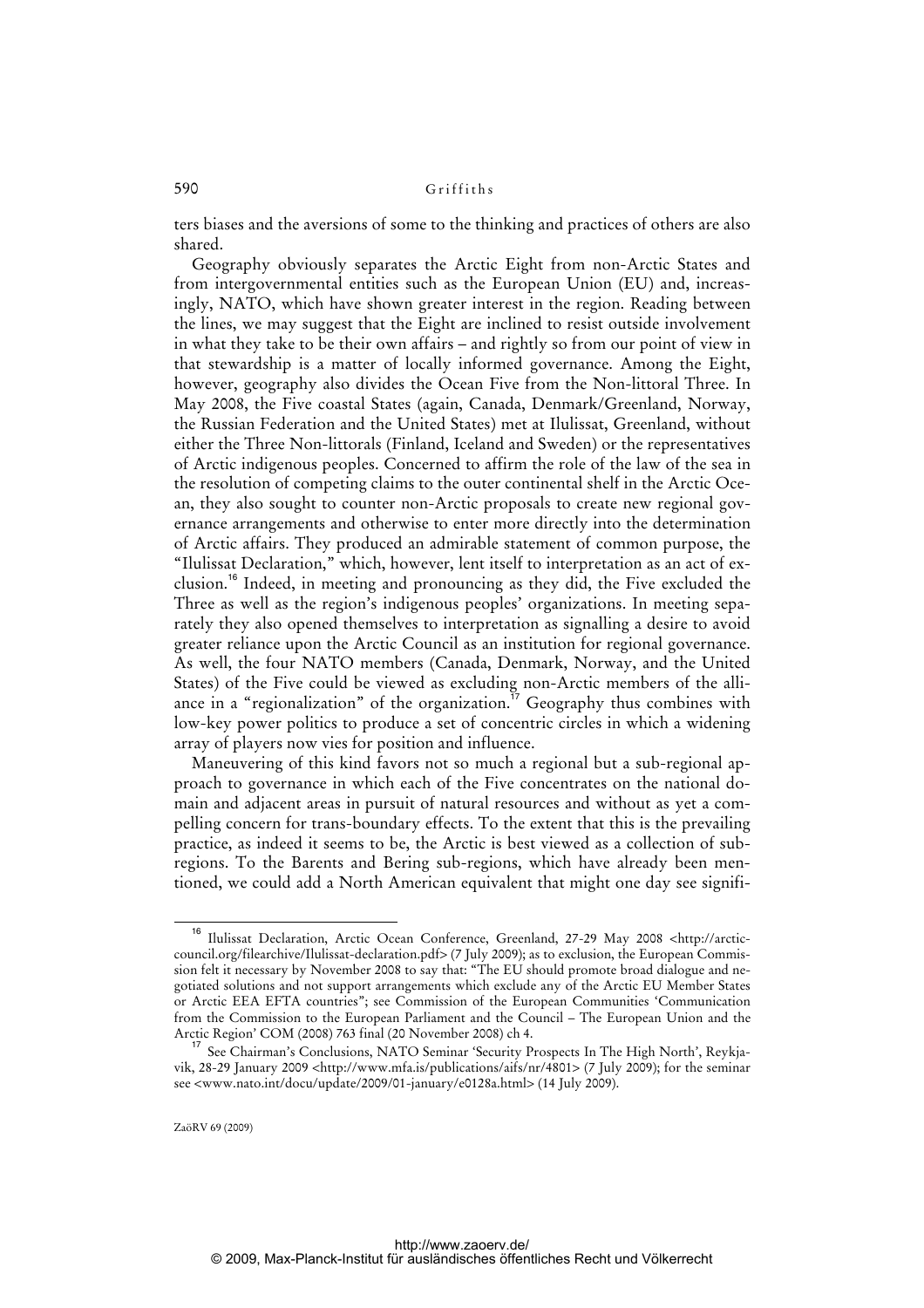cant interaction between Canada, Denmark/Greenland and the United States. And then on the Eurasian side the Russian vastness presents not a single sub-region but a set of them. Ranging all the way from the Northwest to Chukotka, Russia's Arctic areas are divided for administrative purposes into the profitable and unprofitable – those endowed with oil, natural gas and minerals on the one hand, and then those without economic prospects and from which non-indigenous residents are urged to emigrate.<sup>18</sup> Meanwhile, seaward of the exclusive economic zones of the Five, there is a high-seas sub-region that is sure to be transformed as the waters warm. Variety in the extent and intensity of human occupancy from one area to another in the region is accompanied by considerable unevenness in the readiness of Arctic States to collaborate even at the sub-regional level. And then we have a fundamental difference between the Russian Federation and the other members of the Eight.

Russia, as noted, is not counterposed to the Western States when it comes to governance of the region. On the contrary, it is a member of the innermost circle and thus champions the rule of law in Arctic international relations. To be sure, Moscow is capable of antagonistic behavior as it reacts to perceived attempts to neutralize its military power and to encroach upon what it takes to be its sphere of influence. It is thus able to bring on heightened threat assessments and defensive reactions from the West, as for example in response to renewed Russian strategic bomber exercises in the region.<sup>19</sup> But these processes are, we believe, manageable. The real problem in the relationship between Russia and the other members of the Eight owes more to culture and history than to geography and politics. It centers on the fact that as compared with the Western nations of the region, which are certainly not without fault, Russia is in a class by itself when it comes to Arctic environmental protection.<sup>20</sup> Sadly, the Arctic environmental backwardness of the Russian Federation exemplifies what a practice of cooperative stewardship would overcome.

Immensely strengthened by its oil and natural gas as long as demand and prices held, Russia continues to act on an Arctic agenda of sovereignty and security that is focused on resource exploitation. Such is the gist of Moscow's recent policy statement on the region, which centers on the delimitation and securing of a national

<sup>18</sup> Helge B l a k k i s r u d 'What's to be done with the North?' in: Helge Blakissrud/Geir Hønneland (eds.) *Tackling Space: Federal Politics and the Russian North* (University Press of America Lanham MD 2006) 37-40.

<sup>19</sup> See e.g., Rowan S c a r b o r o u g h 'Russian Flights Smack of Cold War' *Washington Post* (26 June 2008) and Steven C h a s e 'Ottawa Rebukes Russia for Military Flights in the Arctic' *Globe and Mail* (28 February 2009) A4; in the latter piece, the NORAD Commander is quoted as saying, "The Russians have conducted themselves professionally; they have maintained compliance with international rules of airspace sovereignty and have not entered the internal airspace of either of the countries".

es<br><sup>20</sup> Geir Hønnel and /Jørgen Holten Jørgens en 'The Ups and Downs of Environmental Governance' in: Helge Blakissrud/Geir Hønneland (note 18) ch 7; see also Jonathan D. Oldfield Rus*sian Nature: Exploring the Environmental Consequences of Societal Change* (Ashgate Burlington VT 2005).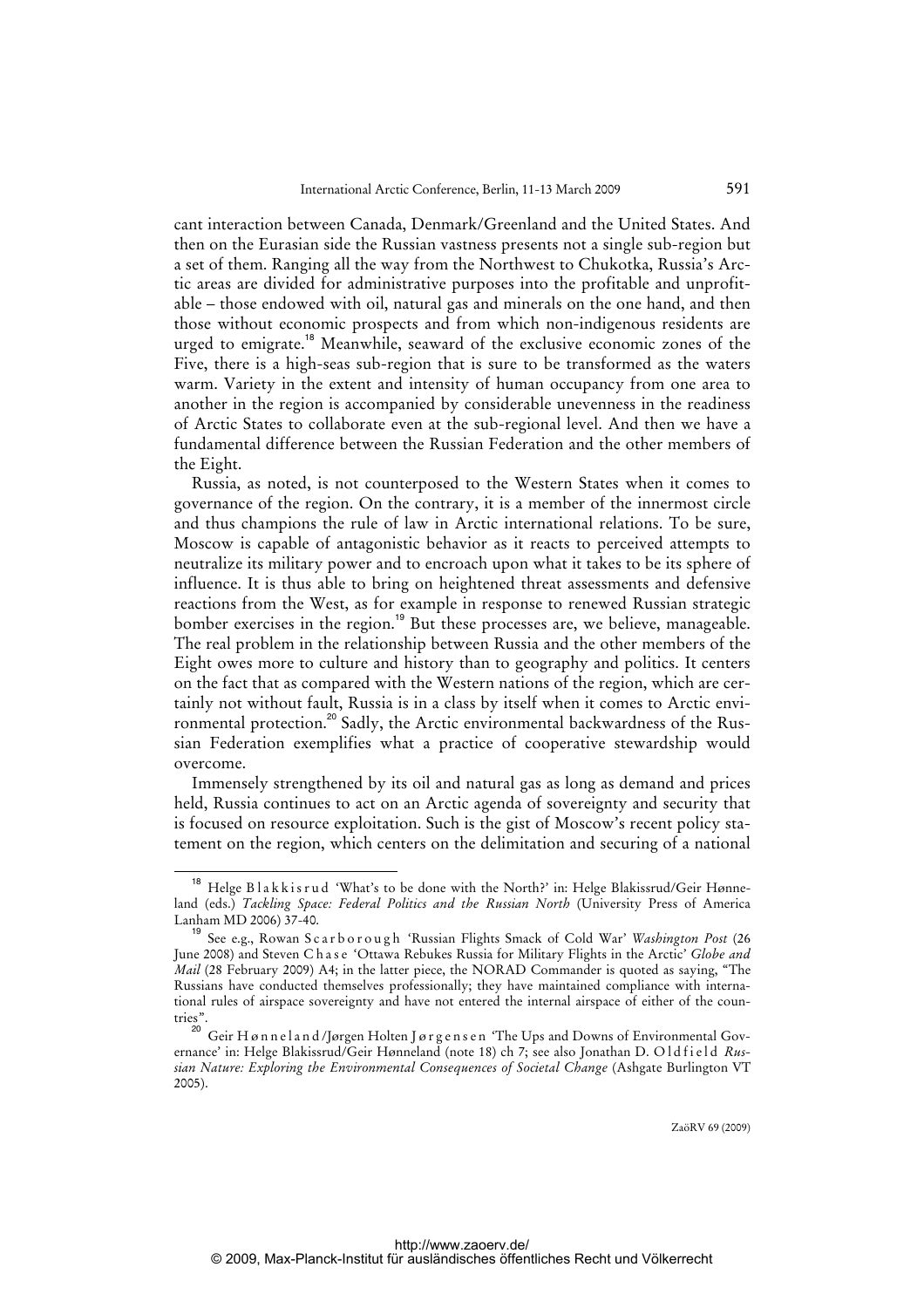"zone" that extends well out into the Arctic Ocean.<sup>21</sup> Averse to multilateral regulatory arrangements, Russia prefers national implementation of international legal obligations. Nor does concern for pollution figure prominently in either Russia's domestic or international Arctic operations. How else could it be in a country that dumped used nuclear reactors into Arctic waters not so long ago, whose environmental awareness has yet to make much headway against the industrial imperative?<sup>22</sup> Money and mandate wanting, the Russian Foreign Ministry itself has had difficulty in securing the participation of other government departments in Arctic Council working groups. No surprise, therefore, that Russian contributions to the work of the Council have been scattered, ineffectual, and in need of subsidy by other States including for representation by officials.<sup>23</sup>

Russia's presence in the region is so large that effective pan-Arctic stewardship of oil and gas exploitation, marine transportation, land-based sources of oceanic pollution and the like is impossible without it. The Russian Federation must therefore be encouraged to come forward as an environmentally responsible Arctic partner. What is needed is an end to the neglect and disarray that typically occur when the central administration is not paying close attention. The question is how to secure Moscow's attention. The size of the problem ensures that the United States will be heavily involved in the solution. Actually, whereas the Russian Federation has largely been absent from the work of the Arctic Council, the United States has led in collaborative research but otherwise has chosen not to favor task expansion.<sup>24</sup> Even back in the C $\lim_{x \to a} \frac{1}{x}$  wears, when the Arctic Council was being established, Washington stood out in its effort to circumscribe the mandate and capabilities of the new regional forum. One reason is that outside of the scientific community and the state of Alaska, there has really been no coalition for national, much less international, action in the Arctic.<sup>25</sup> To be sure, the US Navy is perenni-

<sup>21</sup> Russian Federation, Security Council, 'Press-reliz po Osnovam gosudarstvennoi politiki Rossiskoi Federatsii v Arktike na period do 2020 goda i dalneishuyu perspektivy' (Press Release on the Foundations of the State Policy of the Russian Federation in the Arctic for the Period to 2020 and Beyond), Novosti (27 March 2009) <[http://www.scrf.gov.ru/news/421.html>](http://www.scrf.gov.ru/news/421.html) (14 July 2009), an unofficial translation of the full statement is available at 'Google Translations'.

<sup>&</sup>lt;sup>22</sup> On nuclear dumping, see Olav S c h r a m S t o k k e 'Radioactive Waste in the Barents and Kara Seas: Russian Implementation of the Global Dumping Regime' in: Davor Vidas (note 3) ch 9.

<sup>&</sup>lt;sup>23</sup> Private communications including from Senior Arctic Officials; see also the insightful discussion in Elana Wilson Rowe 'Russian Multilateralism: The Case of the Arctic Council' in: Elana Wilson Rowe/Stina Torjesen (eds.) *The Multilateral Dimension in Russian Foreign Policy* (Routledge London 2009) ch 9.

According to the US Arctic policy directive of 9 January 2009, the Arctic Council "should remain a high-level forum devoted to issues within its current mandate and not be transformed into a formal international organization, particularly one with assessed contributions. The United States is nevertheless open to updating the structure of the Council …"; see United States National Security Presidential Directive and Homeland Security Presidential Directive NSPD 66/HSPD 25 'Arctic Region Policy' (9 January 2009) [<http://www.fas.org/irp/offdocs/nspd/nspd-66.htm>](http://www.fas.org/irp/offdocs/nspd/nspd-66.htm) (7 July 2009) ch  $\text{III}$ .C.2.

 $^{25}$  Franklyn Griffiths 'Environment in the U.S. Discourse on Security: The Case of the Missing Arctic Waters' in: Willy Ø s t r e n g (note 12) ch 5; in fairness, as the member of the Arctic Five that is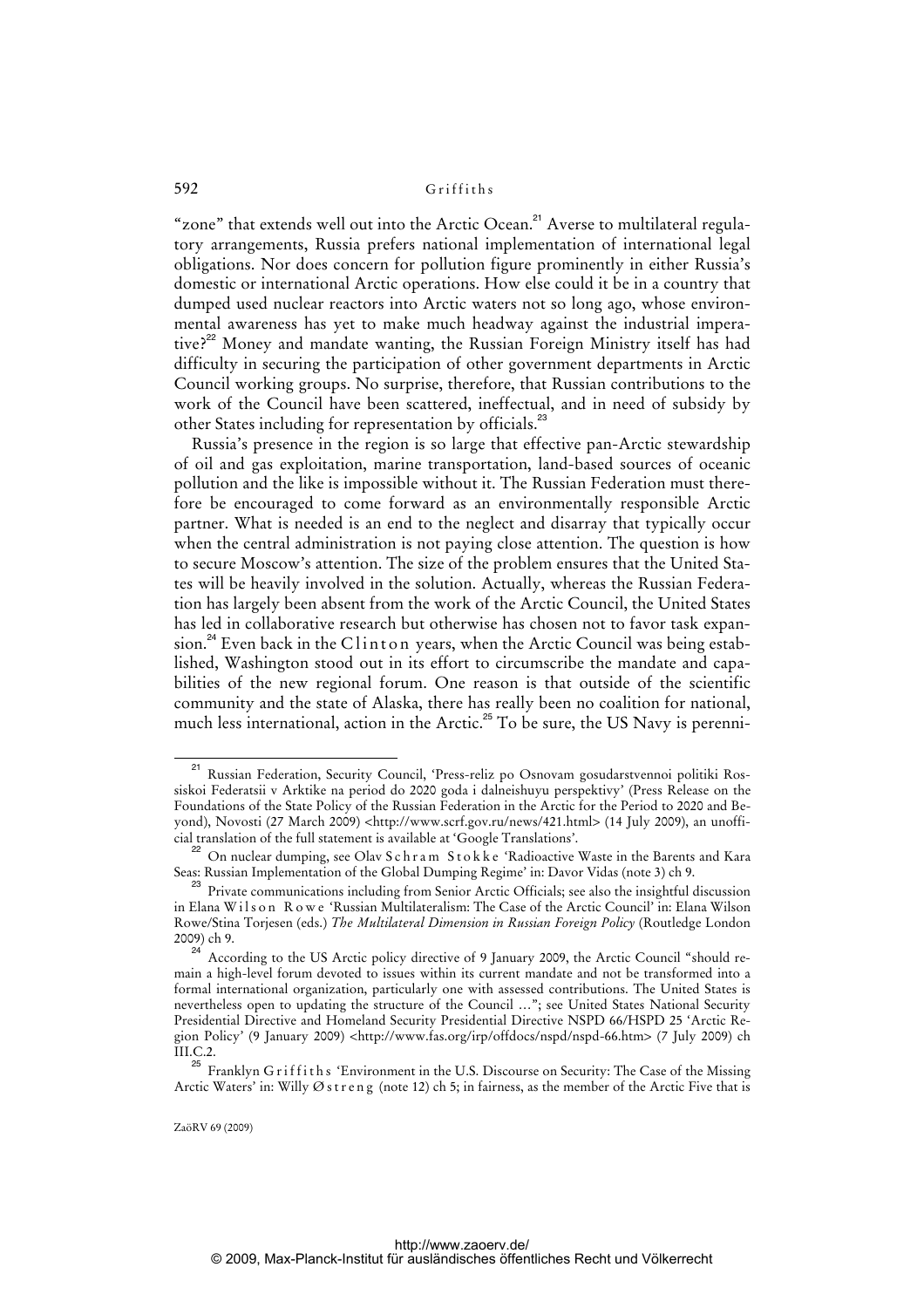ally interested in maritime mobility, but otherwise nobody has wanted to do much beyond study and learn in the region until recently. Still, whereas Russia is deeply constrained from environmental protection, the United States has the capacity to surge forward as a regional leader on this issue. Indeed, the Obama Administration's acute interest in climate change could well surface in new US Arctic initiatives. The challenge for Canada is to find a way to engage both the Russian Federation and the United States on behalf of a common design for the region.

Finally, and it follows from what has just been said, the Arctic is *not well set up*, which is to say under-institutionalized when it comes to international cooperation. Although other regional and sub-regional entities exist, the Arctic Council is the central forum for pan-Arctic collaboration.<sup>26</sup> Established on Canadian initiative in 1996, after the end of the Cold War and before the recent rise in the geostrategic significance of the region, the Council has risked being left behind in an Arctic that demanded more joint action as well as self-help from each of the regional States if they, too, were not to be left behind. But cooperation has not been forthcoming. Things have now got to the point where some deride the Council as an ineffective talk shop far removed from policy and the real needs of the region.<sup>27</sup> Though the Council does well and sometimes outstandingly well at monitoring and assessment – think of the Arctic Climate Impact Assessment – the Eight need to move beyond joint observation and statements of good intention. They need to endow the Council with new resolve and new money to help coordinate not only national activity but regional and sub-regional cooperation and to do so on a voluntary basis until the day comes when, issue by issue, compliance with agreed principles and rules becomes mandatory. But how to begin when, even to the attentive Canadian public, the Arctic Council is all but totally unknown?

Drawing together the strands of this assessment of the Arctic as an international political region, we have to acknowledge that there is really not a lot of subregional and even less region-wide interaction among the Eight at present. When it comes to politics, the Arctic as an arena is very largely empty. A scattering of residents, especially indigenous peoples, is to be seen in the front rows. Otherwise, there is still hardly anyone in the stands even as global warming becomes something of a draw for southerners. Out on the ice, a few players are scrambling for a puck in the Barents sub-region. Some are also to be seen in and around the Bering Sea. Otherwise, individuals are standing about, leaning on their sticks. There is a

-

least aware of itself as an Arctic country and least troubled by threats to Arctic sovereignty, the United States has the greatest potential to take the regional view in acting for cooperative stewardship as well as assured sovereign possession.

<sup>26</sup> For detail on the Council see [<http://www.arctic-council.org>](http://www.arctic-council.org) (14 July 2009). There is also a growing literature on the Arctic Council; best see Timo K o i v u r o v a /David L. V a n d e r Z w a a g 'The Arctic Council at 10 Years: Retrospect and Prospects' UBC Law Review 40 (2007) 121-94; also, in regard to regime- and region-building, see Olav Schram Stokke/Geir Hønnel and (note 3); and E.C.H. K es kitalo *Negotiating the Arctic: Construction of an International Region* (Routledge London 2004).

 $27$  Oran R. Y o u n g 'Whither the Arctic?' (note 6).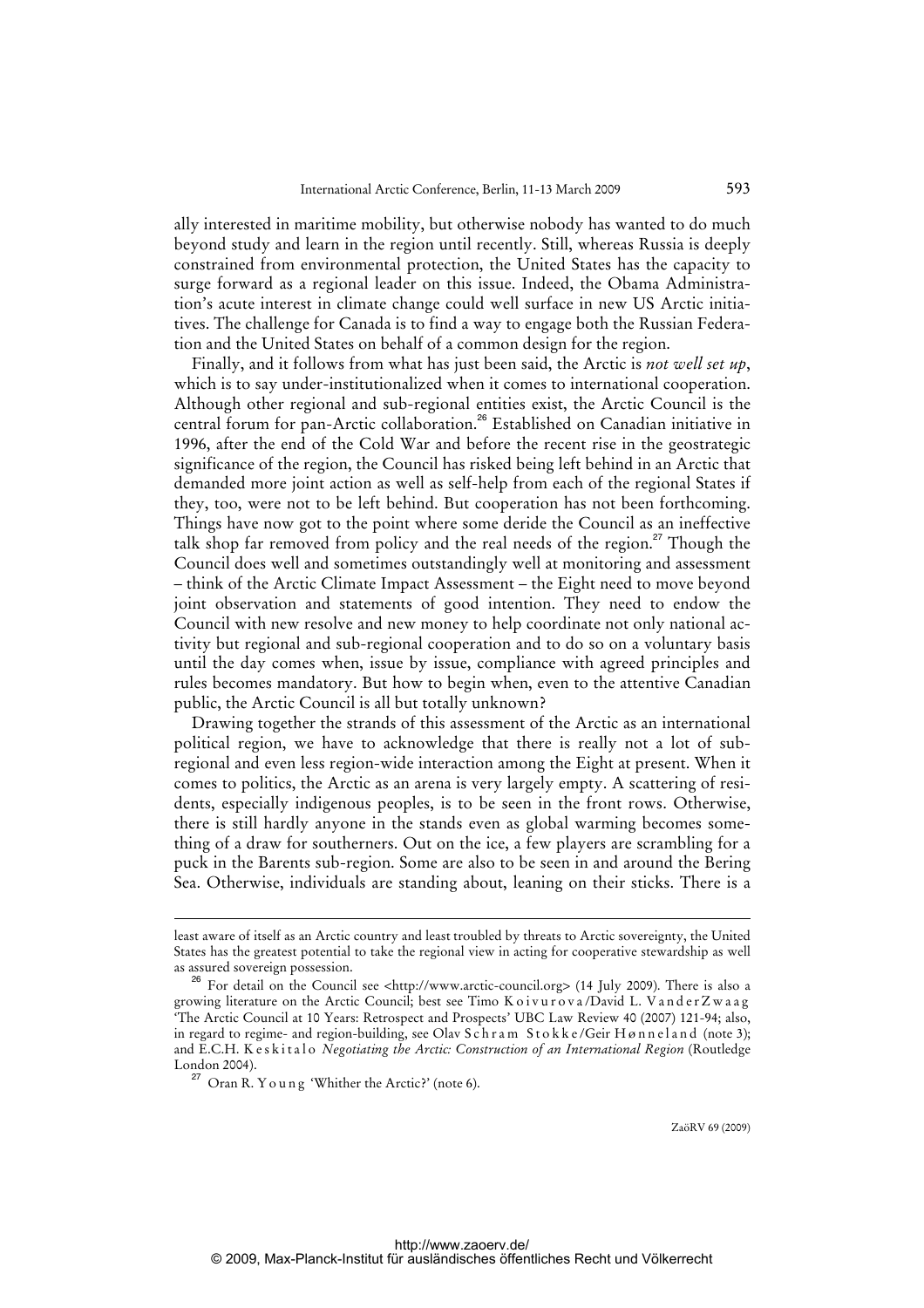cluster in the Arctic Council, but they are sitting on the boards. Intent on observing the ice conditions, which they do very well, they have yet to get into a game. The governments of the Five are on their benches – Russia alone on one side of the arena and rest spread out along the other. As to the remaining Three, it is unclear, after the Ilulissat Declaration, whether they are emerging from or returning to the locker rooms. Heavily preoccupied with other things, the Five do not often look in the direction of center ice. When they do, they tend to the piece right in front of them, to their own holdings.

In the Arctic, possession goals trump milieu goals aimed at shaping conditions beyond the limits of national jurisdiction.<sup>28</sup> As long as the national and at most a sub-regional perspective are predominant, pan-Arctic interplay will be wanting. The Arctic will remain only minimally an international political region. The opportunity to collaborate will continue to be circumscribed. The potential for conflict and for continued environmental degradation will be left to look after itself. To reduce our exposure to conflict and to ensure appropriate care for Arctic ecosystems in the next go-around of development and thereafter, we are in need of a strategy. It should tell us not so much what we as Canadians need to do on the issues, but how we might lead in the creation of new abilities to achieve shared purposes including defense of sovereignty in conditions of interdependence. Stronger governance for cooperative stewardship will be at the heart of a Canadian endeavor to shape the future of the Arctic region.

# **2. Arctic Strategy for Canada**

A new Canadian effort for stewardship and sovereignty in the Arctic will be governed by three main objectives. Emerging directly from the situation we face, they are interrelated and will take time to realize.

The first is to elevate the conduct of Arctic international relations to the highest political level in dealings among the regional States, and also between Arctic heads of State and those of interested non-Arctic countries. Acting accordingly, Canada would aim to energize the region's affairs by associating them with the global as well as the domestic priorities of the Eight. Arctic international relations would owe less to the internal agendas of the Eight and more to their global policy imperatives. As well, we would give voice to and seek greater recognition of the needs of the Arctic both globally and in the metropolitan centers of the Arctic countries themselves. And if we are to raise Arctic international dealings from the official to the highest political level, the Prime Minister will of necessity have the lead in Canada.

Our second objective will be to engage the Russian Federation on behalf of a larger collective commitment to cooperative stewardship. United States involve-

<sup>&</sup>lt;sup>28</sup> The distinction between possession and milieu goals is introduced in Arnold W o l f e r s *Discord and Collaboration: Essays on International Politics* (The Johns Hopkins Press Baltimore 1962) ch 5.

ZaöRV 69 (2009)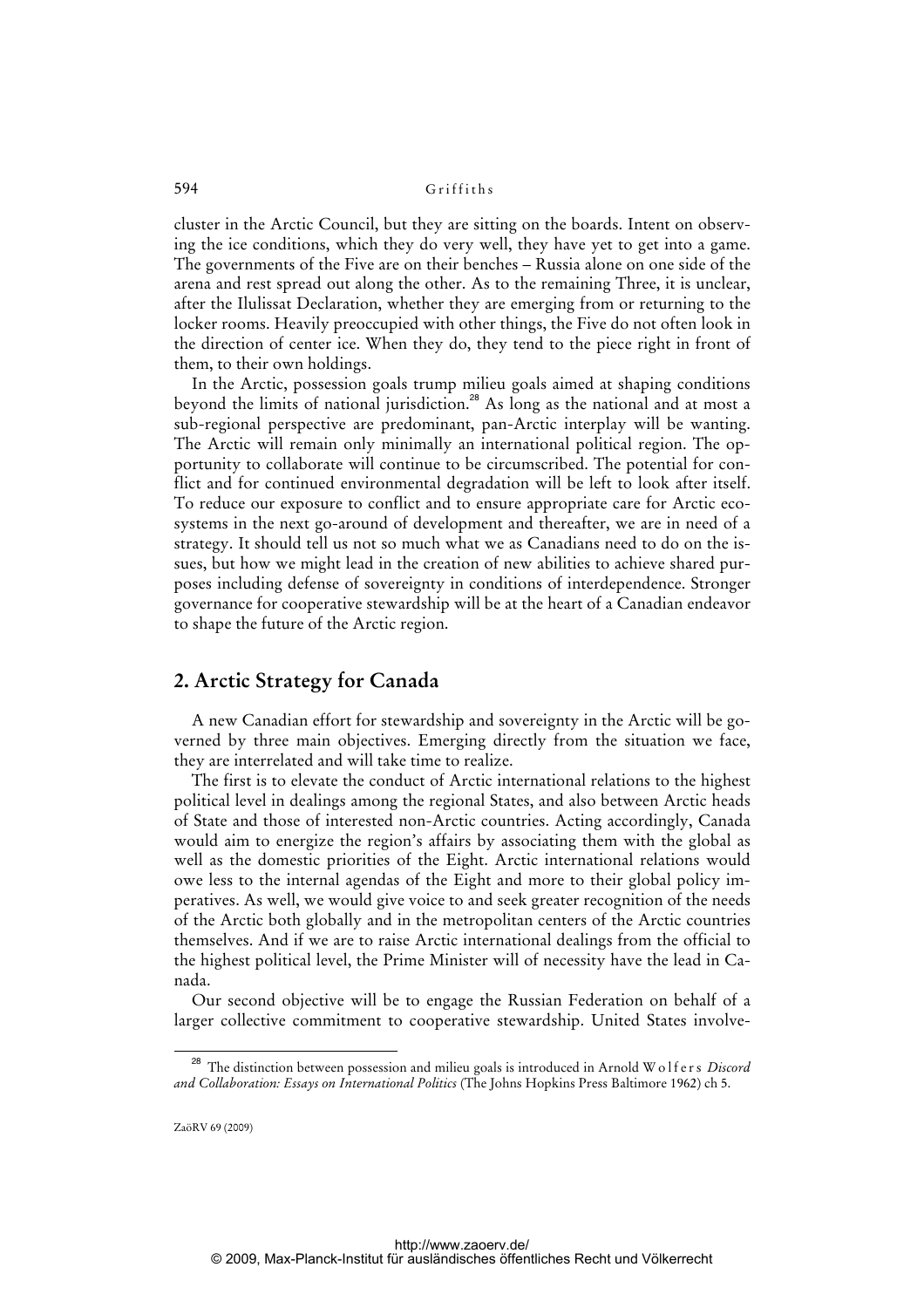ment at the highest level is essential here. Our governing purpose in speaking to Washington and Moscow would be to achieve broader and deeper pan-Arctic collaboration by bringing international partnership support to bear on precisely those sub-regions most in need of assistance, namely some in the Russian Federation. Russia's leaders would be invited to accept a new opportunity to channel the region's evolution for the common good. Specifically, they would be asked to act on the proposition that Arctic political development presents us all with a choice between, on the one hand, enhanced regional security and intensified international Arctic assistance including new funds for cooperative stewardship, and, on the other, the risk of growing discord, increased potential for NATO involvement and diminished common security in the region.

Third, we would strive to invigorate the Arctic Council and its ability to coordinate and support regional and sub-regional stewardship projects among Arctic States, and also between them and non-Arctic States and other entities and processes such as the International Maritime Organization and the 1992 Convention for the Protection of the Marine Environment of the North-East Atlantic (OSPAR).<sup>29</sup> The Council would not itself do the work of stewardship as for example in the regulation of maritime tourism, the management of new fisheries or in the implementation of region-wide adaptive responses to climate change. It would nevertheless be strengthened as a coordinating and funding center for stewardship operations including those aimed at partnership with the Russian Federation. To this end, Canada would seek acceptance of Arctic Council enlargement to include direct participation by non-Arctic countries as consultative parties in an arrangement that was without prejudice to the sovereignty of the Eight and which also produced new funds for cooperative stewardship.

Additional objectives related to Canada's bilateral relations with the United States and non-Arctic countries are also to be considered. Still, the core of an Arctic strategy resides in the triad of *elevation, engagement and invigoration* – elevation to the highest political level, engagement of the United States and the Russian Federation in the first instance and invigoration of the Arctic Council as a forum for the coordination and support of collective action.

For starters, a Canadian effort for improved pan-Arctic governance will not go far without new intellectual and policy capital at the disposal of the Prime Minister of Canada. A bit further on we will consider northern aspects of the domestic political situation in this country and why it should fall to the Prime Minister to take personal responsibility in the framing and execution of a Canadian Arctic strategy. Let us say for now that no one else is up to the task, which nevertheless happens to offer potential political advantages as a new national project. Otherwise, leadership from the highest level is a precondition for success in engaging the Russian Federa-

<sup>&</sup>lt;sup>29</sup> Convention for the Protection of the Marine Environment of the North-East Atlantic (opened for signature 22 September 1992, entered into force 25 March 1998) (1993) 32 ILM 1069; the OSPAR Convention of 1992 gathers 15 European States and the European Commission in a common effort to protect the marine environment of the North-East Atlantic, whose northern region is taken to include Arctic waters reaching to the North Pole; see [<http://www.ospar.org>](http://www.ospar.org) (14 July 2009).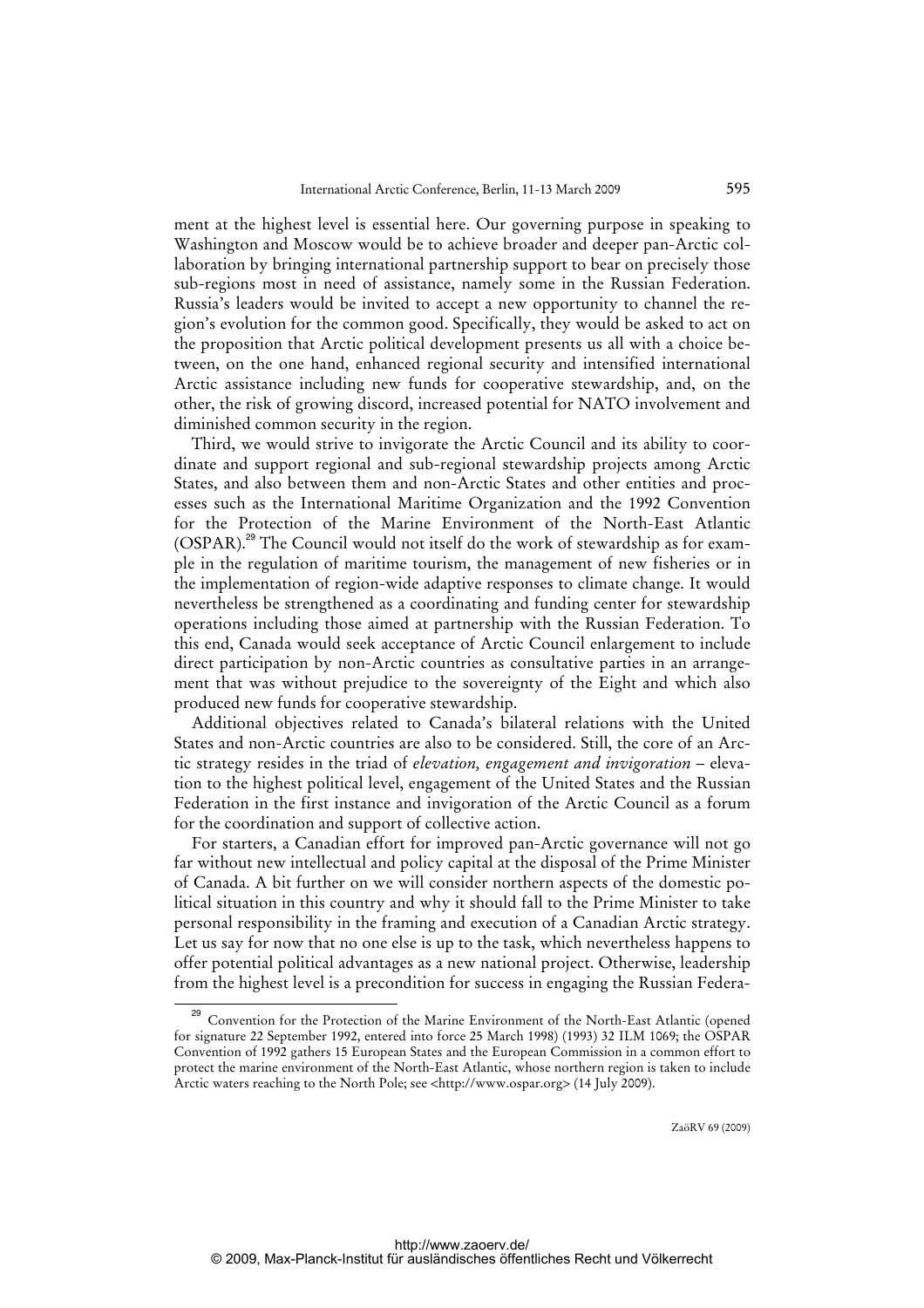tion in the steward's role, as surely it is for more active US regional involvement as well. In the latter case, the opportunity to make use of Arctic relationships in furthering US global interests could prove to be compelling, especially when allied with the need to offer global leadership in the face of accelerating climate change in the Arctic. Analogous opportunities for personal diplomacy could arise between the Canadian Prime Minister and the heads of other Arctic States, and also non-Arctic States with interests in the region, China and Germany for example. Accordingly, we suggest that the Prime Minister start off with a personal effort to gain insight into Arctic affairs.

Just as the Arctic is new to most Canadians, so also is the thinking about it that is already out there in each of the region's countries. There are resources here for all who would build a community of competence in Arctic stewardship, who would find and then give voice to an Arctic identity in national policy debate and in global policy discourse bearing upon the region. With such ends in mind, the Prime Minister ought to convene a one- or two-day symposium of eminent Arctic persons at a location in Canada. Such an occasion would be strictly a means for personal learning on the part of the Prime Minister and some of his entourage. It would have no international standing. From each of the region's countries it could bring together a northern indigenous leader, an outstanding southerner in the arts or literature and another southerner knowledgeable in matters of Arctic-related political practice. Or more simply it could draw together some of the foremost writers from around the region. Called perhaps the Arctic Identity Network, a gathering such as this ought to generate a new awareness of values, aspirations, purposes and practices common to the region. Given a rapporteur and reconvened as required, it should impart to the Prime Minister and some in his Office (PMO) a sense of direction for the region in an era of physical transformation and renewed resource development activity. It should also alert policy-makers to differences in the way Arctic countries approach similar problems.<sup>30</sup>

Whether or not it was called "cooperative stewardship," an equivalent conception would surely emerge as a prime concern in the Network's exchanges. So also would an interest in the ethical and moral dimension of human actions including respect for the natural environment in its own right. Ensuing Canadian government activity in the region would more likely be grounded in an understanding of the prerequisites of cooperation that extend well beyond the material and financial considerations that predominate when the capacity to act is assumed. The Prime Minister would take the initiative personally in order to make clear from the outset the importance now attached by Canada to Arctic cooperation.

Second, in responding primarily to the phenomena of a fragmented region, Canada should seek an agreement on *Basic Principles of Arctic International Relations*, in other words a Basic Principles Agreement (BPA), among the Eight. Given the priority need for Russian engagement on behalf of cooperative stewardship, the

<sup>&</sup>lt;sup>30</sup> On this last point, see Elana Wilson 'Arctic Unity, Arctic Difference: Mapping the Reach of Northern Discourses' Polar Record 43 (2007) 125-33.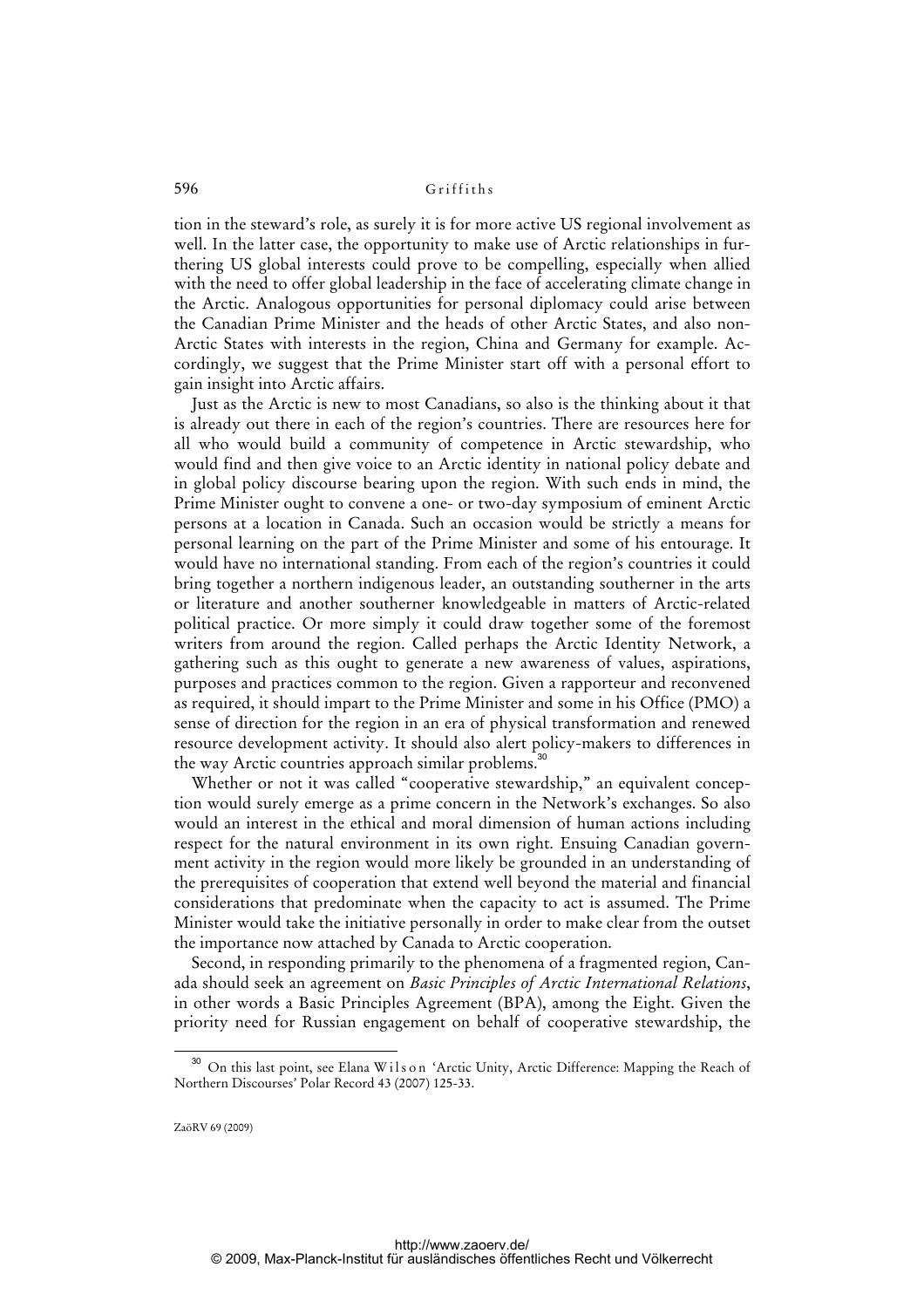question for Canada and the other Western States of the region is how to gain Moscow's interest. Part of the answer is to be had in an exchange in which Russian stewardship on Arctic environmental and human issues is forthcoming in return for increased security. The assumption here is that a diminished Russia, moved physically northwards with the dissolution of the USSR and identifying increasingly with the Arctic as a source of geopolitical strength, is uncertain about its future possessions and regional standing when NATO countries are already seen to have encroached upon the Federation from the west and south. Some of the reassurance Moscow needs could come in an Arctic BPA and conforming behavior equivalent in essence to what was prescribed in the Agreement on Basic Principles of Soviet-American Relations, as proposed by the Soviet Union in 1972.<sup>31</sup>

An Arctic BPA would see each of the Eight undertake to refrain from any effort to obtain unilateral advantage at the expense of another party, to seek measures of nuclear arms reduction and arms control in global forums and, as the need arose, to work out regional arrangements for confidence-building and the avoidance of incidents with confrontation potential. As well, the Eight would commit to negotiate measures of cooperative stewardship to guard the region's environment against further degradation and to ensure direct consultation with Arctic residents – above all indigenous peoples – who may be most directly affected by central determinations. International security and regional stewardship would thus be linked in an Arctic BPA. Having in its own view been hard done by at the hands of the Western countries following the fall of the Soviet Union, Russia should welcome the creation of an equitable and actionable basis for its Arctic foreign relations and in particular those with the United States. As to the latter, a BPA ought to provide the occasion for a new departure in Russian-American relations, and for continuing high level US political engagement in the region's affairs. Experience with the 1972 BPA shows, however, that this kind of instrument will be of little use if the parties do not review compliance at regular intervals.

Canada should start the ball rolling when the time is right by raising the issue of an Arctic BPA at the official level with the US State Department and the Russian Foreign Ministry. Depending on the initial results, the Prime Minister might propose a trilateral negotiation to prepare an agreement for consideration and adoption at a heads-of-State meeting of the Arctic Council. It would allow for review of compliance at regular intervals by the Council as presently constituted or by a Council enlarged. This brings us to the institutional preconditions for effective international cooperation at the regional level.

Reluctant to countenance central regional governance institutions, the Eight have presided over an Arctic Council that broadly suits them. The question is whether and how they may be brought to strengthen the Council's ability to contribute to Arctic stewardship. For the Eight to move in this direction, they will

<sup>31</sup> Agreement on Basic Principles of Relations between the United States of America and the Union of Soviet Socialist Republics (done 22 May 1972, entered into force 29 May 1972) (1972) 11 ILM 756.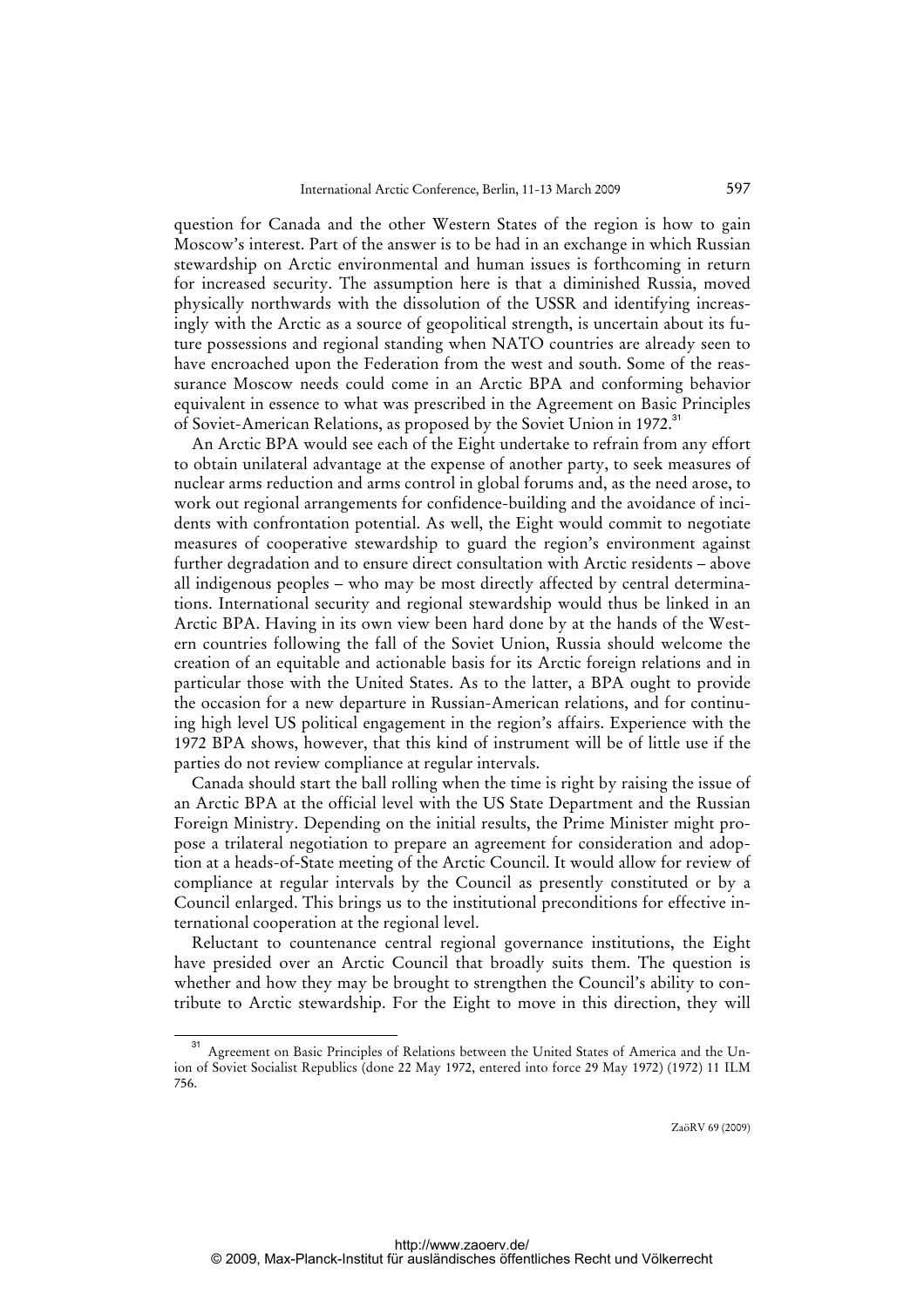need prompting and assistance from down south, which is to say from their own southern majorities and/or from non-Arctic States and peoples. We may expect climate change to move the public in some of the ice States to new levels of regional awareness, concern for the living conditions of Arctic inhabitants, and to sharper demands for Arctic environmental protection in coming years. As well and if they were encouraged to do so, non-Arctic actors could prove effective in bringing new drive and resources to the Council. Best of all, the governments of the Eight would respond to southern promptings and proceed themselves to take the initiative in moving to stronger governance in having the Council encourage and coordinate specific stewardship projects – be they sub-regional or regional, Arcticonly or inclusive of non-Arctic participation. In our view, the prospects for cooperative stewardship are greatest when it comes to interested non-Arctic States and intergovernmental entities. To see how non-Arctic participation might enhance the outlook for cooperative stewardship, we need first to consider the Council as it is.

The Arctic Council is a standing conference with two tiers of participants and a growing gallery of State, intergovernmental and non-governmental observers who may mingle with the Eight in the corridors but have little or no right to speak formally. At the Council's most recent meeting, in November 2008, there were 160 people present.<sup>32</sup> The proceedings are consensual. There are no votes and therefore no formal decisions. There is, however, a hierarchy and some informality.

At the top, the tier of the Eight have the right themselves alone to state the consensus of the Council, be it at ministerial meetings every two years, at periodic gatherings of senior Arctic officials (SAOs) or in the varied working groups in which the real work of the Arctic Council is thus far done. In tier two we have the permanent participants who represent international Arctic indigenous peoples: the Aleut International Association, Arctic Athabaskan Council, G'wichin Council International, Inuit Circumpolar Council, Russian Association of Indigenous Peoples of the North (RAIPON, a national organization) and the Saami Council. Permanent participants enter freely into the deliberations of the Eight. Although they must yield to the Arctic States when unbridgeable differences arise, permanent participants do shape the Council's consensus. And then, below tier two, we have an array of non-participants consisting of "observer States" such as France, Germany, Netherlands, Poland, Spain and the United Kingdom; "ad-hoc observer States" like China, European Commission, Italy and South Korea and "observer organizations" including the Association of World Reindeer Herders, International Arctic Science Committee, Nordic Council of Ministers and the World Wildlife Fund. We are principally concerned here with State observers: regular, pending ("ad-hoc"), intergovernmental and national. Non-Arctic States and the European Commission are not entitled to speak at Council meetings except perhaps when one of them, Netherlands for example, summarizes the views of all in a three- or four-minute intervention at the end of a SAO meeting. When the Aleut

© 2009, Max-Planck-Institut für ausländisches öffentliches Recht und Völkerrecht

<sup>&</sup>lt;sup>32</sup> DFAIT communication to the author, also providing an update on Arctic Council participation; for the Arctic Council's website, see (note 26).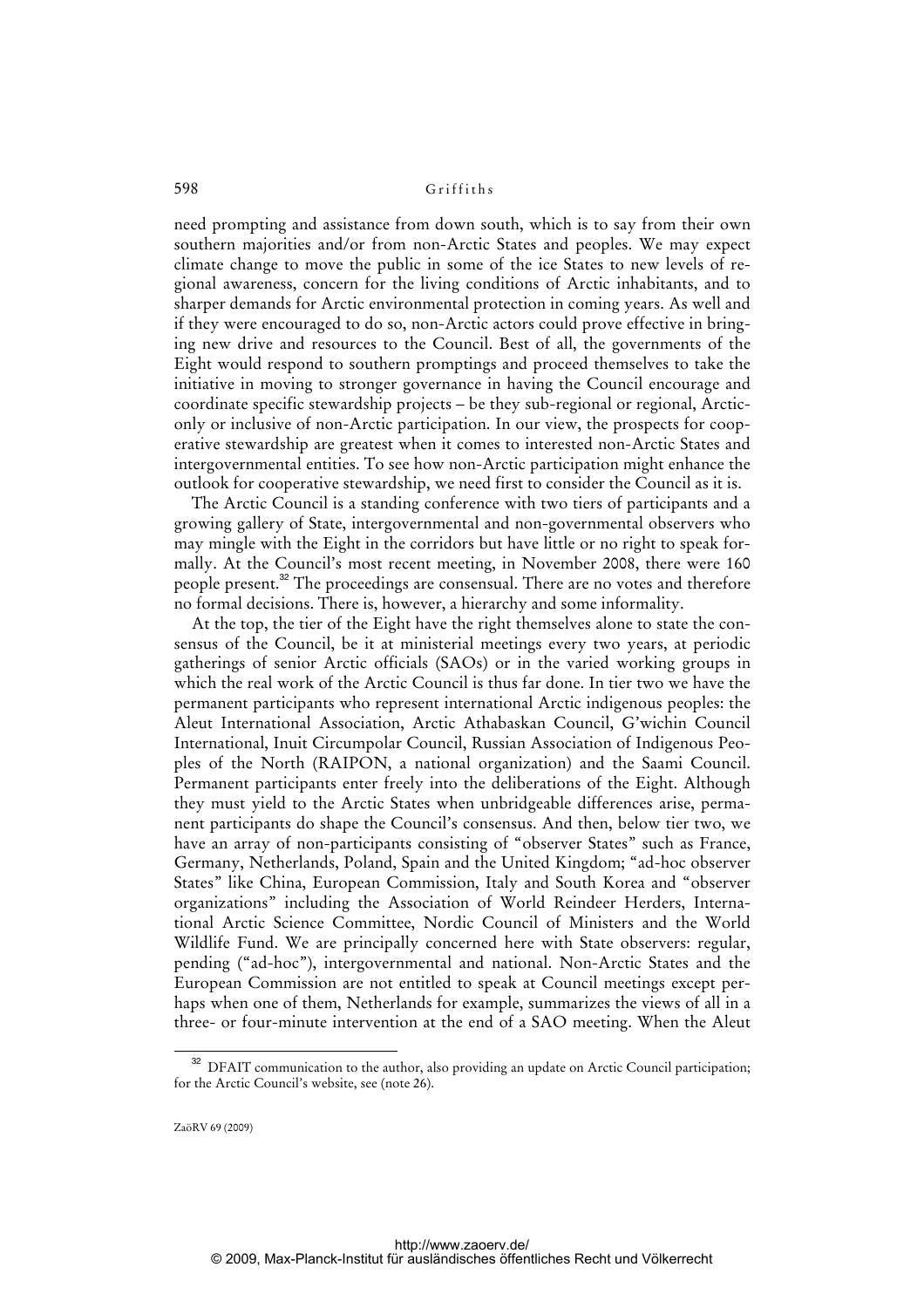International Association is entitled to speak freely and the non-Arctic State virtually not at all, we have to ask why the observer States are there at all. Before answering we need to make a few things clear.

In the practice of indigenous non-governmental organizations dealing directly with nation-States we encounter the single most vital attribute of the Arctic Council. Direct engagement of permanent participants helps to ensure that the assessments and the underlying judgments of Arctic governments far removed from the scene are properly adapted to the real-life situation on site, including in very small indigenous communities. As well, the ability of permanent participants to intervene makes it more likely that collective action in the Arctic is not merely respectful of the realities but ethical. Effects of this kind are achieved when those most vulnerable to the human and environmental consequences of collective action are directly involved in the process whereby situations are evaluated and State action is coordinated. No way, therefore, can we jeopardize the ability of the permanent participants to make a contribution. And yet, something must be done to enhance the Council's capacity for collective action and for cooperative stewardship in particular.

The question for Canada and the rest of the Eight is whether non-Arctic States can be brought into the governance of the region and their interests channelled to the benefit of cooperative stewardship without compromising either the sovereignty of Arctic States or the position of the permanent participants. We believe they can. We therefore propose that selected non-Arctic States and intergovernmental entities be included as *consultative parties* to the Arctic Council.<sup>33</sup>

Although they will certainly vary in this, non-Arctic States and intergovernmental entities are in a position to bring substantial benefits to a regional practice of cooperative stewardship. Approaching the Arctic from the outside, they are likely not only to bring a stronger regional perspective to the work of the Council, but also to prompt greater awareness of the regional as distinct from the sub-regional and local in the approaches of the Eight themselves. Moved by what we take to be enduring interests in climate protection, energy security, resource transportation, pollution prevention and conflict avoidance as well as the rule of law, participation by non-Arctic States stands to strengthen a discourse and practice of cooperative stewardship in the Council's work. Indeed, whereas the work of the Council takes place at present in working groups mostly occupied with monitoring and assessment, the presence of non-Arctic States should help to shift the focus to plenary sessions, to priorities for the region as a whole and to common practices of stewardship. Furthermore, we would expect those with consultative-party status to contribute to an Arctic Fund with amounts to be matched by the Eight and applied to the costs of collective action for which at present there is little or no money be-

<sup>33</sup> A proposal to grant non-Arctic States and intergovernmental organizations "a recognized status in the governance system of the Arctic" has already been made by Professor Oran R. Young, see Oran R. Young 'Whither the Arctic?' (note 6) 80.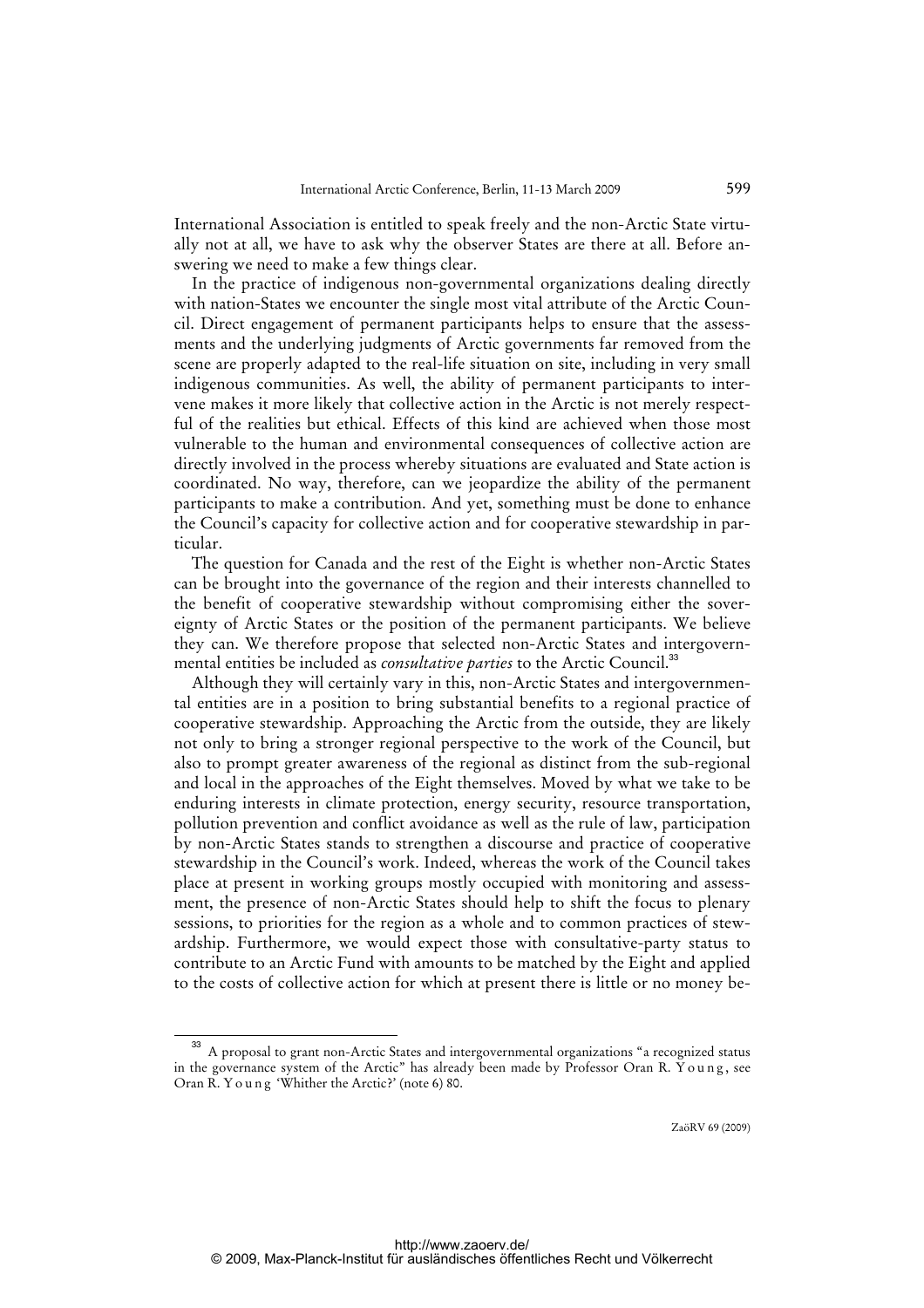yond that provided by the proponents of Working Group projects. And why should non-Arctic participants make a financial contribution?

The answer is the same as for why the non-Arctic State sits in the Council as observer today: future considerations. Shipping, for example, is one of China's three stated priorities in observing. Energy security and climate change are among the key concerns of the European Commission. Non-Arctic actors are building positions in an area of the world that is seen to affect them and in which they one day will want to operate in safe, efficient and sustainable fashion. Meanwhile, they also have responsibilities for what happens in the region. Over the generations the 490 million people of the present-day European Union, for example, have contributed to the mounting crisis of adaptation to climate change in the Arctic. They have an obligation to assist. Whether it is future advantage or existing obligation, the fit between non-Arctic motivations and an agenda of cooperative stewardship should be a good one.

Accordingly we propose that the Arctic Council be enlarged to admit a third tier of capable non-Arctic States as consultative parties with speaking rights equivalent to those of the Eight and permanent participants. Candidates, presumably beginning with those already present as observers, would be asked to provide a statement of interest in the region, a plan of action on behalf of cooperative stewardship and an annual contribution to the Arctic Fund. All proceedings of Council, subsidiary bodies included, would remain consensual to the degree they are today. This is a critical proviso.

The Eight would continue to state the consensus of Council including on allocations of the Fund. They would however need to hear and take due account of the views of outside others actually or potentially affected by regional cooperation and the lack of it. Some adjustment in the understandings and preferences of the Eight for regional political development could be expected from a discussion that laid greater emphasis on extra-regional and global considerations. The regional States would no doubt come forward with stronger regional perspectives themselves. In our view this would be all to the good. At the same time, the Eight could themselves expect a reduction in the dependence of national Arctic conditions on non-Arctic processes and events.

As to permanent participants, they would continue to take part on a par with States large and small in an enlarged forum now open in principle to numerous countries with significant interests in this part of the world. They would also find themselves coping with a considerably more elaborate agenda extending from assessment to the coordination and support of joint action by varying arrangements of Arctic and non-Arctic States and intergovernmental organizations configured according to the particular purposes of cooperation. Hard-pressed to deal effectively with the steadily more technical business of the Arctic Council as it presently exists, permanent participants would surely risk being sidelined in a larger and more effective forum if new support for policy development, staffing, and quite simply attendance at meetings were not forthcoming. In our view, enlargement should be seen to present not a threat but an opportunity to strengthen the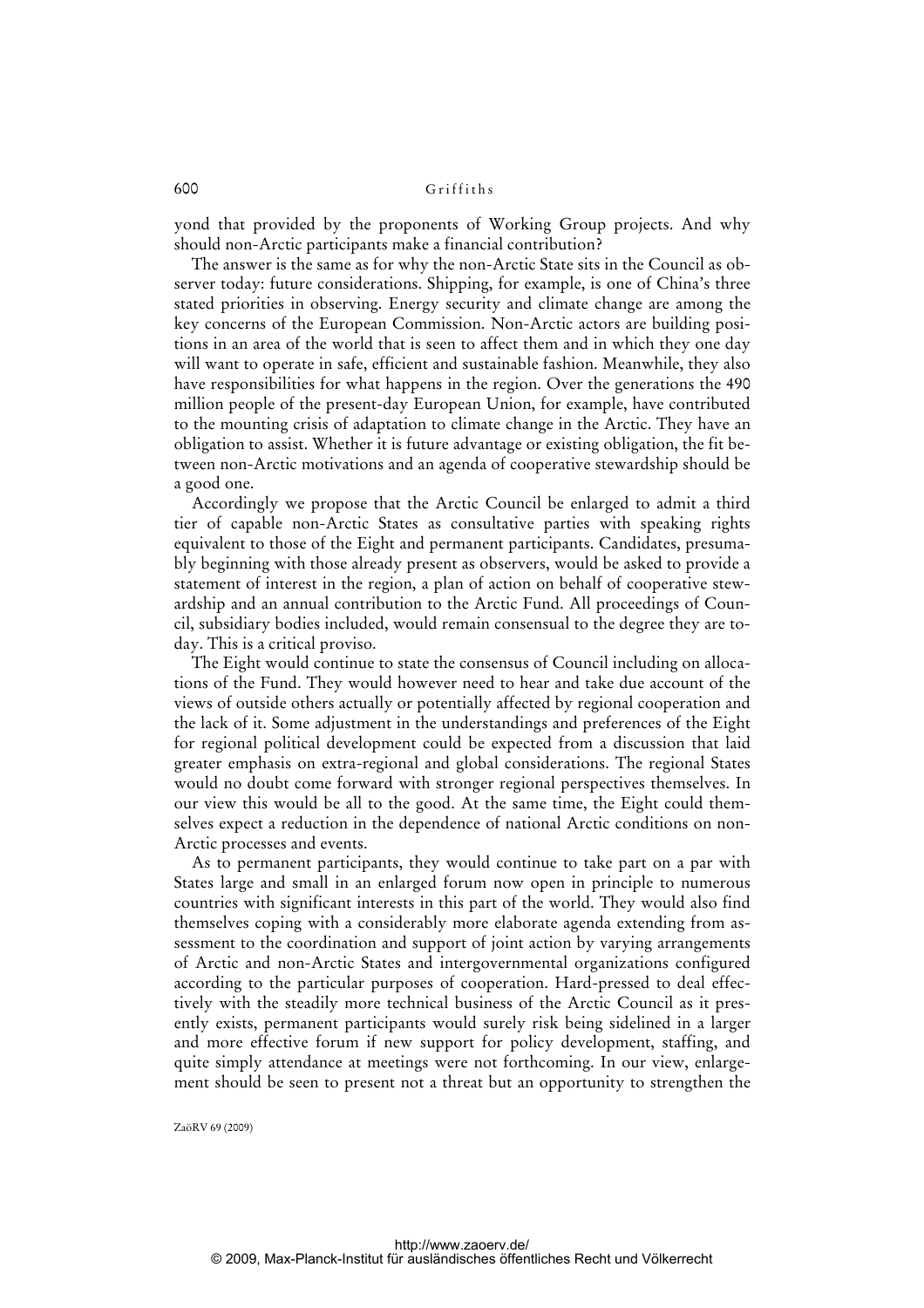ability of permanent participants to make contributions over and above present levels. The opportunity would arise with the creation of an Arctic Fund, which has to be seen as an essential element of our proposal for enlargement.

Financial assistance for permanent participant capacity-building should be agreed as the first priority of a new Fund. Furthermore and in a return to original Canadian thinking about the ethical dimension of the Council's activities, the Eight could consider granting permanent participants a direct say in the Council's consensus (in effect, a veto and the opportunity to bargain) on issues on which the Arctic States could be persuaded of an existential threat to indigenous peoples.<sup>34</sup> Assisting the permanent participants to play a larger role in the coordination and support of stewardship in the region, a restructured Council should not only maintain but also strengthen the capacity for adapted and ethical action on the part of interested States. Still, there is a big question.

Even if we assume that non-Arctic actors and permanent participants could be brought to accept enlargement along the lines being discussed here, why should the Eight go along? Granted that they would retain control over the consensus, why should they not only admit but also hear from China, India and Japan, to say nothing of Poland, Spain and the United Kingdom? Would this not open the door to progressively wider foreign infringement in the handling of matters better left to the individual Arctic State than to international cooperation and, if there is to be cooperation, to transactions among the Eight and subsets thereof? And in a similar vein, why should the Eight agree to assessed contributions when the United States, for one, has expressly opposed the idea?<sup>35</sup>

In admitting non-Arctic observers the Eight have already declared in favor of the non-Arctic interest in the conduct of Arctic affairs. Having cracked open the door, they cannot close it without in effect declaring the Arctic to be governable by the Eight alone. The region is, we repeat, heavily dependent upon global processes that are best addressed in conjunction with non-Arctic actors engaged in the region's affairs as influentials, resource users and producers, as well as recipients of Arctic trans-boundary effects on a global level. Furthermore, within non-Arctic countries denied enhanced access to the chief forum of an increasingly accessible region some are sure to seek out other ways of making themselves heard. Playing in particular upon differences between Russia and the seven others, they could make the Arctic into a more conflicted region, thereby imposing new direct and opportunity costs upon the Eight. All this being understood, the Arctic States might nevertheless opt to keep the door just as it is: they could maintain the status quo of minimal regional governance and maximal freedom of national action, which is to say fragmented incrementalism. In so doing, we submit, they would pay a price.

<sup>34</sup> Arctic Council Panel *To Establish an International Arctic Council: A Framework Report* (note 7) 32.

 $\cdot$ <sup>35</sup> See above (note 24).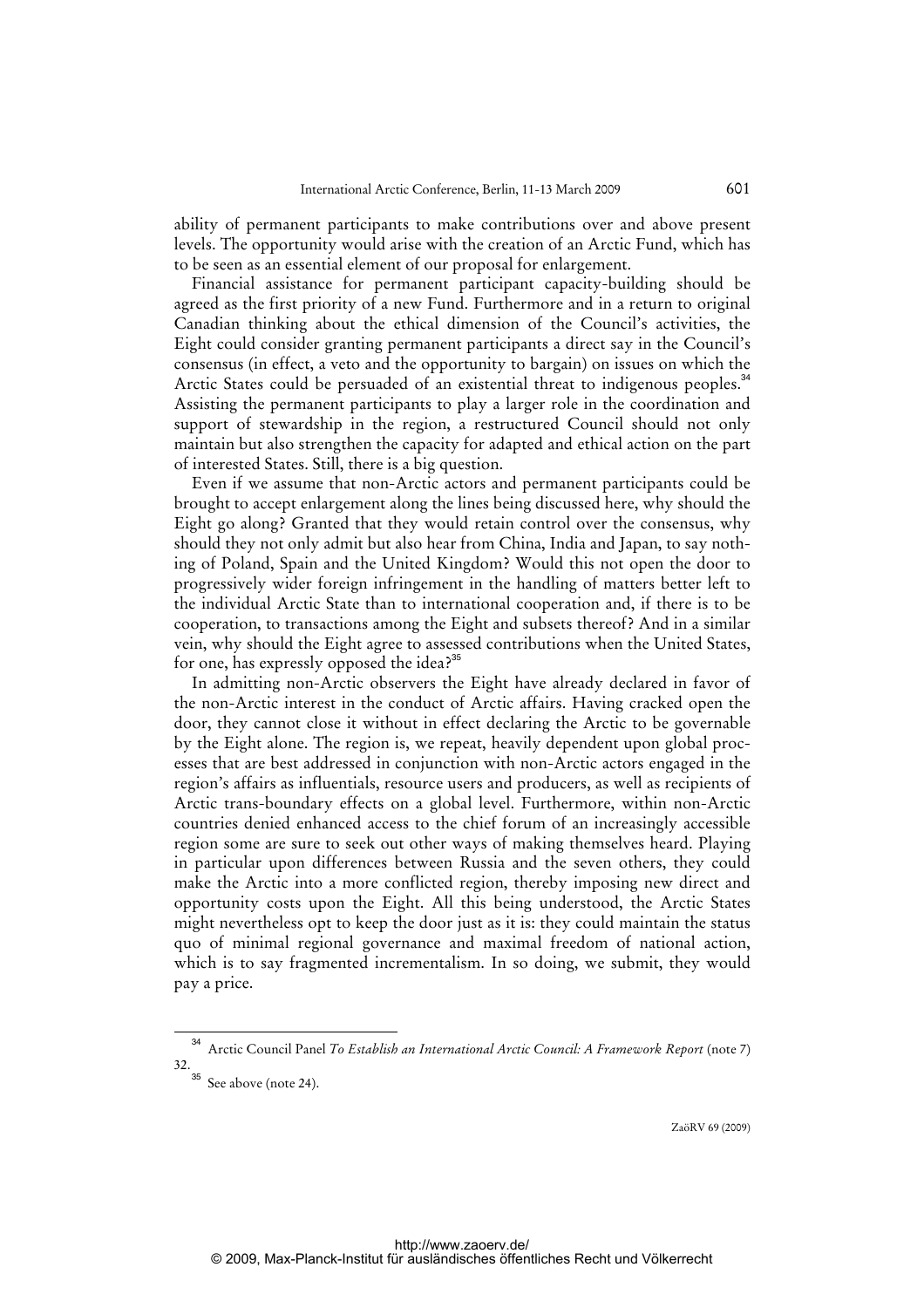Arctic sovereigns must engage non-Arctic others if they are to bend conditions of interdependence to the national interest. To engage others, the Eight must at a minimum grant them the right to speak, and not only on matters of direct interest to them. Not to engage is to accept avoidable deprivation when the sovereign should be optimizing conditions of the national domain. The same applies to the projection of an

Arctic voice in global councils, a task whose performance will be all the stronger with informed allies on the outside. Most important from the standpoint of the Eight, Arctic Council enlargement for cooperative stewardship would add legitimacy to an arrangement that continued to privilege them. Stewardship as we understand it insists on the primacy of the local in Arctic governance. The Arctic States have themselves yielded to the local in undertaking to hear directly in the Council from indigenous peoples' organizations as representatives of those most directly concerned and informed. In our view, this gives them an authentic claim on non-Arctic actors to yield to those with the most immediate knowledge and greatest stake in collective action.

Accordingly we believe it best for the Eight not to leave the Arctic Council as is. On the contrary, they should bring selected non-Arctic States and intergovernmental entities to the table in an arrangement that maintains their power of determination and enhances their sovereignty in conditions of interdependence. As to a formula for contributions to an Arctic Fund, it should not be difficult to find once enlargement is agreed upon in principle.<sup>36</sup>

Moving from the multilateral in our search for greater capacity to make things happen in the region, we recommend that Canada also develop *new bilateral Arctic strategic relationships* with the United States, Europe and China. Russia is not on the list because it is best dealt with in the company of others. Given the familiar Canada-US commonalities and the continuing pre-eminence of US power, Washington comes first.

Although the Obama Administration could surprise us with Arctic initiatives of its own, experience suggests that other issues and other areas of the world will continue to crowd the region off of the priority list for the US Government. Still, if a regional practice of cooperative stewardship is to advance, the United States must be engaged. This applies above all to Arctic Council enlargement. Canada's task here is not to encourage the United States to commit to new governance arrangements or to the region itself. Rather it is to persuade Washington that new Arctic

<sup>36</sup> Quite apart from whatever President O b a m a and his people might prefer, the B u s h Administration's opposition to assessed contributions was expressed in a context of resistance to change in the Council's mandate and status as a "forum". What we are proposing here, enlargement for cooperative stewardship, requires no change of mandate. Nor do we seek to change the Council into a formal international organization. Still, in calling for matching contributions we are proposing to endow the Council with new capability. Best would be, in our view, for the Eight to begin by setting non-Arctic membership dues as function of what, to begin with, needs doing and what the Eight are themselves prepared to pay and how – according to GDP, which of course would require very heavy reliance upon the United States; in equal contributions, which presumably would allow Iceland to set the rate owing to ability to pay; or by another formula arising from talks with today's observers.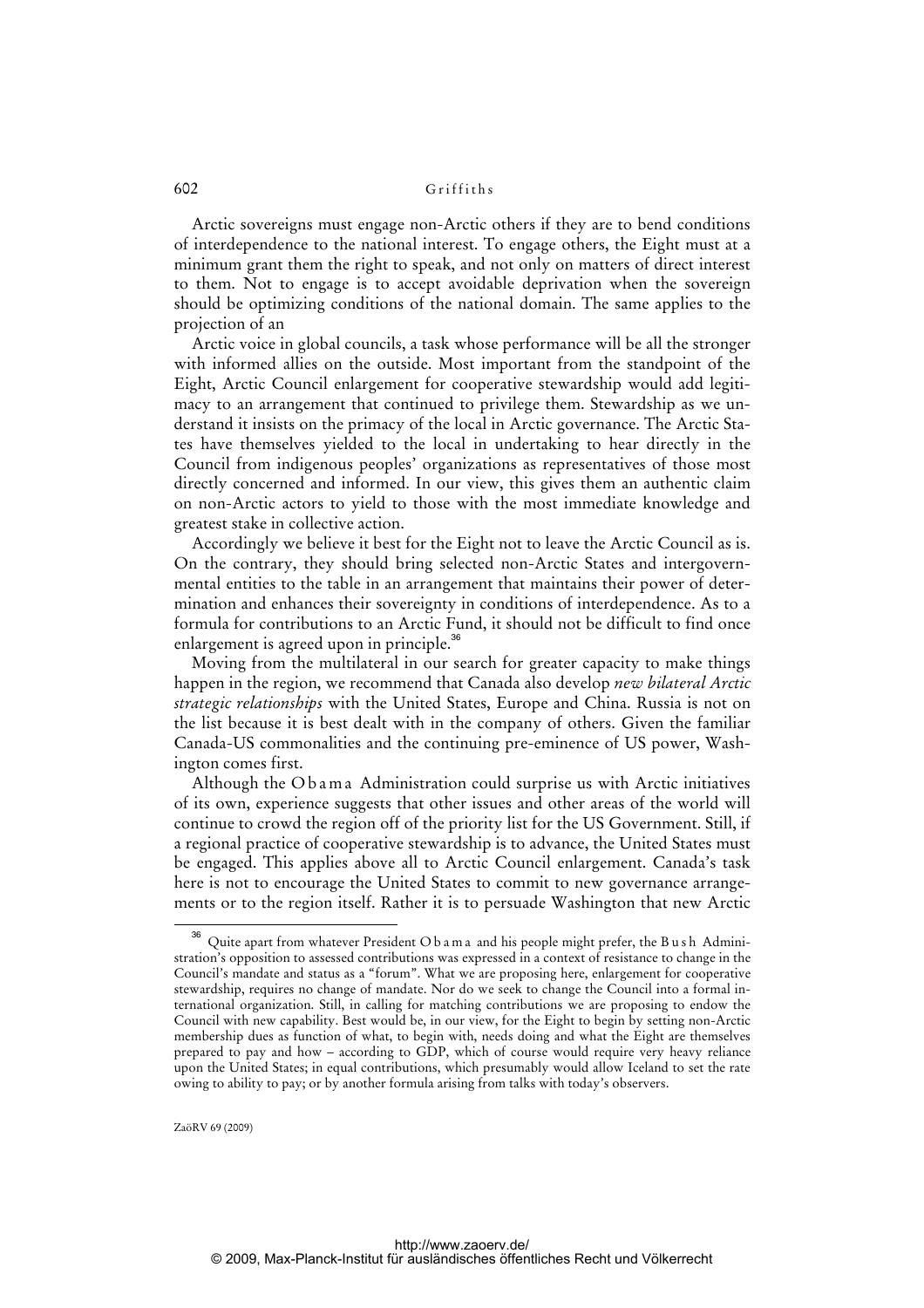engagements can effectively serve US global interests. We have already argued that an Arctic BPA should be promoted by the Prime Minister as a means for the United States to renew the collaborative dimension in US-Russian relations worldwide. To what has been said we would add only two items, one small and one large. First, to counter predictions of sharpening Arctic conflict that could be fulfilled if left unchallenged, and also to demonstrate Basic Principles in action, Canada and the United States ought to lead in a joint oil-spill response exercise at the North Pole by icebreakers of the Eight and interested non-Arctic countries. More important, the Prime Minister of Canada needs, at the appropriate moment, to open a conversation with the President on Arctic opportunities – especially in the matter of Arctic Council enlargement – to break free of the past in matters of climate change.

In 2009, and for some time thereafter, issues of climate change will be secondary to those of economic recovery and yet primary in the elaboration of new approaches to the environment that are focused on alternative energy sources. On both accounts, economic and environmental, Canada is all but certain to follow in the wake of US thinking and decisions. There is, however, an opportunity as well as a need for Canada to lead. Science seems sure to show not only continued but also accelerating climate change in the Arctic. Climate change may in addition present us with non-linear developments for which we have no adequate understanding. Taken up by a more receptive US Government, new Arctic change reports are likely to authorize proposals for collective action that have thus far been excluded from mainstream discourse. Even before his Presidential inauguration, Barack O b a m a made clear the need to "reinvigorate international institutions to deal with transnational threats, like climate change, that we can't solve on our own."<sup>37</sup> Arctic Council enlargement for stronger cooperative stewardship would seem to be in line with this kind of thinking.

Addressing the challenge of climate change, the Prime Minister should, when the time is right, invite President Ob a m a to join in the creation of a bi-national Canada-US panel to chart a way for cooperative stewardship in the Arctic, and to make it exemplary for the planet as a whole. Although its focus should be made tight, the panel's ambit could in principle range from environmental ethics, to the provision of adaptive support for isolated small communities, the eradication of black carbon (sooty smokestack emissions from ships that make for an easily reduced share of global warming owing to their melting effect on Arctic ice and snow) and on out to the need for geophysical and chemical engineering to save the climate in which we have thrived.<sup>38</sup> And there is still more to be done with the United States.

<sup>&</sup>lt;sup>37</sup> John Ibbitson 'Ambitious Agenda Awaits New Cabinet' *Globe and Mail* (18 December 2008) A21.

<sup>&</sup>lt;sup>38</sup> On black carbon, see Martin Mittelstaedt 'The High Cost of Blowing Smoke on the High Seas' *Globe and Mail* (1 April 2009) A11, which reports a joint Canada-US proposal to the International Maritime Organization to establish emission control zones off the east and west coasts, but not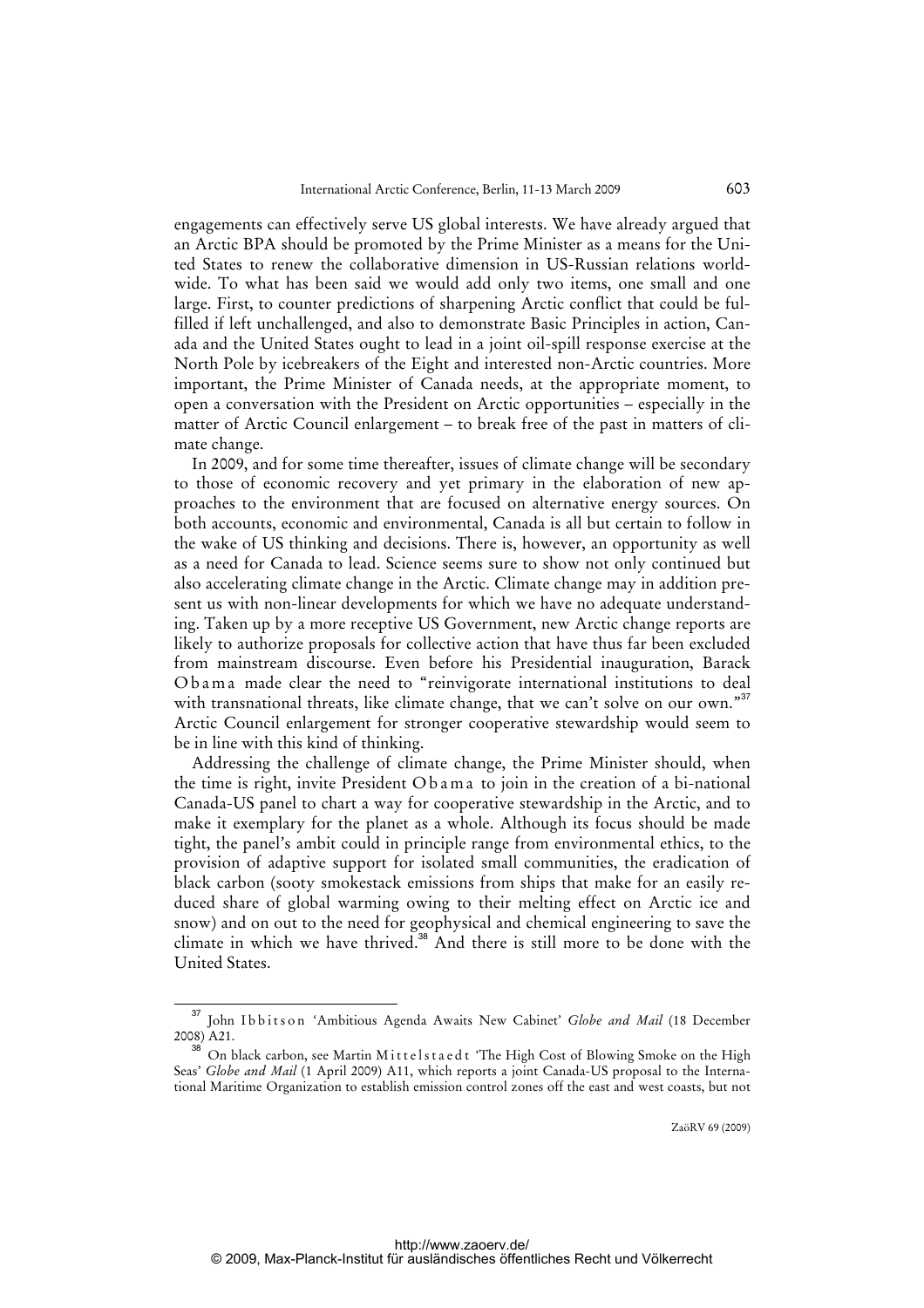Together with stewardship, security should also be sought in a unified North American approach to the evolution of the Arctic as an international political region. For Canada, this means first of all overcoming insecurities of our own that have kept us at arm's length from the United States when it comes to the Arctic. The issue here is the Northwest Passage. Canada is now in a position to take the initiative in strengthening the Canada-US agreement to disagree over the international legal status of the waters of our Arctic archipelago. As elaborated elsewhere, this agreement has steadily become stronger and largely so by dint of our own efforts.<sup>39</sup> We should now surround it with a bodyguard of bilateral Arctic cooperation. This means cooperative stewardship that is at once mutually beneficial, runs counter to the Canadian inclination to think of the Arctic in terms of "use it or lose it," and opens a way to joint leadership in shaping the future of the Arctic as a region.

The range of potential bilateral stewardship activity for Canada and the United States is formidable. It runs from the development of ecosystem-based joint management of the Beaufort Sea in which our two countries have a boundary delimitation dispute,<sup>40</sup> to Coast Guard cooperation in search and rescue operations, improvement of oil-spill clean-up capabilities, joint environmental monitoring, planning for small-community adaptation to climate change, precautionary fisheries management, new arrangements to protect the Porcupine caribou herd, harmonization of vessel-identification and notification systems, control of cruise-ship navigation in icy waters and so on out to strategic planning for intercontinental shipping in the Arctic waters of North America. On this last point, do our two countries want an increase in the volume of commercial navigation sufficiently to encourage it? Is it in our shared economic as well as geopolitical interest to underwrite international use of the Northwest Passage, for what cargoes, between which destinations, against what alternative routes and with the provision of how much icebreaker and other support for convoys as opposed to independent navigation by ice-capable merchantmen? In all of this it should be possible for us in Canada to achieve a position of confidence and strength as distinct from the needless vulnerability that prevails today, of cooperative stewardship as distinct from imperiled sovereignty, of attention to milieu as distinct from possession goals.

Aside from the use of cooperative stewardship arrangements in contributing to a steadily more secure Canada-US relationship in the Arctic, we also need more co-

ZaöRV 69 (2009)

-

in Arctic North America; as to climate engineering: David G. Victor et al. 'The Geoengineering Option' Foreign Affairs 88 (2009) 64-76.

Franklyn Griffiths 'Canadian Arctic Sovereignty: Time to Take Yes for an Answer' in: Frances Abele et al. (eds.) *Northern Exposure: People, Powers and Prospects for Canada's North* (Institute for Research on Public Policy Montreal 2009) [<http://www.irpp.org/books/archive/AOTS4/](http://www.irpp.org/books/archive/AOTS4/) griffiths.pdf> (14 July 2009).

<sup>&</sup>lt;sup>40</sup> Norway is the regional leader in ecosystem-based joint management, see Royal Norwegian Ministry of the Environment 'Report No. 8 to the Storting: Integrated Management of the Marine Environment of the Barents Sea and the Sea Areas off the Lofoten Islands' (2005-2006) <[http://www.](http://www) regjeringen.no/upload/MD/Vedlegg/STM200520060008EN\_PDF.pdf> (22 July 2009).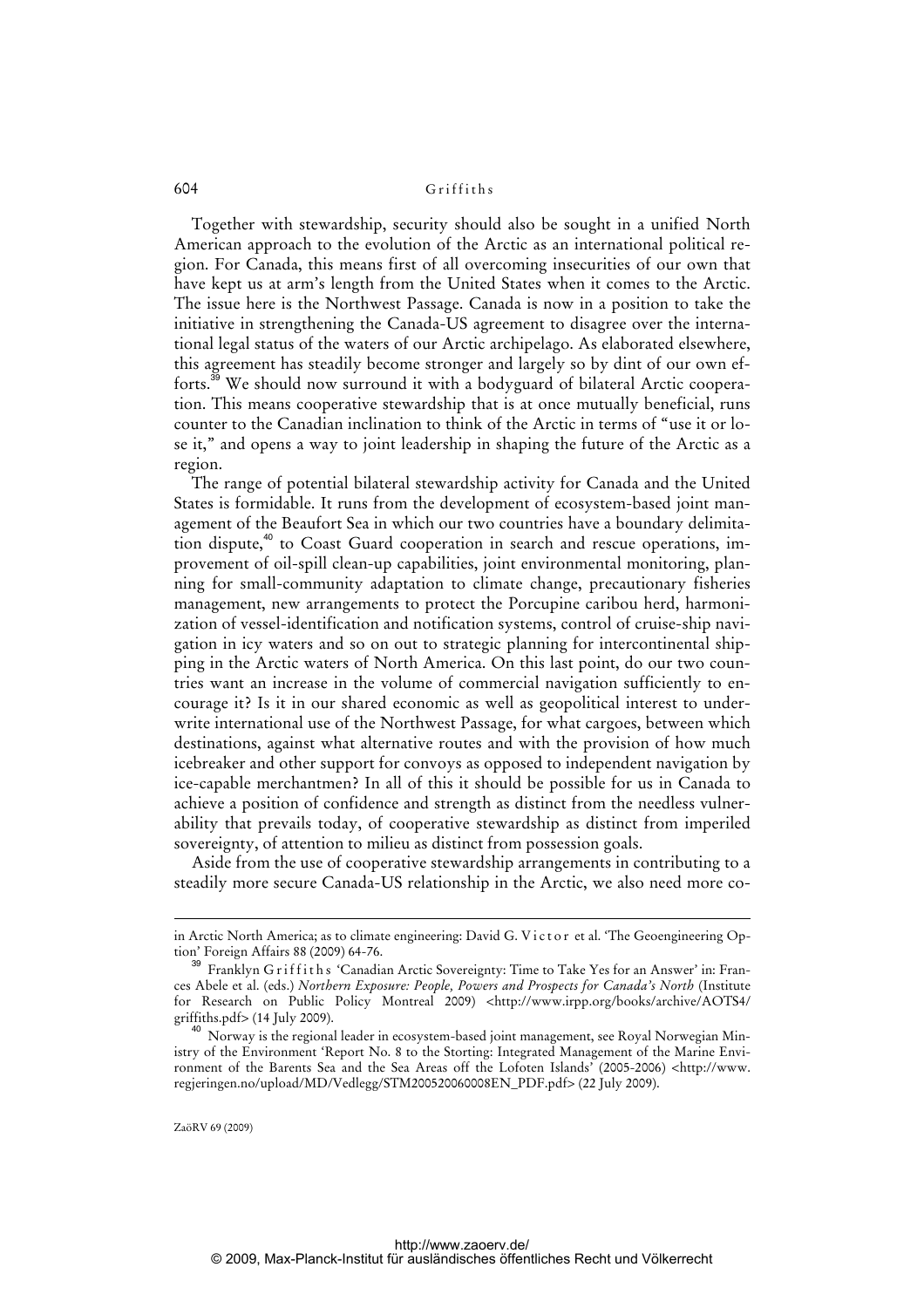ordinated action for the physical security of Arctic North America. Arctic maritime domain awareness and control need to be enhanced as priorities of the North American Aerospace Defence Command (NORAD). More important, the O b a m a Administration seems likely to provide new international security openings that Canada could take up as they relate to Russia's capacity for cooperative stewardship. The issues here are missile defense and the weaponization of space. On both of these, the Administration's preference to scale down is sure to be opposed within the United States. On both of these, Russia has been not only opposed but adamant and committed to countermeasures that include the acquisition of new strategic nuclear missiles.<sup>41</sup> Should US commitments to missile defense and space weaponization persist, we ought to expect not only Russian military involvement but regional and political countermeasures including the Arctic. Cooperative stewardship is likely to be among the victims.

To avert sequences such as these, Canada needs now to take public-diplomacy as well as formal negotiating positions in global forums that offer the US Government strong support, and even outdo it, not only on the militarization of space and on missile defense but also on an ASAT ban. No way should we be interpreted here to be urging an Arctic "wag the dog" when it comes to Canada's global security stance.

All we are saying is that if we are to treat the evolution of the Arctic as a strategic priority, then we must view global security processes in the light of our ambitions for the future of the region that is now emerging from the cold before our very eyes. Greenland remains one last area of joint concern for Canada and the United States.

A unified North American approach to the Arctic requires that Canada and the US pay considerably greater attention to Greenland. Inhabiting what is now a selfgoverning area of the Danish realm, the 55,000 Greenlanders, all but a small minority Inuit, seem certain to declare independence without delay in the event they strike oil or natural gas in sufficient quantity.<sup>42</sup> The Arctic Eight would become the Arctic Nine. Permanent participants in the Arctic Council would to some extent gain in their ability to shape the consensus. Alert to new opportunity, non-North American and non-Arctic countries could soon be showing greater interest in Greenlandic affairs. So also should Canada and the United States, whether or not independence is in the offing. Danish rule has worked strongly for a European orientation among Greenlanders, even as they view the European Union with aversion that stems from past experience with the sealskin ban and European overfishing in Greenlandic waters. North America does not really figure in Greenland's view of its future. Although US-Greenland relations have generally been good

<sup>&</sup>lt;sup>41</sup> Pavel P o d v i g /Hui Z h a n g (note 14).

<sup>&</sup>lt;sup>42</sup> "The dominating political current in Greenland these years is aiming at more political independence from Denmark", see Juliane Henningsen 'The Arctic - A Barometer for Global Climate Change' (Remark made at a gathering of the Conference of Parliamentarians of the Arctic Region, New York, 4 June 2008) <www.arcticparl.org/reports.aspx?id=2966> (14 July 2009); for now, the trend is expressed in movement to "self-rule".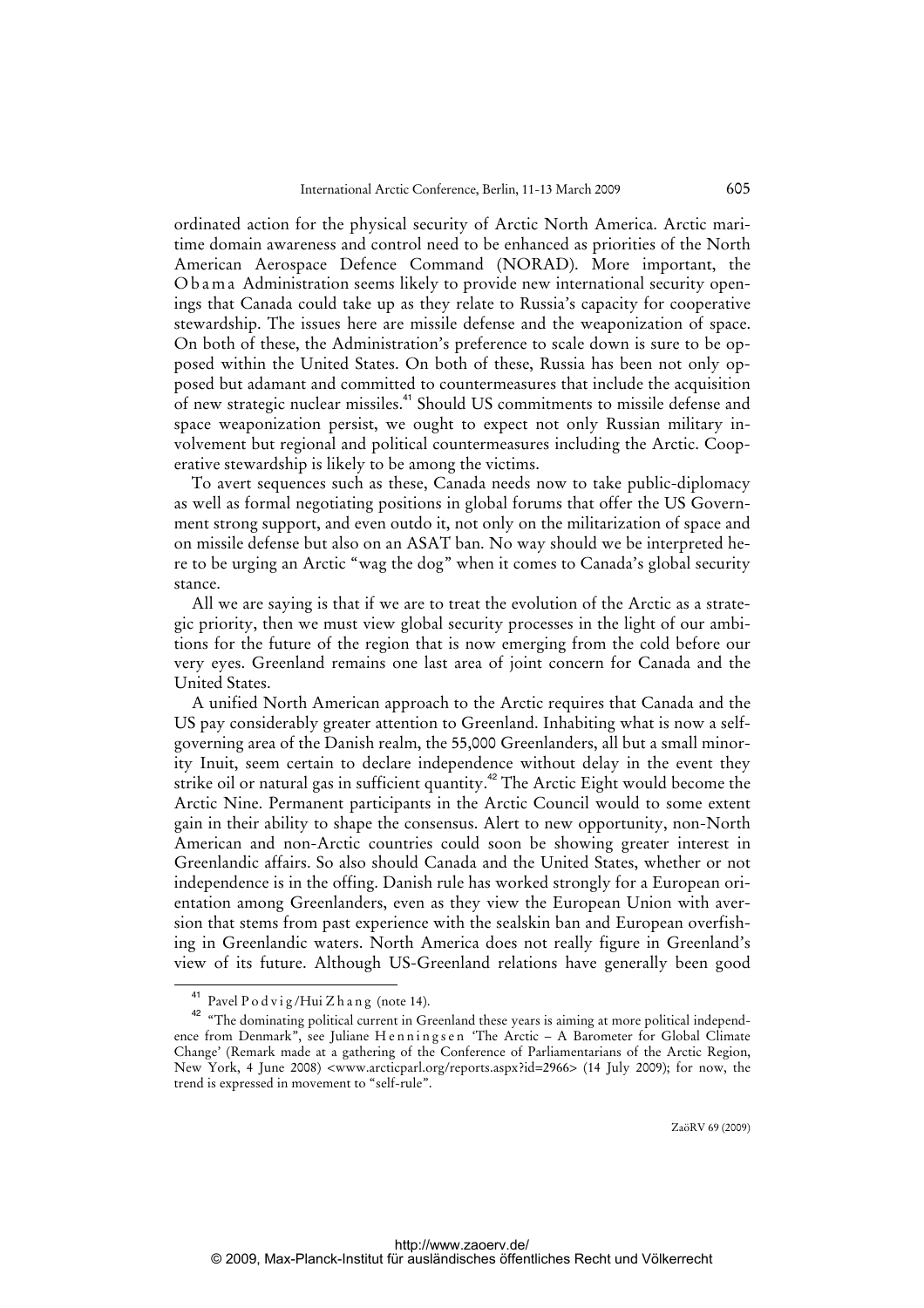with the exception of the forced relocation of a high northern community to make way for the base at Thule, ties with Canada have been minimal. Both Ottawa and Washington need to change things. To begin, they ought to include Greenland in any planning for harmonized management of the Arctic waters of North America including on the question of whether or not in the first place intercontinental commercial shipping is to be encouraged when the global economy allows. As well, Ottawa needs to promote and finance broader and deeper relations between Nunavut and Greenland with Denmark's support. In due course, Canada, Greenland and the United States should bring an integrated North American perspective to bear in pan-Arctic discussion of the region's future.

As to Europe, there is much to be considered by Canada in generating greater capacity for stewardship in the Arctic. Dialogue on the present situation, the future of the region and the potential for joint action is needed to build this capacity. Specifically, we think it useful to discuss access to Canadian high Arctic island reserves of natural gas, Arctic Council enlargement and possible Arctic implications of the Russian proposal for a renewed Conference on Security and Cooperation in Europe (CSCE). Aside from the European Commission, Canada should be talking principally to the Government of Germany owing *inter alia* to the German fascination with things northern and Arctic. Where Arctic gas is concerned, Canada has great reserves in Nunavut's Sverdrup Basin. They are unlikely, we are advised, to go to US markets until Western Canadian shale gas is used up or becomes too expensive. Instead, when conditions are right high Arctic Canadian natural gas will be liquefied and shipped year-round by icebreaking liquefied natural gas (LNG) tanker to European or Asian markets with the assent and participation of the Government of Nunavut.

We think the EU and, with it, Germany should have first preference in view of its desire to reduce dependence on Russian supplies and its potential to contribute to pan-Arctic stewardship once directly involved in the affairs of the region.<sup>43</sup> At the same time, the EU would need to adapt to Canadian views and those of the Inuit Circumpolar Council on the issue of seal hunting if it were to pursue the option of consultative-party status in a restructured Arctic Council.<sup>44</sup> Whatever the outcome of bilateral dialogue on energy, marine transportation, indigenouspeoples' and Arctic governance issues, the Canadian interest in cooperative stewardship warrants an ambitious effort to create common ground with the EU. Meanwhile, matters of common security should also be discussed with Berlin and Brussels as they relate to the Arctic.

<sup>&</sup>lt;sup>43</sup> The recent Arctic policy statement of the European Union speaks of "facilitating the sustainable and environmentally friendly exploration, extraction and transportation of Arctic hydrocarbon resources" in the context of "enhancing the EU's security of supply", Commission of the European Communities (note 16) ch 3.1.

 $^4\,$  Currently the EU is moving in the opposite direction, see Keith D o u c et t e 'EU Closer to Total Ban on Canadian Seal Products' *Globe and Mail* (3 March 2009) A8.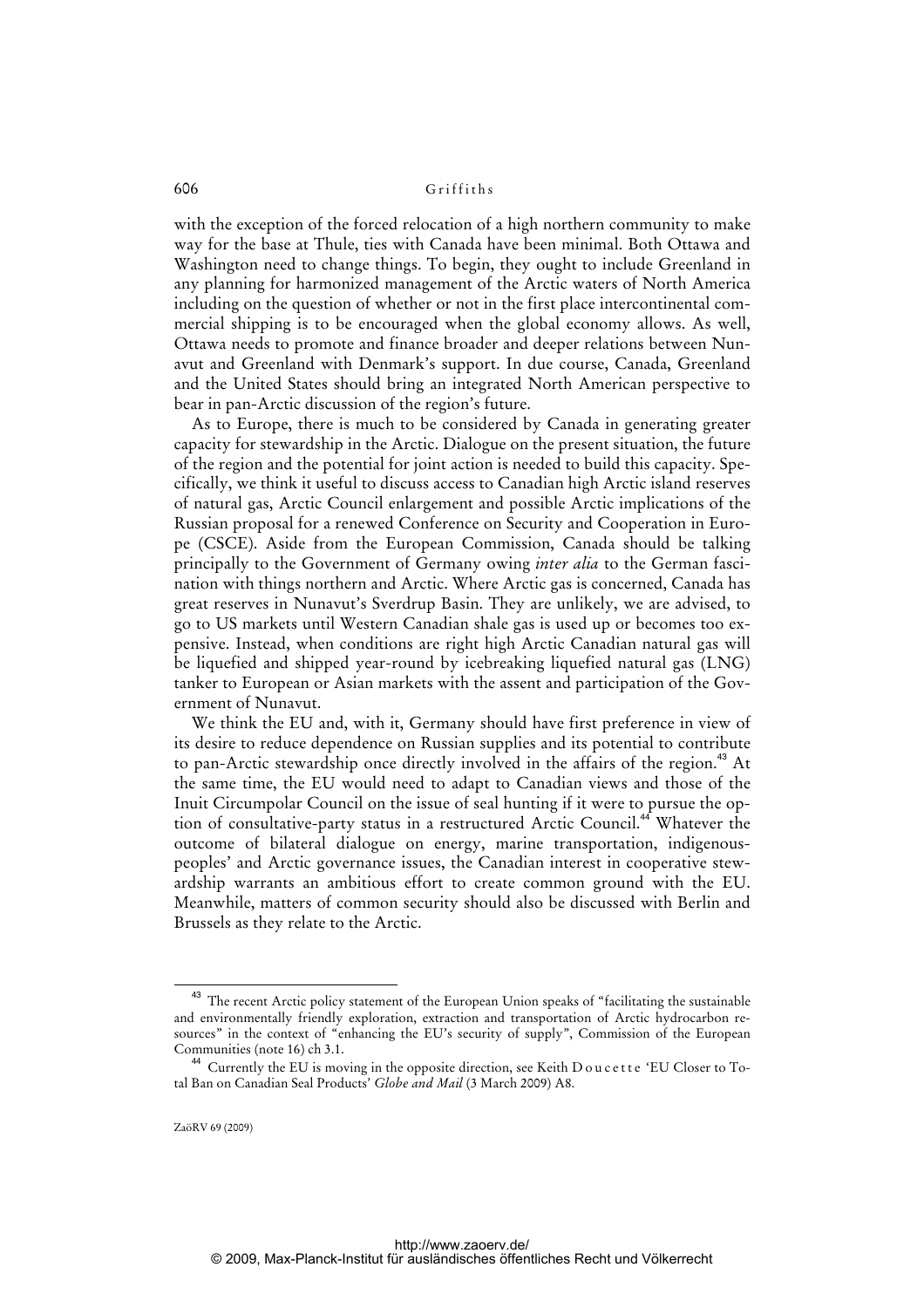Moscow is currently seeking to convene a renewed CSCE as a means of restructuring the security architecture of Europe.<sup>45</sup> As with an Arctic BPA, the question for a Canada-European dialogue is whether the CSCE project might also be used to bring Russia to provide stewardship in exchange for security in the Arctic. It is still early days, but we believe the project should be explored. A new CSCE would be a vast and unwieldy affair with everyone from Kazakhstan to Ireland plus Canada and the United States represented at the head-of-State level in a sequence of consensual gatherings set up by preparatory conferences. Whereas the original CSCE was dominated by issues of human rights and military confidence-building, a contemporary version would presumably focus on economy, energy and climate change. It would also consider a rearrangement of the European security system to include the Russian Federation as a central player. Inimical to NATO as it stands, the Russian proposal is problematic. At the same time and partly on the prompting of Norway, which feels itself inordinately exposed to Russian pressure, and partly in response to the 2008 events in South Ossetia, there is a tendency in NATO to inch toward a role in the Arctic in the event this part of the world becomes more conflictual and alliance interests need a stronger defense.

In our view, when five of the Arctic Eight are NATO members there is no need at present for new alliance commitments in the region. There may however be the elements of a deal in a renewed CSCE. In a new Arctic "basket", to use the phrase of the 1970s, commitments to build good relations in the Arctic could be elaborated in conjunction with extensive new stewardship activity for climate and environmental protection. Initiatives such as these might go some of the way toward reducing the need for a new NATO role, while also bringing on a greater Russian commitment to cooperative stewardship. Meanwhile, there would be no reason for either the Eight or the permanent participants in the Arctic Council to be concerned over extra-regional infringement upon the Council's mandate: the Eight would be present and, necessarily, permanent participants as well in a renewed CSCE process in which all commitments would be consensual, as would collective reviews of implementation.

China comes last in this discussion of bilateral relations that Canada might foster in strengthening the capacity for collective action at the regional level. A major force in world politics today and assuredly a preeminent power in the future, China is already present in the Arctic. It conducts scientific research at a station on Norway's Svalbard archipelago, periodically operates an icebreaker as a science platform in Arctic waters and is present as an observer at the Arctic Council. China is also and foremost a great trading nation. We fully expect one day to see not only Chinese commercial vessels but also the Chinese navy in the Arctic. As for Canada, it has a strong interest in trade expansion with China and should now be preparing the way for Chinese as well as EU participation in the exploitation of

<sup>45</sup> OSCE 'Russian Deputy Foreign Minister Discusses European Security Proposal with OSCE States' Press Release (18 February 2009) <[http://www.osce.org/fsc/item\\_1\\_36321.html>](http://www.osce.org/fsc/item_1_36321.html) (14 July 2009).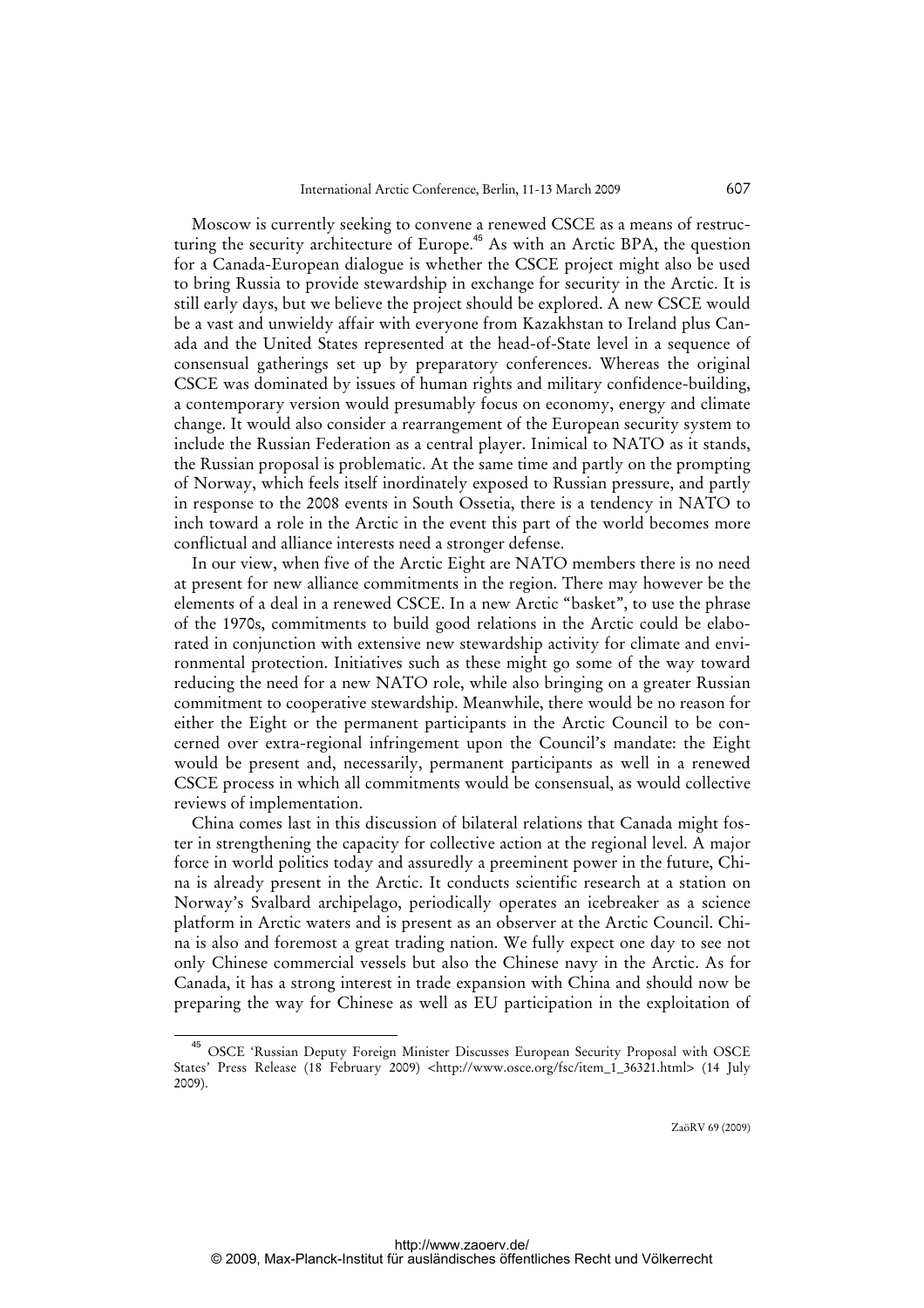high Arctic natural gas, again with participation of the Government of Nunavut. Given present interests and future prospects in Canadian-Chinese Arctic relations, an active effort should now be made to bring China directly into the Arctic region as a steward and as a new member of the community, rather than have them come in later as intruders and in a manner that is likely to cause conflict. As Canada led the way in recognizing the Communist Government of China, so let us now be among the first to open wide the Arctic door to Beijing. Trade, joint industrial production and investment – call it commerce for short – should be the focus.

As has been noted, in the Arctic the east-west flow of goods, people and in lesser measure, ideas, is impoverished. Cross border transactions between Norway and Northwestern Russia are an exception.<sup>46</sup> Overall, the effect is Arctic solidarity foregone – the solidarity that comes with the experience of shared effort and mutual benefit and that could be needed in times of stress among the Eight. Another result of the lack of commerce in particular: an entire domain of normal human activity left very largely indolent and, with it, habits of cooperation that could well spill over into the political domain. We say this in the belief that commercial activity is a source of stability. Prompting a desire to maintain good relations and to avoid giving offence, commercial interaction makes for civility, which is to say respect and consideration for the other that is not unlike the care that is characteristic of stewardship. If so, Canada should endeavor to provide regional leadership in the development of Arctic commercial relations in cooperation with China. Here we could well benefit from a trilateral relationship with Norway.

In a seeming replay of CSCE agenda items, Norway has shown great imagination in promoting the free flow of people and goods across its northernmost border with the Russian Federation. As well, StatoilHydro plans to work closely with its Russian counterpart Gazprom in the exploitation of hydrocarbon reserves under the Barents Sea, which is as well an area of contested jurisdiction between the two countries. One predictable effect of Norwegian-Russian collaboration such as this is to enculture the Russian oil and gas industry in best global commercial practices including on matters of environmental protection, practices to which it would otherwise not be exposed. To the extent that a leading Russian industry with global reach is made more environmentally aware in the course of joint industrial operations in the Barents Sea, the Arctic serves not only as the recipient of extraregional influences but also as a contributor to global well-being. There is a precedent here that might be followed more broadly: in both regional and global affairs, stewardship should engage commerce and industry as well as government and communities most exposed to the consequences of centralized decision.

Although Canada and Norway on their own could elaborate and present the Arctic Council with a commercial strategy for regional solidarity and cooperation we suggest that, if agreeable to Norway, China be invited to join an exploration of

<sup>46</sup> Norwegian Ministry of Foreign Affairs 'The Norwegian Government's High North Strategy' (1 December 2006) <[http://www.regjeringen.no/upload/UD/Vedlegg/strategien.pdf>](http://www.regjeringen.no/upload/UD/Vedlegg/strategien.pdf) (14 July 2009) part 4.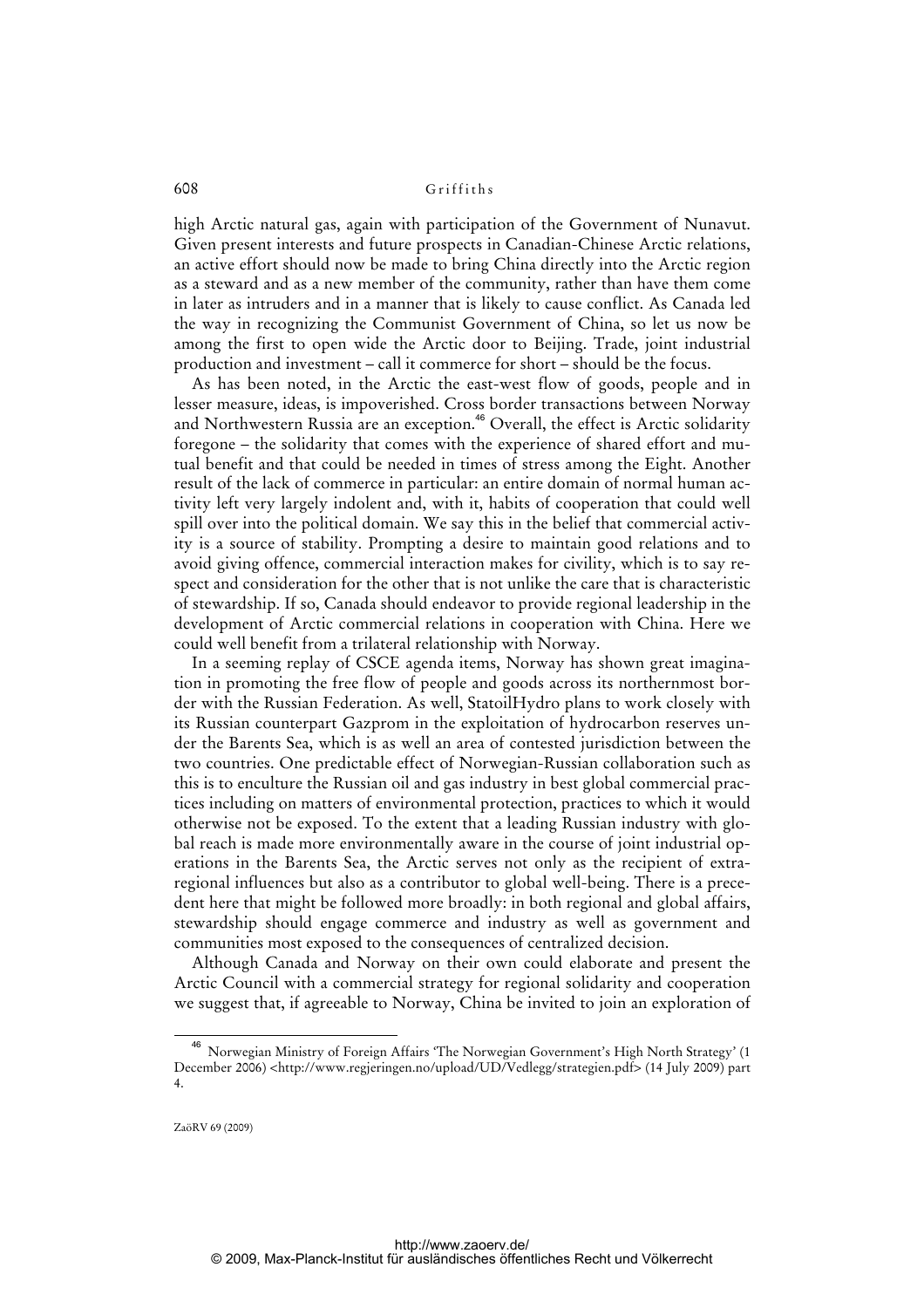the potential for new Arctic trade and joint industrial ventures. On the last, for example, why not barge-mounted nuclear-powered or LNG electricity generation for small Arctic communities? As to trade and intercontinental marine transportation, China has already indicated an interest and doubtless has something to offer. In short, if China is to become a consultative party to the Arctic Council, let us consult with the Chinese. Then let us seek wider support for a regional commercial strategy that is not only fully justifiable on the merits, but also able to foster pan-Arctic solidarity.

In wrapping up this proposal for a Canadian strategy, we might go on to identify and prioritize the chief governance requirements, starting with the marine environment.<sup>47</sup> Alternatively, we could delve into one or two particular issues, for instance those relating to adaptation to climate change or to the management of Arctic marine transportation, in order to illustrate the benefits of an international practice of stewardship. Or we could begin thinking about how to rank competing projects for support from an Arctic Fund once capacity-building for permanent participants had been tended to. All well and good enough, we choose not to enter a discussion of desired outcomes at this time. In place of outcomes, we insist on the primacy of preconditions. As long as the preconditions are lacking, talk of Arctic cooperation is unlikely to be followed by effective joint action. Working with the available materials, we need first to heighten the interest of Arctic and non-Arctic States in the region's affairs. We need to find ways of moving Arctic stewardship from the domain of situation reports and useful guidelines to that of active coordination of and support for voluntary cooperative arrangements. These are arrangements that will arise not from the mind of a governing institution, but from the perceived needs of Arctic and non-Arctic States as brought together in a central coordinating forum.

We have suggested that the key objectives of a Canadian Arctic strategy come down to elevation, engagement and invigoration. We have sought to show how these varied objectives may be pursued in an interrelated fashion. Still, if there is one proposal in this paper that is absolutely essential in achieving a stronger regional capacity for cooperative stewardship, it is Arctic Council enlargement. We believe it to be negotiable, not quickly but over time, if a sustained effort is made. There are three main reasons for optimism. Firstly, future considerations will continue to make non-Arctic players want in. Serious discussion of enlargement will make the Eight more amenable, which is our initial impression after talking to senior officials of two Arctic countries at a meeting in Berlin in March 2009. Secondly, accelerating climate change, plus the prospect and arrival of unheard-of energy

<sup>&</sup>lt;sup>47</sup> Timo Koivurova/Erik J. Molenaar International Governance and Regulation of the Ma*rine Arctic: Overview and Gap Analysis* (WWF Arctic Programme Oslo 2009) [<http://assets.panda.](http://assets.panda) org/downloads/gap\_analysis\_marine\_resources\_130109.pdf> (16 July 2009); the WWF is to be commended for this report, which amounts to a very lengthy shopping list for Arctic international cooperation on marine-related matters. The authors do not however establish criteria of relative importance, consider interdependencies between issues or prioritize international action on the "regulatory gaps" they identify.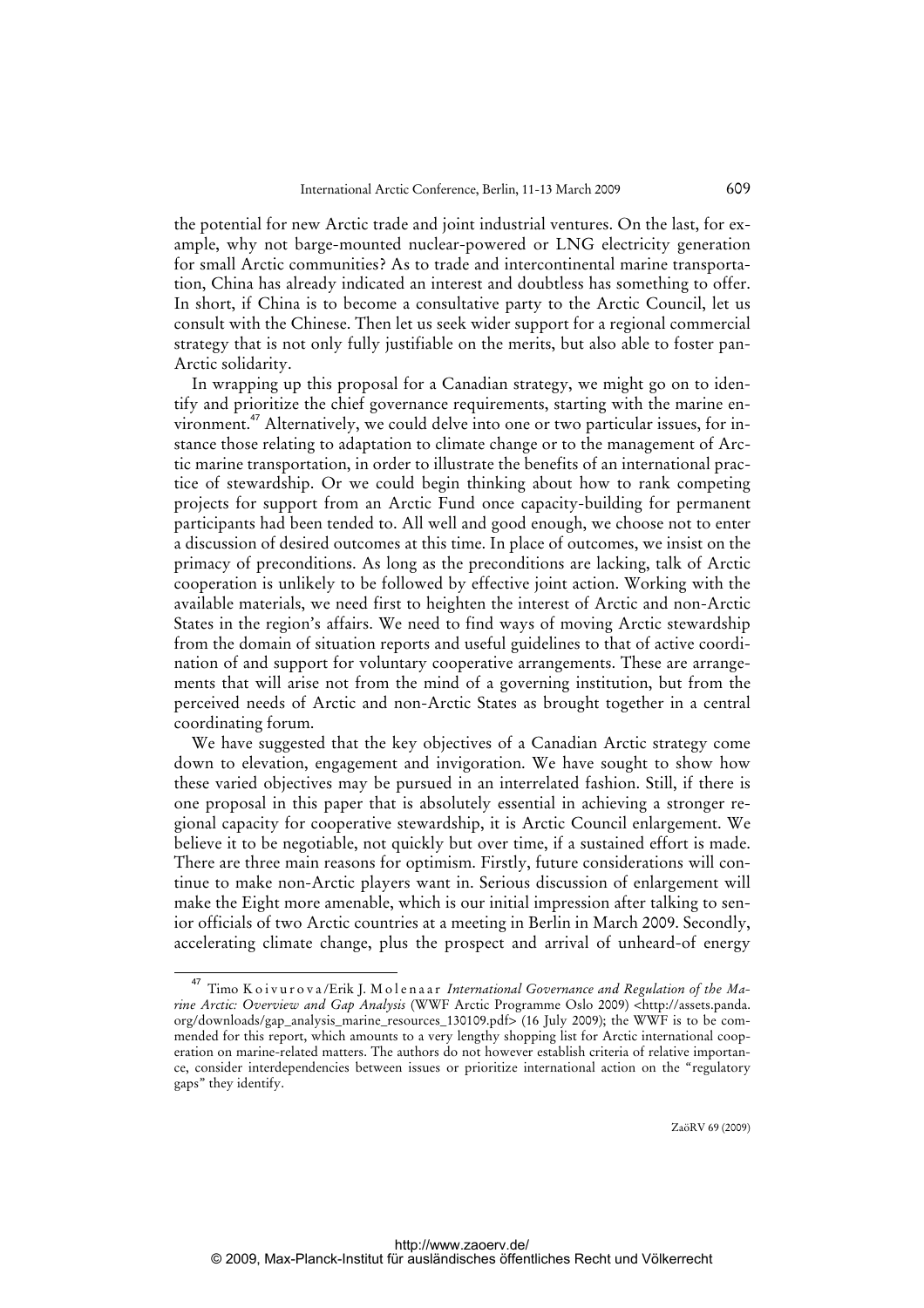prices, will make the state of the Arctic ever more a global concern. Lastly, it is becoming easier and easier to envisage the rise of a global awareness that the fate of what we've been pleased to call civilization depends on nothing less than our ability to keep the Arctic cold. Amidst sharpening controversy, issue-based, sectoral and regional cooperative stewardship could give way to strategic global intervention in Arctic affairs, climate geo-engineering included. If so, cooperative stewardship would have served well in preparing us for the next steps. If not, it will have served us well on its own.

### **3. Domestic Sources of Stewardship**

Having dwelt at length on the need for Canada to show leadership in building new capacity for stewardship in the Arctic, it would be irresponsible not to consider how Canada might itself summon the will to lead. In our view the stakes are such that Canada has no choice but to join with others in a common effort to intensify and channel Arctic political interaction to the benefit of cooperative stewardship. But that is our view. Regrettably, and it is necessary to be realistic about this as well, we Canadians share the reluctance of other Arctic nations to come out of the shell of concern over our possessions and take milieu goals to heart. Vigorous leadership will be required if we are to leave our Arctic disabilities behind. Ways must be found for far removed southern Canadians to take heed from northerners, especially our Arctic indigenous peoples who together constitute a kind of distant early warning line or system of alert to climate change.<sup>48</sup> But little of enduring value will happen, avoidable losses will be inflicted upon us and excellent opportunities squandered unless, as we have already stated, the Prime Minister leads personally. But why should we and, especially, the Prime Minister venture into the Arctic when it is so challenging to lead not only out there but also in here? What is at stake?

Since we Canadians tend to focus more easily on losses than gains, let us first deal with the down side of failure to rise to the occasion in the Arctic. The more inattentive we are to a part of the world that is close to us and should be home to us, the more likely we are to yield to the values, interests and decisions of others. The prime casualty of a failure to take decisive action in the Arctic will be selfmarginalization and, in due course, loss of self-respect. Then there are the transboundary processes and resources which we would have left to themselves in passing on improved pan-Arctic governance for cooperative stewardship: new and old migratory fish species, oil-spill disasters from vessels or drilling platforms at sea, the plentiful non-CO2 sources of global warming in cruise-ship smokestack emissions, Arctic and global land-based sources of ecosystem degradation that ignore Canadian lines of jurisdiction and so on. In these matters it is sovereignty, in the

<sup>&</sup>lt;sup>48</sup> A discussion of the issues is available in Franklyn G riffiths 'Camels in the Arctic?' The Wal*rus* 11 (2007) 46-61.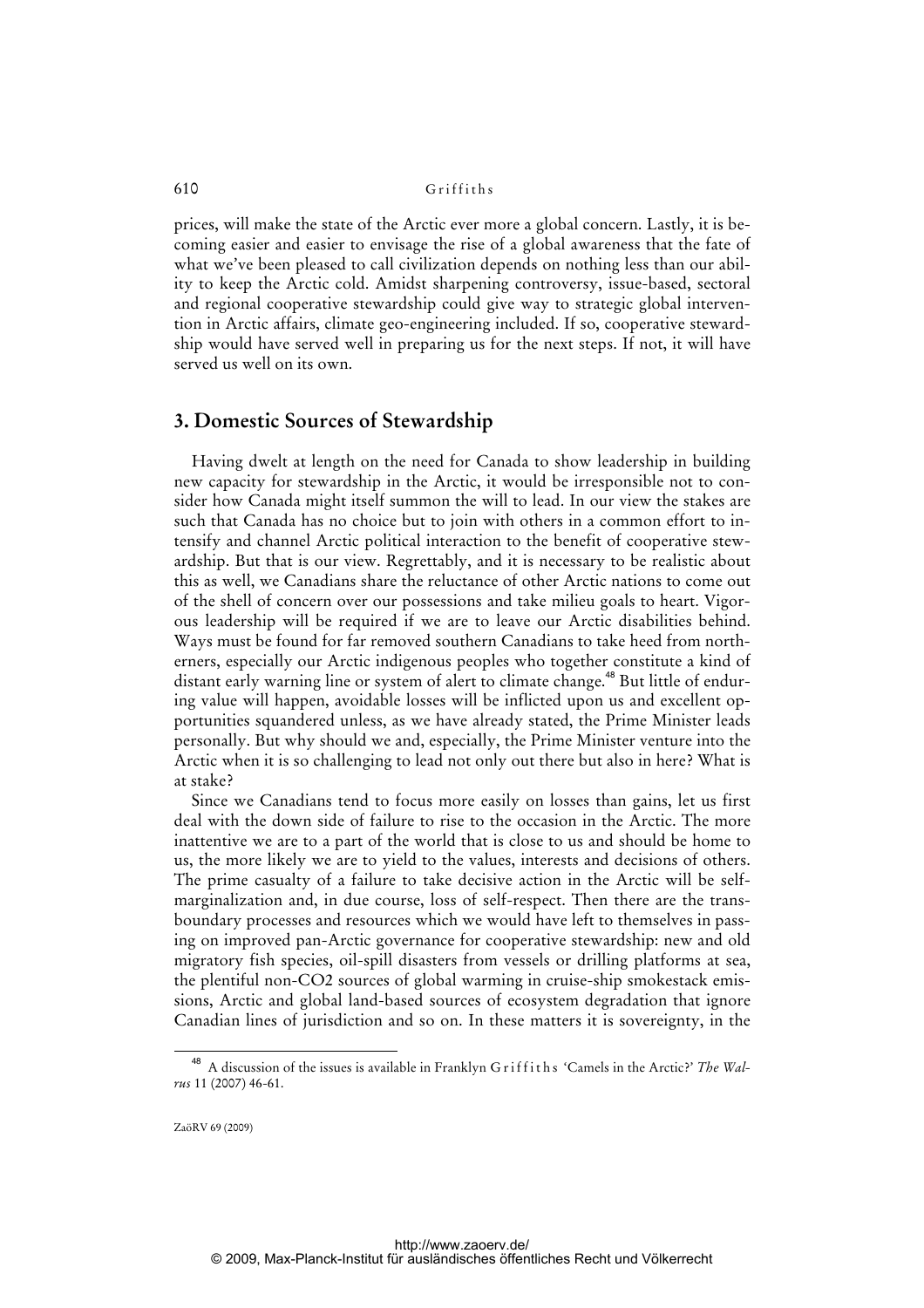sense of the ability to fully possess and enjoy what is ours by right, that would suffer.

If all this were not enough, there is the potential for major direct and opportunity costs in the event that negligence on the part of Canada and the rest of the Eight saw regional and extra-regionally generated conflict outstrip the growth of governance in the Arctic. Not only would we be hard-pressed alone to defend the entirety of our Arctic archipelago in a heavily conflicted and militarized region, but the absolute cost and opportunities foregone in defense spending and other missions in the world, to say nothing of social programs and tax reduction, could well be insupportable. Although developments such as these may seem improbable today, it would be foolhardy to exempt ourselves now from a vigorous effort to accentuate the pacific in the Arctic's political development. No less important and perhaps more germane, given a renewed play for Arctic resources and geopolitical position before too long, it would be self-defeating to leave ourselves open to a full-on regional replay of the unsustainable resource exploitation that is brought the planet's climate to its present state.

As to the gains that may come from a strategy of stewardship, they arise from an extraordinary act of anthropogenic fate. The Arctic is not the region that has always been there. Instead, Canada is being given a third ocean, beckoning as a shared international space. Of all the regions of the world, the sea and land area of the Arctic is surely the one in which Canada can most readily make a difference for the better. The opening Arctic presents Canada with a unique opportunity for a fresh start. We should seize it. We should offer leadership in the design of an agreed future for the region, in the creation of improved means of governance, in the avoidance of unsustainable development and in the construction of a new political space in which all begin to show greater respect in their relations with the world of nature and one another.

Lest all this seem overly lyrical, we should also be aware of the direct benefits that are to be had from new linkages between the Arctic and our global interests. Rather than remain a place apart, under a strategy of stewardship the Arctic would bring us new advantage in our trade, political and military relations with major powers of the world. Plenty is to be gained here that has not even been tentatively considered by Canadians in their approach to the region thus far. And all along there are the unexploited contributions to Canadian sovereignty that could come from a strategy of cooperative stewardship. When national holdings are very largely assured, as we believe they are in this part of the world, the sovereign is in a position to do more than see to possession. The sovereign should use the opportunity to improve the quality of life in his or her domain by not only reducing unfavorable trans-boundary effects, but also by containing national occupancy costs that could rise if the potential for regional conflict were left unattended.

No way, we submit, can Canada walk away from the opportunities and let losses come as they may in the Arctic. Canadians have no alternative but to engage in the region's affairs, and to engage vigorously. How we engage will be determined, however, not only by t[he situation in the Arctic at large, but also by obsta-](obsta-http://Za�RV)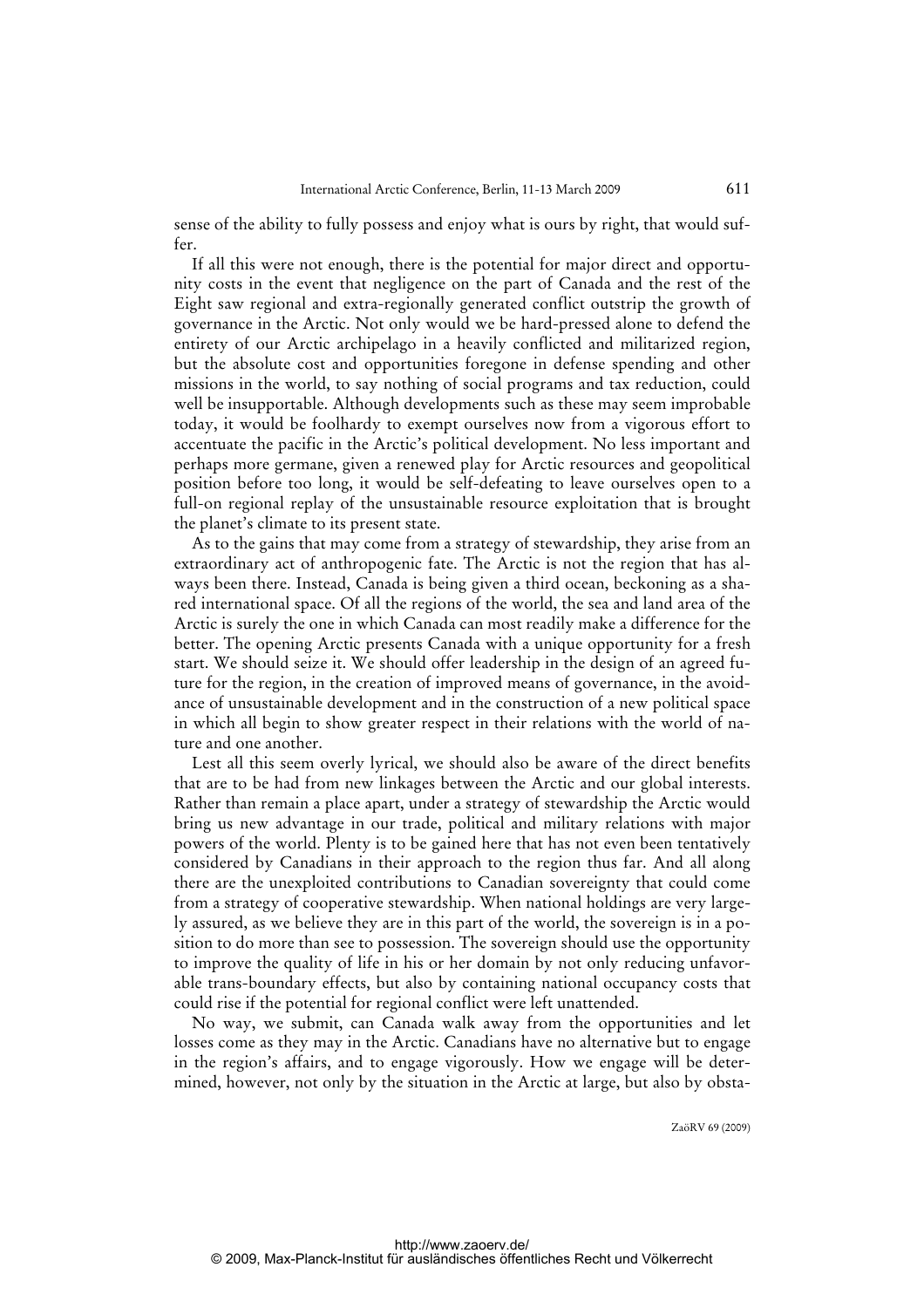cles to engagement as they exist in this country. They are to be found, we believe, in public opinion and in the inclinations of federal government officials, which broadly reflect those of the general public. As well, some resistance may be encountered from the territorial governments and Canadian Arctic indigenous peoples' organizations faced with the possibility of being sidelined in an invigorated Arctic Council.

Though perhaps less focused as a result of the recession, public interest in the Arctic and in climate change is still substantial in Canada. Especially where the archetypal issue of the Northwest Passage is evoked, sovereignty is the chief concern and point of departure. Indeed, climate change first entered the Canadian imagination not so much as a problem in its own right, but as a threat to sovereignty in that reduced ice cover was thought to make for easier intrusion into our waters by unauthorized foreign vessels. Today, the prototypical possession goal, sovereignty, still has precedence over the quintessential milieu goal, climate protection, in the way we tend to frame the issues in the Arctic. "Use it or lose it" thinking has inhibited us from looking very far beyond what is ours. Instead, we have surrendered to possession anxiety.

Promoted by academic purveyors of polar peril and amplified by the media, an unwarranted sense of Arctic vulnerability has come upon us. Prone to exaggerated threat assessment and overly insistent on the need for hardware to assert control, Canadians in the grip of possession anxiety are given to self-doubt when actually the outlook is good. Certainly this is true for the Northwest Passage.<sup>49</sup> The same may be said of our share of the Arctic outer continental shelf, whose delineation is governed by the law of the sea and backed up by a correlation of forces that is heavily in favor of Canada if ever we had to call upon it.<sup>50</sup> And yet, Canadians worry, and journalists and editorialists feed on this worry. Sensationalism becomes the order of the day in commentary on a part of the world very few know much about. Politicians, especially in a minority government situation, are readily spooked by news of impending Arctic danger and the need to defend. They join a misguided discourse and reinforce it by committing to still more resolute defenses of sovereignty. Or they turn the Arctic sovereignty issue to use in "identity politics" so as to bolster appearances of attachment to the True North and to put political distance between themselves and the United States.<sup>51</sup> Net effect: a Canadian public that would have us move knowingly and confidently into the Arctic is not here to-

<sup>49</sup> Franklyn Griffiths 'Canadian Arctic Sovereignty: Time to Take Yes for an Answer' (note 39).

<sup>50</sup> Nevertheless, in response to a bit of Russian bluster about the creation of an Arctic specialforces unit we have little hesitation in saying we will not be "bullied", Steven Chase 'Russia Won't Bully Canada in Arctic, Cannon Vows' *Globe and Mail* (28 March 2009) A4; bullied when Russia's conventional military power has crashed since the fall of the Soviet Union? When four of the five Arctic littoral States are NATO members? When any coercion of Canada in the Arctic will inevitably be treated as an act of coercion against the United States?

<sup>&</sup>lt;sup>1</sup> Tom Flanagan *Harper's Team: Behind the Scenes in the Conservative Rise to Power* (McGill-Queen's University Press Montreal and Kingston 2007) 245-46.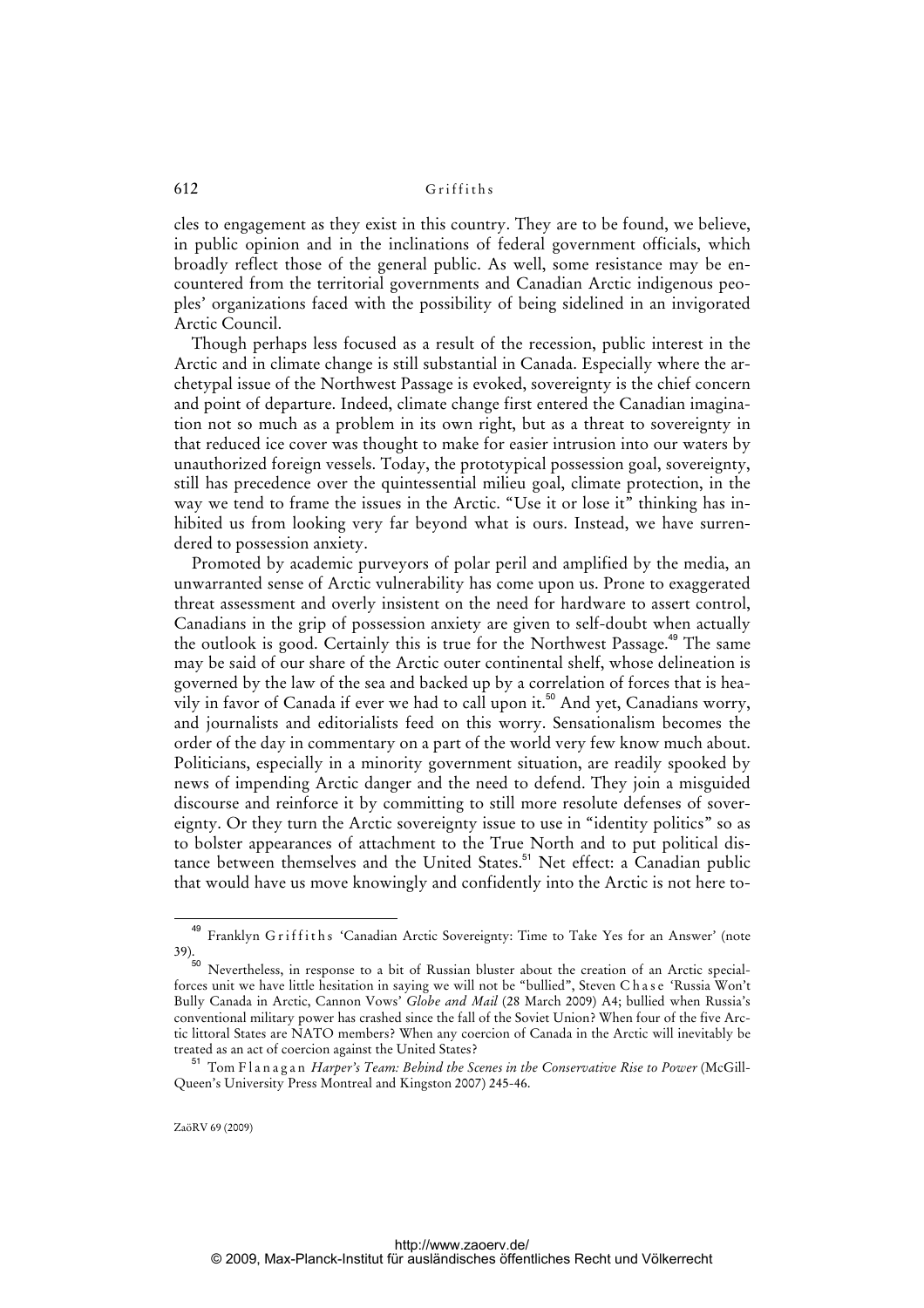day. It will have to be created if a Canadian Arctic strategy of cooperative stewardship is to become domestically viable. And then there is the federal government apparatus.

As every schoolchild knows, bureaucracy does two things well – crisis and routine – and nothing in between. A new Arctic strategy falls naturally into the inbetween. In our experience, Canada is gifted with a truly admirable federal civil service. Given the right political leadership, it does great things. But given the peripheral standing of the region in the scheme of things as seen from the south, officials are loath to take on new Arctic commitments. Instead, interviews conducted in federal departments with an interest in the Arctic made clear the existence of a consensus that Canada is already well engaged in the region under the "Northern Strategy", which has been a work in progress of governments Liberal as well as Conservative for much of the present decade.<sup>52</sup> Actually, or at least from what we can make of it, the Northern Strategy is all but fully concerned with the development and well-being of Canada's domestic North. Thus far the pan-Arctic dimension is slight. This is not surprising given that the Department of Indian and Northern Affairs Canada (INAC) has the lead in the strategy, and the Department of Foreign Affairs and International Trade (DFAIT) is but one of many other government departments involved.

Nor in the circumstances is it surprising to read in a 2006-2008 DFAIT position paper on Canadian priorities for the Arctic Council that the Council was to be used to further the Government's northern priorities including the well-being of northern people and protection of the northern environment.<sup>53</sup> There can be no objection to this, as far as it goes. But Canada's foreign relations are not front and center in such a view. Instead, the Arctic is approached as an extension of our North. In this approach we are playing with only half of the deck in a region that is effectively severed from our wider involvement in the world. This DFAIT position paper also strikes a restrictive note in affirming that the current structure of the Arctic Council reflects and responds well to the priorities of the Eight, Canada thereby included. Say goodbye, therefore, to Arctic Council enlargement if the old political guidance were to persist. Not long ago in an interview we also heard from a senior official in the Department that sustained interest in the Arctic was hard to find above the director-general or middle management level. Say goodbye also to a lead role for DFAIT in a Canadian strategy for a region if the initiative were left to the bureaucracy. Given the right instruction from the Government, much could change and rapidly so. Indeed, encouraging signs of change are just now becoming apparent. We will come to them in a moment.

 $52$  We have seen power-point versions of the strategy, but the most that is generally available is: Office of the Prime Minister 'Northern Strategy-Backgrounder' (10 March 2008) <<http://pm.gc.ca/> eng/media.asp?id=2016> (14 July 2009).

<sup>53</sup> DFAIT 'Arctic Council Priorities 2006-2008: Canadian Position Paper' (8 February 2007) on file with the author.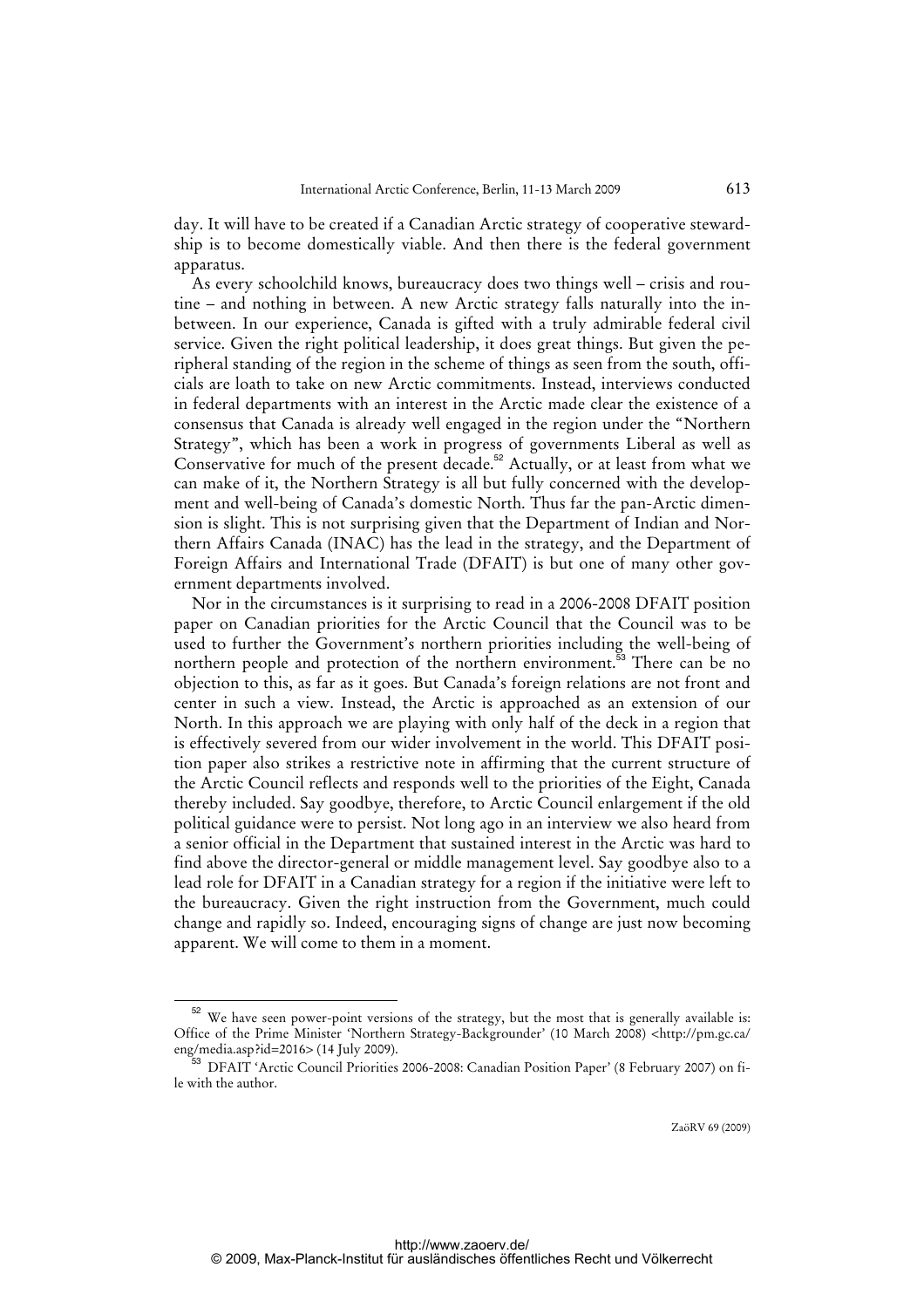Meanwhile, territorial governments who do not enjoy the advantages of permanent participants in the Arctic Council may not be all that well-disposed to what we are proposing. They may instead prefer the status quo under the Northern Strategy and its domestic priorities. The same may be true of the Inuit Tapiriit Kanatami and possibly the Canadian office of the Inuit Circumpolar Council, to the extent they could be sidelined in Canada and internationally in an increasingly global Arctic hurly-burly. At the same time, Inuit may not only feel confident but will surely excel in global operations as well as an invigorated Canadian debate, especially if assured of new support for capacity-building. In our view, Canadian Arctic indigenous peoples and the natural environment on which they depend are more likely to fare better in an energized Arctic, than if they were to hold principally to a domestically oriented Northern Strategy.

Put all this together – public predispositions, official reluctance to act and potential resistance on the part of Canadian Arctic indigenous peoples and their organizations – and it is clear that the construction and implementation of a Canadian Arctic strategy present a leadership problem. But there are opportunities as well.

The Prime Minister is in a position to summon into being a new coalition and a new appeal by himself acting to fuse (a) the widespread interest in Arctic sovereignty with (b) the more deeply held and mobilized Canadian concern over climate change into (c) a new national commitment to cooperative stewardship in the Arctic. There is no need here to rehearse the arguments for stewardship as the best defense of sovereignty in conditions of interdependence. Nor should we at this moment endeavor ourselves to develop the case in full for an Arctic focus in Canada's climate protection effort. Suffice it to say that as climate change mounts as a public concern, as the fate of the world boils down as it were to the fate of the Arctic, a pan-Arctic focus may be made compelling to Canadians. The Arctic is also an area of the world in which Canada has a singular opportunity, to say nothing of a duty, to be effective. We made things happen here with the creation of the Arctic Council. We can do so again and, as contrasted with other aspects of our climate effort, stewardship activity in the Arctic could yield a fresh and encouraging sense of responsibility well met. Taking the regional lead in Arctic stewardship, Canadians might unexpectedly find nothing less than a twenty-first century equivalent of international peacekeeping. Viewed in such a light, an innovative approach to sovereignty and stewardship could become a new national project, this time in our own front yard. There is enough in all of this, we submit, for the Prime Minister to take a close look at the option of leading for cooperative stewardship in the Arctic.

If the Prime Minister is indeed prepared to consider bringing Canada out of the Passage, so to speak, and into the opening Ocean, emissaries might well be sent on a tour of the Arctic countries to report on the prospects of and possible first steps in an Arctic strategy. Given enough promise on their return, a senior figure in the PMO could be assigned responsibility for policy development, sequencing of initiatives and coordination of federal departments. Sooner or later a new Secretary of State for the Arctic would be appointed. Housed in DFAIT as the chief executor of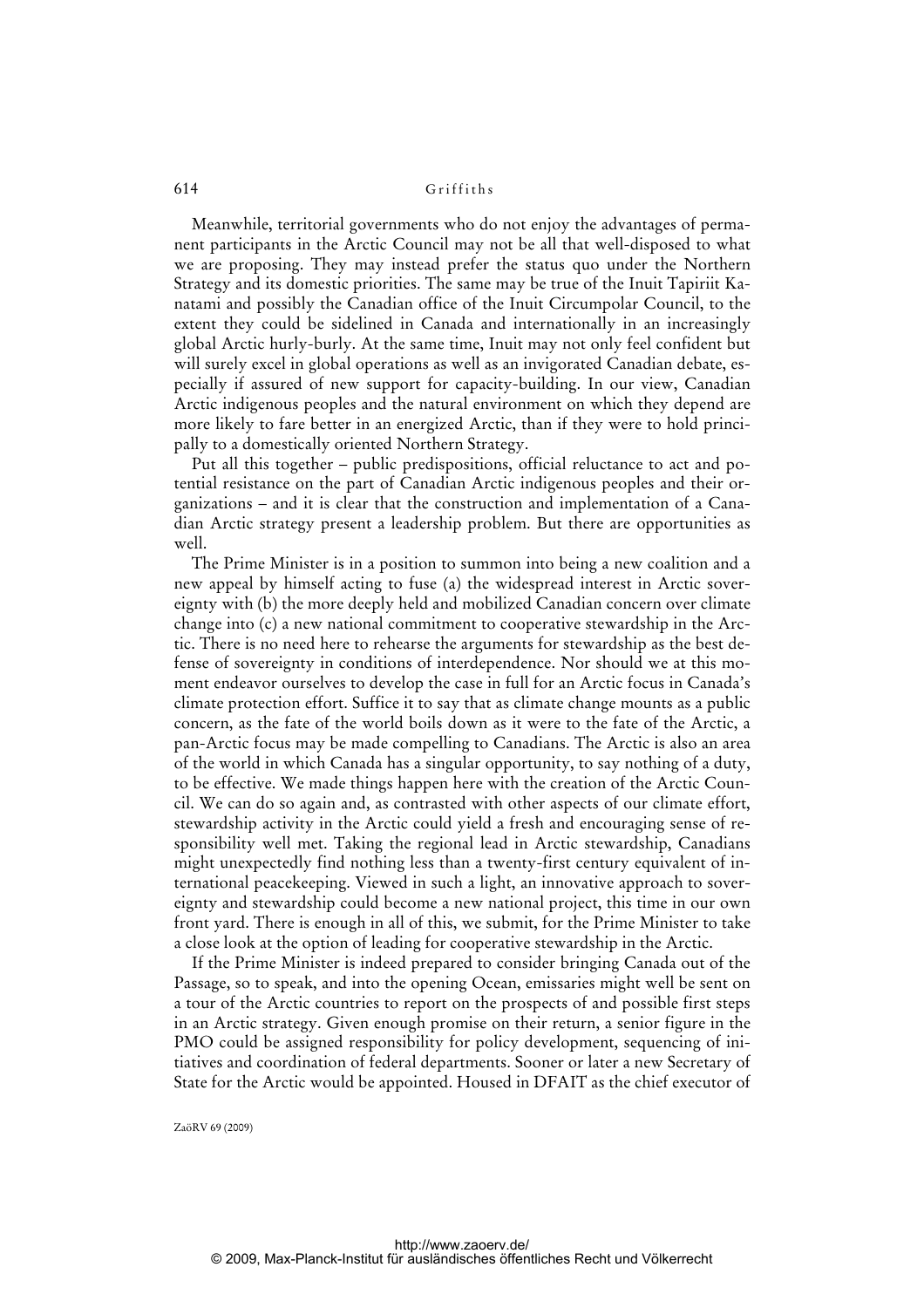a Prime Ministerial priority, this Secretary of State would have responsibility for international and domestic Canadian representation and networking, together with stakeholder consultations in Canada. Consultation with Canadian Arctic indigenous peoples should figure prominently in his or her agenda.

In developing an Arctic strategy we to the south have much to learn from Inuit and other Arctic indigenous peoples. Unlike ours, their cultures and practices are embedded in nature. They do not aspire to dominion. And yet they find themselves on the cutting edge of climate change brought on by southern desires for mastery. If stewardship is to mean respect for and civility to the other in nature and humanity, Inuit in particular must be directly involved in the creation and follow-through of an integrated, ethical and enduring Canadian approach to the region. And when stewardship resides in locally informed governance, not merely the involvement but the opportunity for Arctic indigenous peoples themselves to show leadership will be an essential part of it. If we are to preach stewardship abroad, we should practice it at home.

New forums are therefore needed for north-south consensual policy dialogue in Canada. Patterned on the Marine Council that is promised in the 1993 Nunavut Land Claim Agreement, a new forum would not reinvent the wheel that already exists in Ottawa-based northern policy consultation.<sup>54</sup> Drawing together federal departments and Arctic stakeholders, it would serve as a locus for monitoring and priority setting in our own high Arctic and the region beyond. Equipped with a small secretariat and co-located with Canada's new high Arctic science facility, it would physically mark the new northward transfer of the Canadian imagination and political purpose. The determination and details of Canadian action in the Arctic would still however be done in Ottawa. To help bring north and south together down south, a new Standing Committee on the Arctic should be established in the House of Commons.

In closing these remarks on the challenge of leadership, we have unexpected good news to report. For the first time in nearly a decade, Canada has a Foreign Minister who is actively committed to Arctic international cooperation. Speaking in Whitehorse on 11 March 2009, the Minister of Foreign Affairs, Lawrence C a n n o n, made a series of undertakings that moved the federal Government forward into the region.<sup>55</sup> Attaching "utmost priority" to the development of bilateral relations with Arctic countries and first of all the United States, the Minister promised to "re-energize" the Arctic Council and provide it with new "resources" as a "high level" forum for the coordination and making of regional policies; to work with

<sup>54</sup> Indian and Northern Affairs Canada *Agreement between the Inuit of the Nunavut Settlement Area and Her Majesty the Queen in Right of Canada* (Tungavik and Minister of Indian Affairs and Northern Development Ottawa 1993) Art. 15.4.1; still to be acted upon.

<sup>55</sup> Lawrence Cannon 'Notes for an Address by the Honourable Lawrence Cannon, Minister of Foreign Affairs, on Canada's Arctic Foreign Policy' Whitehorse (11 March 2009) [<http://w01.](http://w01) international.gc.ca/minpub/Publication.aspx?isRedirect=True&publication\_id=386933&language=E& docnumber=2009/11> (14 July 2009); Mr C annon was appointed Foreign Minister following the federal election of November 2008.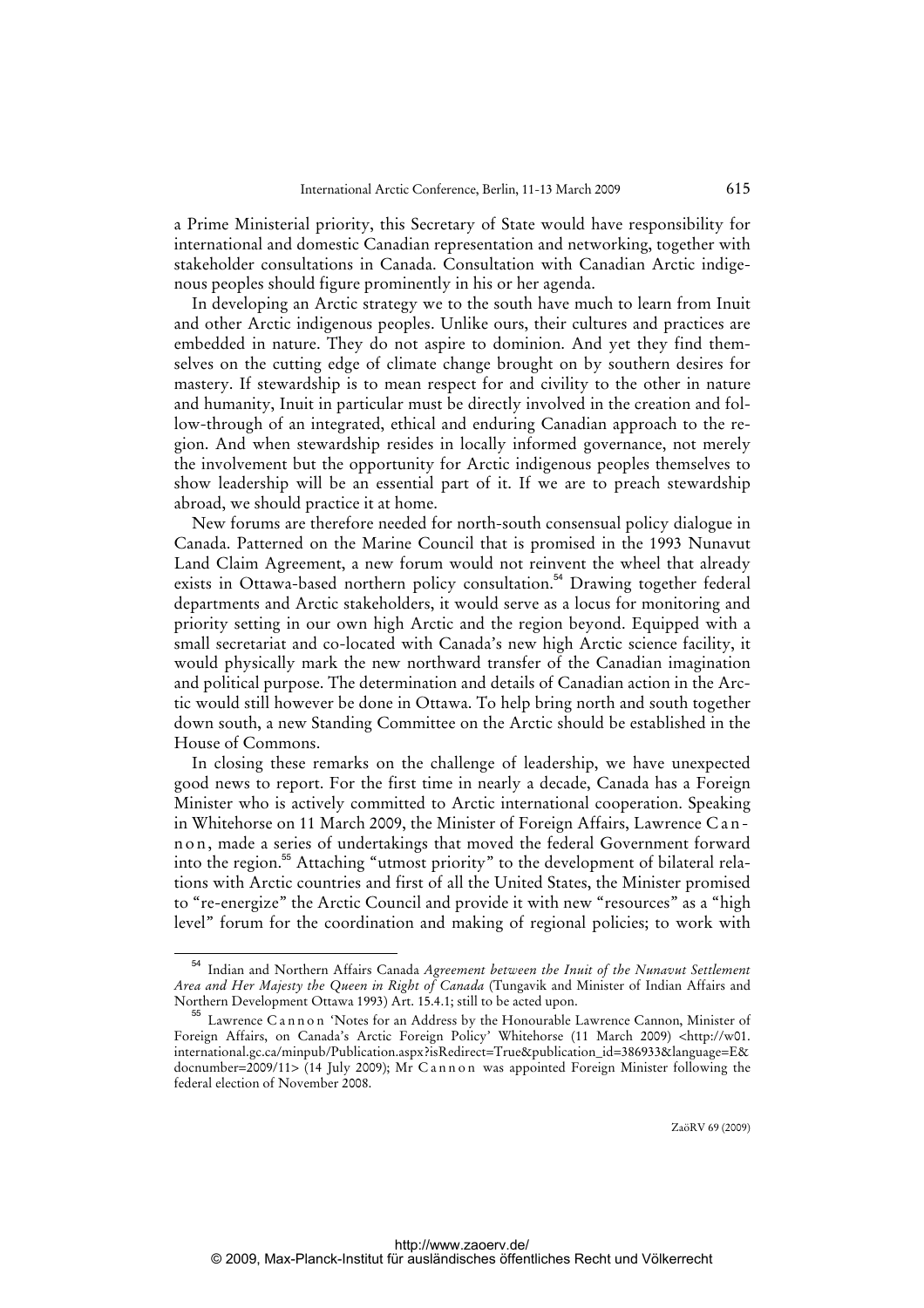the United States on a common agenda for the Council as of 2013, when Canada gains possession of the Chair of the Council until 2015, followed directly by the United States until 2017; and to foster an international environment that assists in the implementation of the Northern Strategy. Cannon also announced that he would soon be making a tour of the Arctic countries to start things moving. Not exactly the "elevation," "engagement" and "invigoration" we have been talking about in this paper, but getting close to it and all of a sudden.

The Prime Minister being the leader he is, the new forwardness in Canada's Arctic diplomacy must owe something to him personally and to the PMO. Still, after a meeting with the Foreign Minister it can be reported that he is in earnest, perhaps on a mission. DFAIT is now mobilized to a degree that seemed hardly possible a few months ago. We are reminded again that things can change, this time for the better and fast. We must be grateful when they do. And yet, more is needed.

The Arctic foreign policy of today aims to generate support for the Northern Strategy from the international setting. The priorities of the Strategy – environmental protection, economic and social development, sovereignty and devolution and governance – are essentially domestic in nature. As we have said, it is entirely appropriate for the sovereign to pursue milieu goals that look to the well-being of the sovereign's domain and its inhabitants. Still, what Canada needs for the Arctic is an international strategy. This is one that speaks to the interests of Canadians in general as well as northerners in particular. It is one that recognizes not only that cooperation is hard to come by in the Arctic, but that it is harder than it needs to be when most of what we want to talk about to others stems directly from our internal agenda. A strategy that is regional and global in scope is needed. Other Arctic actors have come forward with strategy statements of their own. The Prime Minister should order a Canadian equivalent without delay. But who is to be directly responsible for its development and implementation?

In the last seven years, by our count, Canada has had eight foreign ministers. The position has lost its former gravitas. Lawrence Cannon, to be sure, is onto a good thing. Without question, he deserves support. But the start-up, public consultations and operation of an Arctic strategy will call for more time and imagination than a foreign minister should be expected to give. Furthermore, for an Arctic strategy to succeed, it must be handled in a manner that elevates the issues to the highest political level and, in so doing, raises public interest. Active and visible leadership from the Prime Minister is essential. We therefore propose that, rather than the Foreign Minister, a Secretary of State should be appointed to preside, as the Prime Minister's chief agent, over the implementation of a strategy whose design and operation are centered in the PMO.

To end, the Arctic is of critical importance to Canada. We have yet to realize fully what is happening in it and to us. Nevertheless, as a foreign policy domain in a changing world, the region is starting to close in on Canada-US relations in terms of its significance for this country. The success or failure of our performance in the Arctic is inseparable from the conduct of our relationship with the United States, [which is the preserve of the Prime Minister. Prime responsibility for Arctic stew-](stew-http://Za�RV)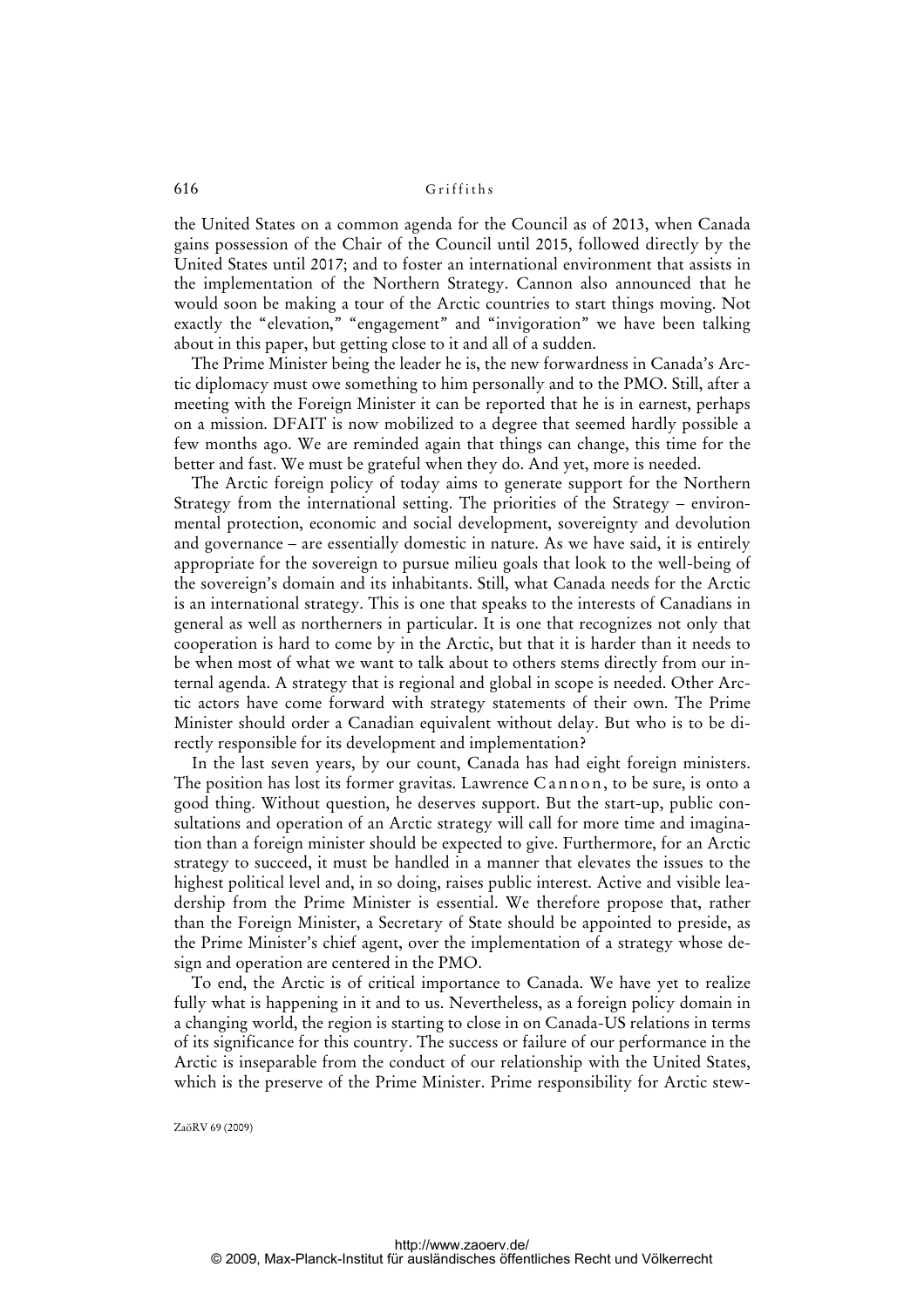ardship should now be seen as an essential feature of the Prime Minister's job description.

### **4. Recommendations**

To end, we reduce our reflections on a Canadian Arctic strategy to a set of recommendations. They come in two parts, principal and following.

#### **Principal Recommendations:**

1) Prime Minister (PM) to take the lead.

2) PM to initiate development of a domestic political strategy to transmute Canadian public interest in climate protection and Arctic sovereignty into support for pan-Arctic stewardship.

3) PM to dispatch Foreign Minister and/or other emissaries on a tour of Arctic and certain non-Arctic capitals to report on the outlook for and likely first steps in a strategy of cooperative stewardship. Priority here to talks with the United States.

4) PM to demonstrate personal commitment, create opportunity for personal learning and acquire an appreciation of the region and regional visions for the future, all by convening an international Arctic Identity Network or brains trust from the Eight.

5) PM to assign a senior official in the PMO (PMO-A) and requisite staff with prime responsibility for policy planning and the machinery-of-government dimensions of a Canadian Arctic strategy including generation of an initial strategy statement.

6) PM to appoint a Secretary of State for the Arctic (SS-A) in DFAIT responsible for international networking and representation together with domestic stakeholder consultations, all with an eye to formal development of an Arctic strategy for Canadian chairmanship of the Arctic Council between 2013 and 2015.

7) PM to strengthen public awareness of need and opportunity to enhance Arctic cooperation with the United States as a means of stabilizing the agreement to disagree on the Northwest Passage and generating an effective North American lead for cooperative stewardship throughout the region to 2017 and beyond.

8) PM, when appropriate in the larger context of Canada-US relations, to seek to interest US President in Arctic Council enlargement and an Agreement on Basic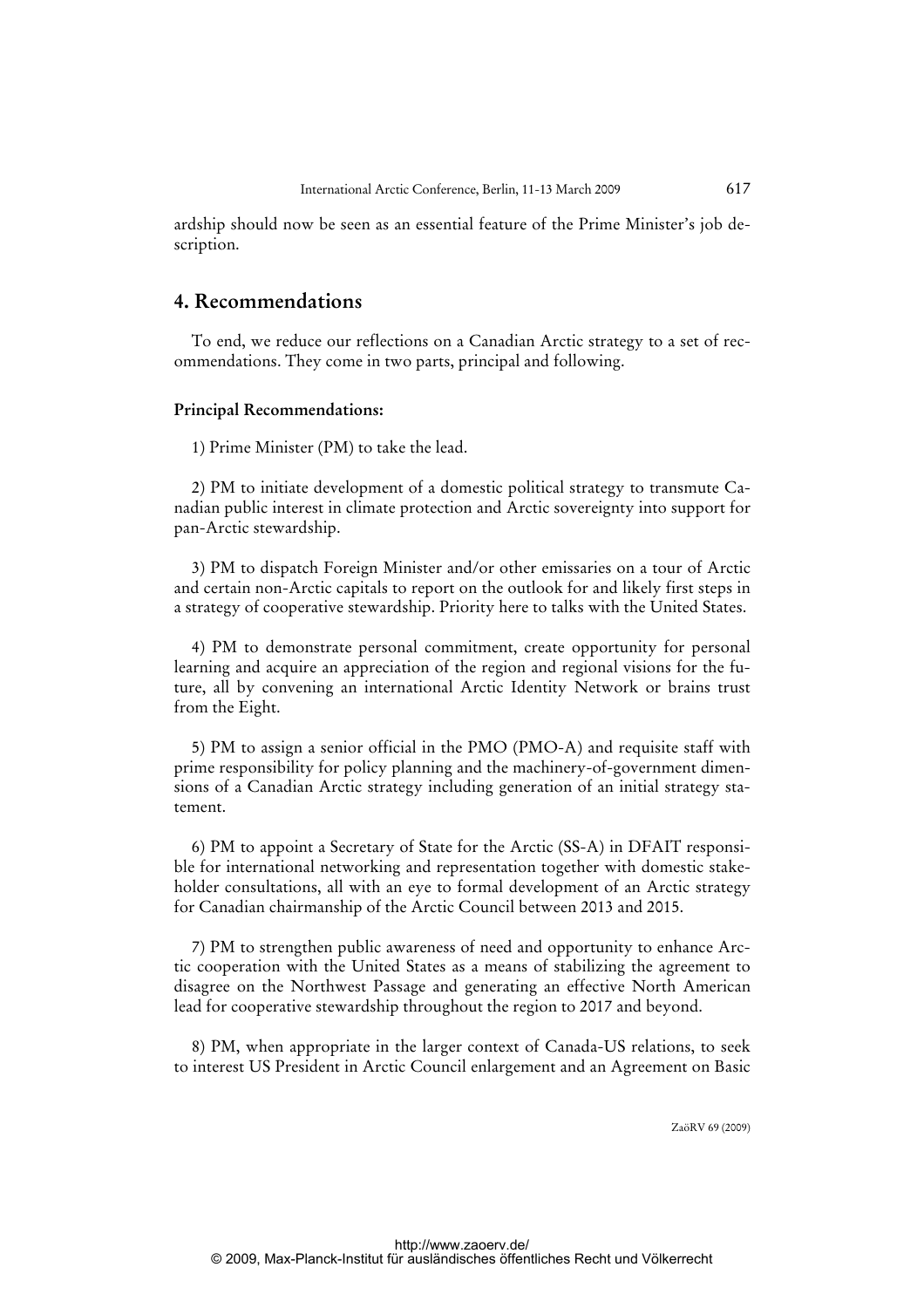Principles of Arctic International Relations as a means to improved relations with the Russian Federation together with effective Arctic governance.

9) PMO-A, coordinating with INAC and the evolution of the Northern Strategy, to take the lead in Canada's pan-Arctic strategy planning, sequencing of initiatives and instructions to SS-A including on stakeholder consultations.

10) PMO-A to be responsible for design of and federal interdepartmental participation in a new north-south Canadian consultative forum on pan-Arctic affairs patterned on the provision for a Marine Council in the Nunavut Land Claim Agreement.

11) PMO-A to join with appropriate others in discussion and ensuing action to constitute a Standing Committee on the Arctic in the House of Commons.

12) PMO-A to guide SS-A in launching Canada's effort for Arctic Council enlargement in conversations with the Eight and non-Arctic observers including on the creation of an Arctic Fund.

#### **Following Recommendations:**

1) SS-A to represent Canada in the Arctic Council.

2) SS-A to explore potential for the establishment of a bi-national Canada-US panel on opportunities for cooperative stewardship in the Arctic.

3) SS-A to pursue, initially with US counterparts, the development of an integrated sub-regional approach to the management of the Arctic waters of North America.

4) SS-A to deliver maximal Canadian support for US global negotiating positions on missile defense, weaponization of space and ASAT prohibition as they relate to the Arctic.

5) SS-A to seek US agreement to lead a joint search and rescue exercise at the North Pole with icebreakers from the Arctic and interested non-Arctic States.

6) SS-A, in dialogue with counterparts, to lay the basis for Arctic-derived trade, security, climate change and other initiatives by the PM in encounters with other heads of State, notably US, Chinese and German.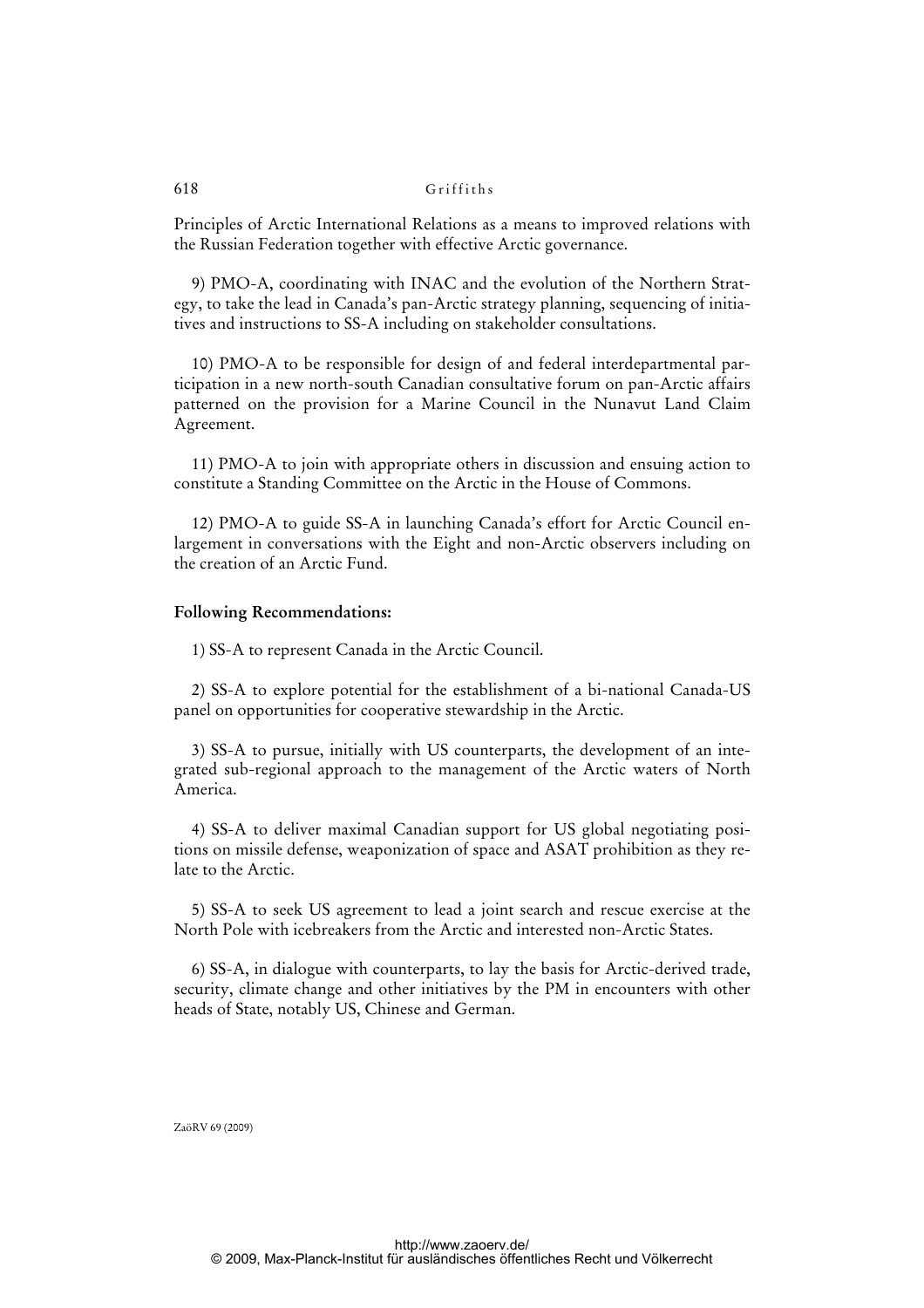7) SS-A to explore the potential of a renewed Conference on Security and Cooperation in Europe to evoke a greater commitment to cooperative stewardship from the Russian Federation.

8) SS-A, coordinating as necessary with the Government of Nunavut, to consult with counterparts in Berlin and Brussels on access to high Arctic natural gas, on Arctic Council enlargement, climate change and European security.

9) SS-A, coordinating as necessary with the Government of Nunavut, to consult with Chinese counterparts on high Arctic LNG, Arctic Council enlargement, Arctic marine transportation and Canada-China trade relations.

10) SS-A to consult with Norwegian counterpart on a trilateral Canadian-Chinese-Norwegian working group to prepare recommendations on regional trade expansion and industrial cooperation for presentation to the Arctic Council.

11) SS-A to ensure Arctic Fund support for Arctic Council permanent participant capacity-building, and to seek a direct say for permanent participants in the Council's consensus on matters of existential significance to indigenous peoples.

12) SS-A to lead public hearings for an Arctic strategy, and for the establishment of a Marine Council or equivalent.

13) SS-A to obtain Government of Nunavut and Energy, Mines and Resources Canada commitment to the development of Sverdrup Basin natural gas for LNG export to European and Asian markets.

14) SS-A, in conjunction with the Government of Nunavut, to widen and deepen Canada's relations with Greenland with Danish support.

15) SS-A to consult with Swedish counterpart on transition and prenegotiation of Canadian items prior to Canadian assumption of the Arctic Council chair in spring 2013.

# **Executive Summary**

The Arctic is opening up at a rate that continues to astonish. Climate change, the prospect of easier access and transit, and the expectation of long-term growth in global demand for oil and gas have evoked unprecedented interest from the world at large and first of all from the eight nations of the region: the Eight are Canada, Denmark/Greenland, Finland, Iceland, Norway, the Russian Federation, Sweden and the United States. But whi[le the strategic significance of the Arctic is increas-](increas-http://www.zaoerv.de/)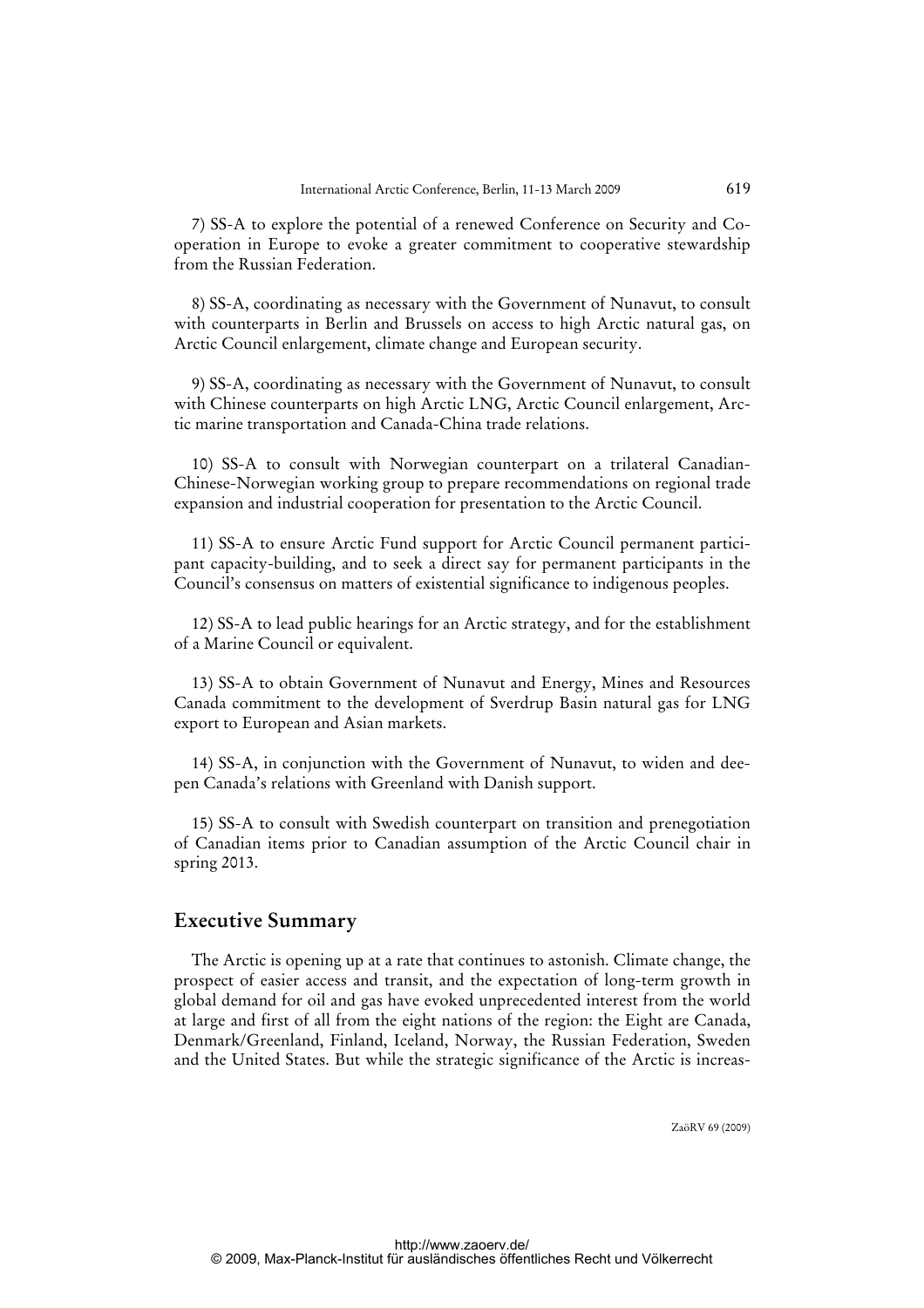ing rapidly, Canada has no strategy for the region in its entirety. This paper aims to start us on the way to one.

Given an extensive frontage on the Arctic Ocean and, after Russia, the largest land holdings in this part of the world, Canada has a great deal at stake in the evolution of the Arctic as an international political region, specifically in the changing proportion of cooperation and conflict among the ice States and in their dealings with non-Arctic States who may want in. Should change favor conflict, not only Canada but the region as a whole will suffer the costs and risks of strategic rivalry and all manner of collaboration foregone. Vigorous cooperation is surely Canada's preference.

A Canadian strategy will strive to channel the unfolding story of the region in a direction that mutes conflict and enables all to exercise due care in the exploitation and enjoyment of a shared natural environment. Its twin watchwords will be stewardship and sovereignty. Stewardship is defined here as locally informed governance that not only polices but also shows respect and care for the natural environment and living things in it. Stewardship enhances national sovereignty in the conditions of natural and human interdependence that prevail in the Arctic. No way stinting on the need to ensure sovereign possession, a Canadian Arctic strategy will strive for cooperative stewardship throughout the region.

Closely examined for purposes of international cooperation, the Arctic proves to be at most a region of sub-regions. The prerequisites for region-wide cooperation are in short supply. Accordingly, a Canadian strategy will not aim directly at outcomes on specific issues such as adaptation to climate change, management of commercial shipping, or joint emergency preparedness. Instead, it will foster the very capacity for pan-Arctic collaboration. Governed by three interrelated objectives, it will give rise to new initiatives in our bilateral as well as multilateral relations with interested States.

The **objectives** of the strategy that is envisaged here are:

(1) *elevation* of Arctic international relations from the official to the highest political level;

(2*) engagement* first of the United States and, thereby, of the Russian Federation on behalf of cooperative stewardship and

(3*) invigoration* of regional governance, which is to say the Arctic Council.

Overall, this strategy should see Canada lead the way in making Arctic international relations at once less dependent upon the domestic northern agendas and self-regard of the Eight regional countries, and more responsive to the global priorities and shared interests of non-Arctic States as well as the Eight themselves. It should see Canada encourage others not so much to commit to the Arctic region as to act on the view that their global interests can be served effectively by new Arctic engagements.

Initiatives to be taken under the strategy are principally:

• Elicit US interest in an *Agreement on Basic Principles of Arctic International Relations*, patterned on the 1972 BPA on American-Soviet Relations and intended both to encourage Russian stewardship cooperation in exchange for security reassurance and to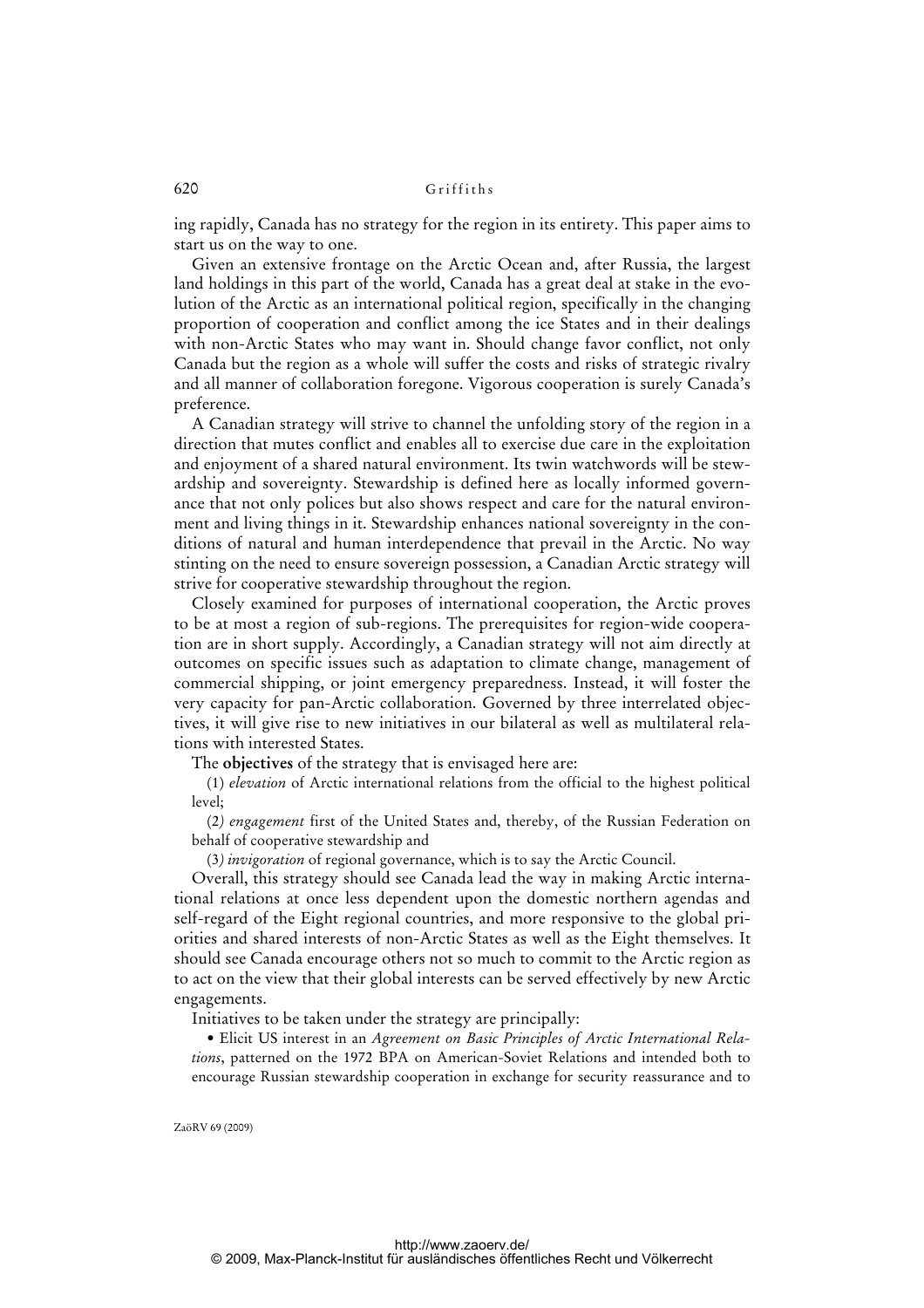provide the United States with an opportunity for a new departure in relations with the Russian Federation;

• Lead the Eight to an *enlargement of the Arctic Council* in which interested and capable non-Arctic States participate freely as consultative parties, making contributions to a new Arctic Fund that are matched by the ice States who continue to hold the consensus of an energized forum that coordinates and supports stewardship cooperation undertaken by varying combinations of Arctic and non-Arctic States;

• Stabilize and deepen Arctic *relations with the United States* by surrounding the Canada-US agreement to disagree on the Northwest Passage with a thickening bodyguard of bilateral cooperation, developing a unified North American approach to the evolution of the Arctic as a region, building stronger ties with Greenland as a North American partner, actively supporting US global arms control and disarmament positions that make for reduced conflict in the Arctic, seeking US agreement to lead jointly in a search and rescue exercise at the North Pole with icebreakers from Arctic and interested non-Arctic States and so on;

• With *Germany*, discuss access to Canadian high Arctic natural gas reserves, Arctic Council enlargement and Arctic stewardship potential of the Russian proposal for a renewed Conference on Security and Cooperation in Europe;

• With *China, and also Norway if thought appropriate*, discuss potential for joint action to expand pan-Arctic and also transpolar intercontinental trade, together with Arctic Council enlargement and Canadian Arctic gas in conversation with China alone and

• Give priority to Arctic Fund allocations to capacity-building for permanent participants in the Council, and for Russian stewardship.

Of these initiatives in building preconditions for greater cooperative stewardship, engagement of the United States and Arctic Council enlargement are most critical.

Finally, there are preconditions to be met in Canada if we are to lead effectively. The challenge here is one of leadership in a country that, not unlike others of the Eight, is preoccupied with Arctic possessions and unaccustomed to a pan-Arctic view of the region and opportunities to shape the conditions in which sovereignty is exercised. The challenge, as elsewhere, is also one of raising Arctic issues from the bureaucratic to the highest political level. The two dozen recommendations that conclude this paper begin therefore with a proposal that the Prime Minister take personal responsibility for Canada's future as an Arctic nation and for the creation and execution of an Arctic strategy.

### **Résumé**

L'Arctique évolue à un rythme qui ne cesse d'étonner. Les changements climatiques, l'éventualité d'y accéder et d'y circuler plus librement, de même que les perspectives d'une augmentation à long terme de la demande mondiale de pétrole et de gaz, suscitent un intérêt sans précédent à l'échelle internationale et en tout premier lieu parmi les huit nations de la région. Mais si l'importance stratégique de l'Arctique s'accroît très rapidement, le Canada ne possède toujours pas de stratégie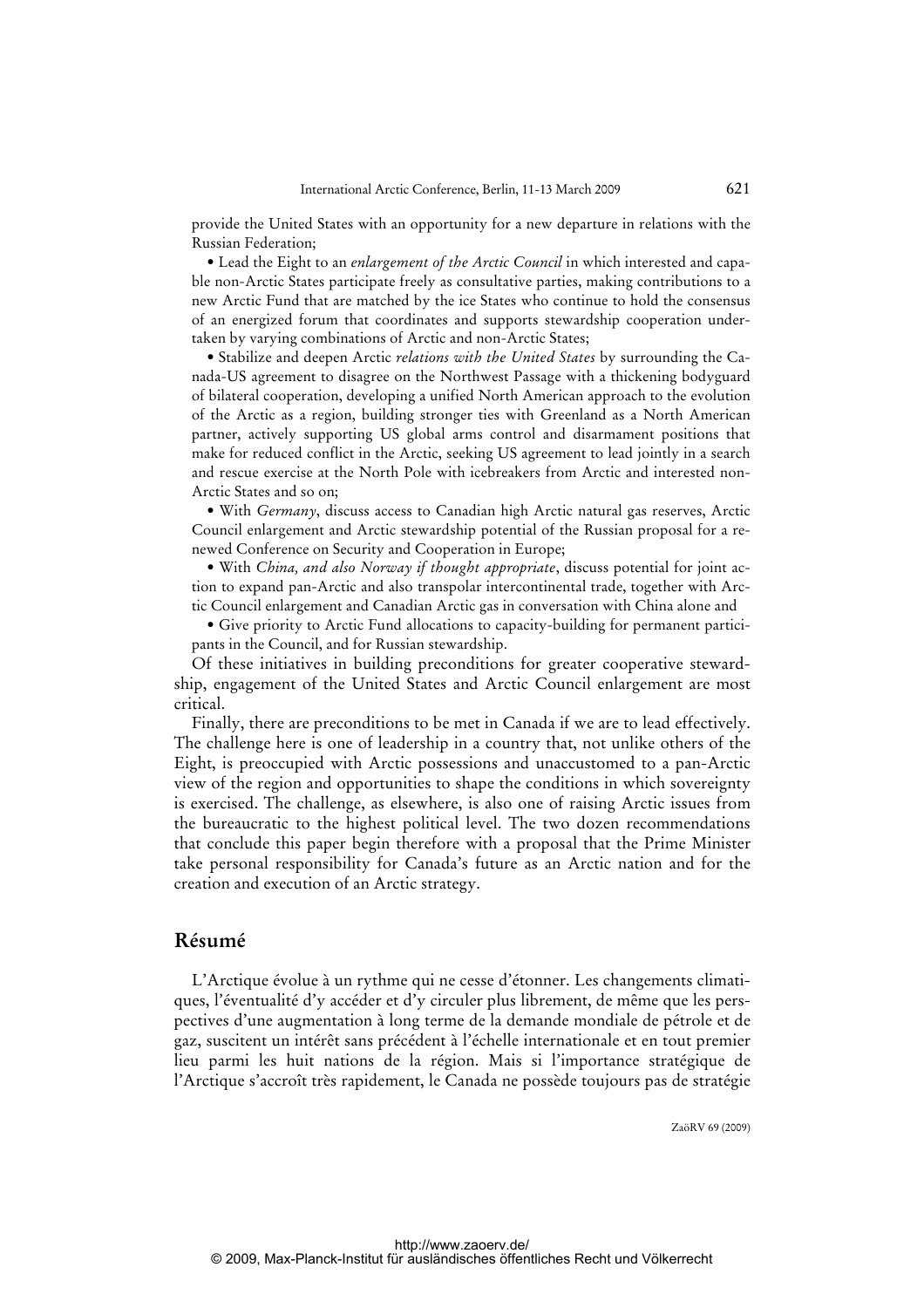pour l'ensemble de la région. Ce document vise à jeter les bases d'une telle stratégie.

Vu la longueur de son littoral arctique et l'importance de ses avoirs fonciers dans cette région du globe – seule la Russie en possède davantage, le Canada a des intérêts considérables à défendre face à la transformation de l'Arctique en une région politique internationale, pour ce qui est notamment de l'évolution du rapport entre coopération et conflit parmi les nations arctiques et de leurs échanges avec d'autres États qui lorgneraient leur part du gâteau. Si cette évolution devait tourner au conflit, le Canada mais aussi l'ensemble de la région écoperaient des coûts et des risques d'une rivalité stratégique et de la fin de toute forme de collaboration. Or le Canada préfèrerait sûrement une vigoureuse coopération.

Toute stratégie canadienne doit viser à canaliser l'actuelle transformation de la région en vue de tempérer les conflits et de favoriser les mesures nécessaires à l'exploitation comme à la jouissance d'un environnement naturel partagé. Et une telle stratégie doit reposer sur le double mot d'ordre d'intendance et de souveraineté. L'intendance désigne ici une gouvernance axée sur le plan local qui assure non seulement le maintien de l'ordre mais aussi le respect et la protection de l'environnement naturel et de tout ce qu'il renferme de vivant. Elle vient donc renforcer la souveraineté nationale en conformité avec l'interdépendance des éléments humains et naturels qui caractérise l'Arctique. C'est ainsi que, sans rien céder de la propriété souveraine du Canada, notre stratégie de l'Arctique doit pleinement miser sur l'intendance concertée de l'ensemble de la région.

Lorsqu'on en fait un examen attentif sous l'angle de la coopération internationale, l'Arctique se révèle tout au plus une région composée de sous-régions. Or les conditions préalables à une coopération qui s'étendrait à tout son territoire sont encore peu nombreuses. La stratégie du Canada évitera donc de viser directement des enjeux précis comme l'adaptation aux changements climatiques, la gestion de la navigation commerciale ou la préparation conjointe aux situations d'urgence. Elle visera plutôt à promouvoir les capacités réelles d'une collaboration panarctique. Guidée par trois objectifs interdépendants, elle doit susciter de nouvelles initiatives touchant nos relations à la fois bilatérales et multilatérales avec les États concernés.

Les **objectifs** de la stratégie proposée sont les suivants :

(1) *élévation* du statut des relations internationales dans l'Arctique de leur actuel niveau officiel au plus haut niveau politique ;

(2) *engagement* initial des États-Unis en faveur d'une intendance coopérative, qui entraînera celui de la Fédération de Russie ;

(3) *dynamisation* de la gouvernance régionale, c'est-à-dire du Conseil de l'Arctique.

Globalement, cette stratégie permettrait au Canada de frayer la voie à des relations internationales dans l'Arctique à la fois moins dépendantes des programmes du Nord nationaux et moins centrées sur les huit pays de la région, tout en étant plus réceptives aux priorités mondiales et aux intérêts communs des États non arctiques comme des huit pays eux-mêmes. Elle verrait le Canada inciter les autres pays non pas à s'engager nécessairement dans la région mais plutôt à agir selon la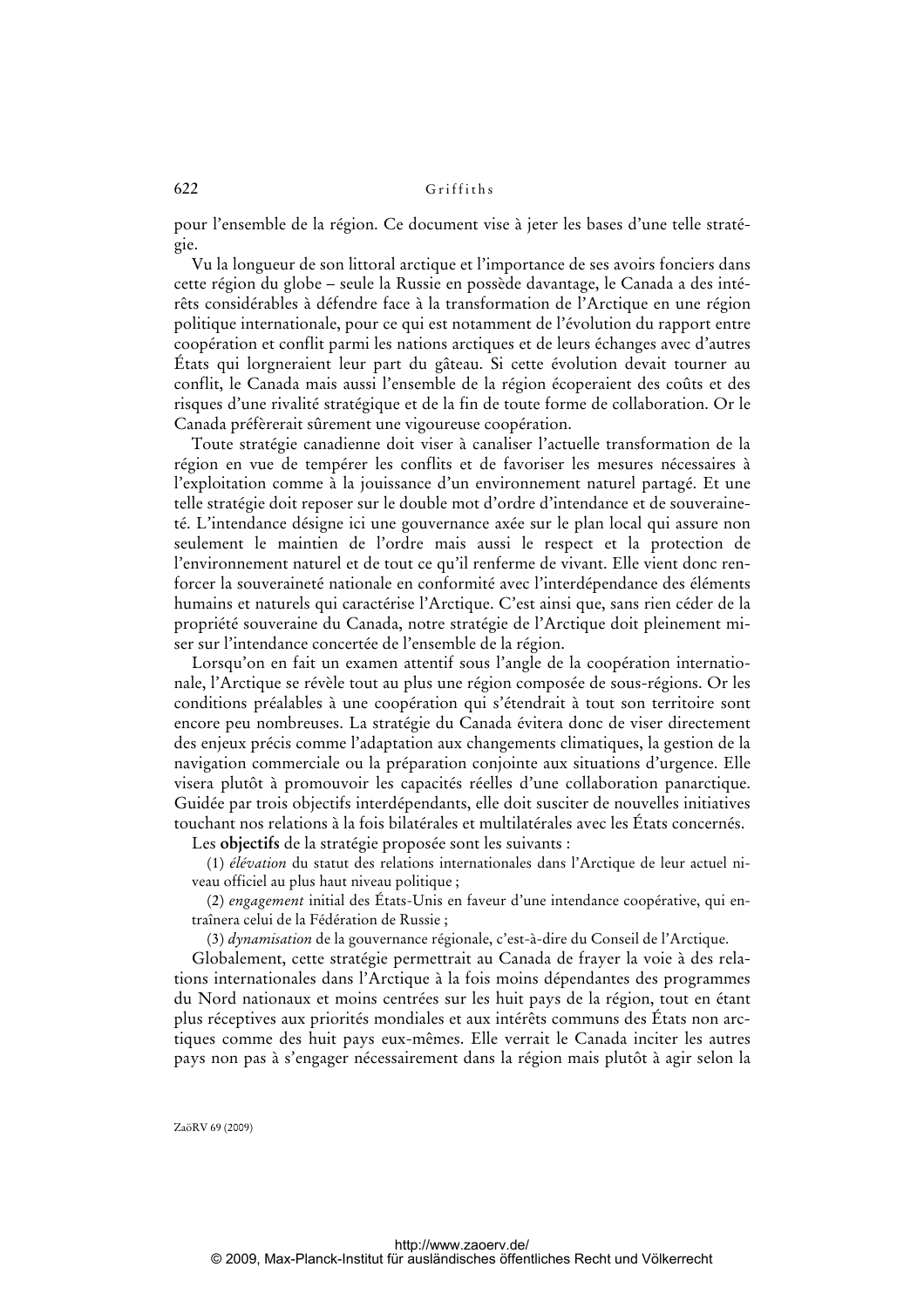perspective que de nouveaux engagements en Arctique pourront efficacement servir leur intérêts généraux.

Les principales initiatives issues de cette stratégie sont les suivantes :

• Stimuler l'intérêt des États-Unis en faveur d'un *Accord sur les principes fondamentaux gouvernant les relations internationales dans l'Arctique* inspiré du BPA sur les relations américano-soviétiques de 1972, qui inciterait la Russie à collaborer à l'intendance en échange de garanties de sécurité tout en offrant aux États-Unis l'occasion d'un nouveau départ dans ses relations avec ce pays ;

• Convaincre les Huit d*'élargir le Conseil de l'Arctique* aux États non arctiques intéressés et compétents, qui seraient invités à y participer librement au titre de parties consultatives et à faire des contributions à un nouveau Fonds de l'Arctique, lesquelles seraient doublées par les États arctiques qui maintiennent le consensus d'un forum dynamisé ayant pour tâche de coordonner et de soutenir une intendance concertée assurée par un groupe variable d'États arctiques et non arctiques;

• *Stabiliser et approfondir les relations arctiques avec les États-Unis* en encadrant d'une solide coopération bilatérale l'entente canado-américaine sur leur désaccord touchant le Passage du Nord-Ouest, de manière à élaborer une approche nord-américaine unifiée sur l'évolution de l'Arctique en tant que région, à raffermir les liens avec le Groenland en tant que partenaire nord-américain, à soutenir activement les prises de position américaines sur le désarmement et le contrôle mondial des armements propices à la réduction des conflits dans l'Arctique, à obtenir l'appui des États-Unis dans la gestion conjointe des exercices de recherche et sauvetage menés au Pôle Nord avec les brise-glace des États arctiques et non arctiques intéressés, et ainsi de suite ;

• Discuter avec *l'Allemagne* de l'accès aux réserves canadiennes de gaz naturel du Haut-Arctique, de l'élargissement du Conseil de l'Arctique et du potentiel d'intendance de l'Arctique que renferme la proposition russe d'une Conférence sur la sécurité et la coopération en Europe renouvelée;

• Discuter avec la *Chine, de même qu'avec la Norvège si la situation s'y prête*, de la possibilité d'une action commune visant à accroître le commerce aussi bien panarctique que transpolaire intercontinental, de l'élargissement du Conseil de l'Arctique et de la question du gaz canadien, qui fait actuellement l'objet de discussions avec la Chine seulement;

• Donner priorité aux allocations du Fonds de l'Arctique visant à renforcer les capacités des pays membres du Conseil et à favoriser l'intendance russe.

Parmi ces initiatives qui établiraient les conditions préalables d'une intendance coopérative renforcée, les plus critiques sont l'engagement des États-Unis et l'élargissement du Conseil de l'Arctique.

Enfin, le Canada doit lui-même remplir certaines conditions préalables pour jouer efficacement son rôle de chef de file. Le défi en est un de leadership pour un pays qui, semblablement aux autres États des Huit, se préoccupe de ses possessions dans la région tout en étant peu familier d'une vision panarctique et des possibilités de façonner les conditions d'exercice de la souveraineté. Comme ailleurs, le défi consiste aussi à élever les questions arctiques du niveau bureaucratique au plus haut niveau politique. La première des deux douzaines de recommandations qui